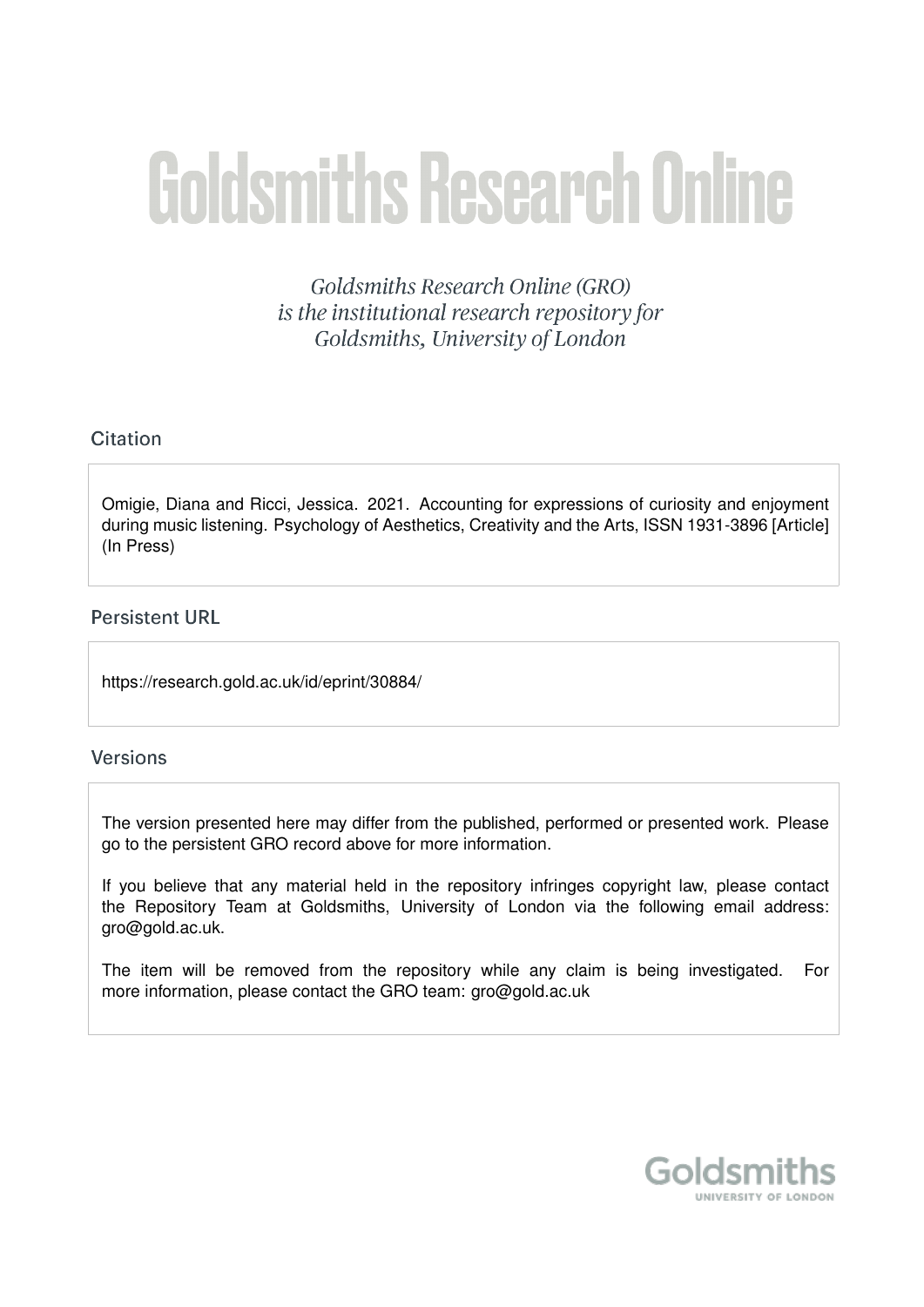**© 2021, American Psychological Association. This paper is not the copy of record and may not exactly replicate the final, authoritative version of the article. The final article will be available, upon publication, via its DOI: 10.1037/aca0000461**

#### **Accounting for expressions of curiosity and enjoyment during music listening**

Diana Omigie<sup>1</sup> and Jessica Ricci<sup>1</sup>

<sup>1</sup>Department of Psychology, Goldsmiths, University of London, London UK

#### **Author note**

We have no known conflict of interest to disclose.

Correspondence concerning this article should be addressed to Dr. Diana Omigie, 8 Lewisham road, Psychology Department, Goldsmiths, University of London, SE146NW. diana.omigie@gold.ac.uk.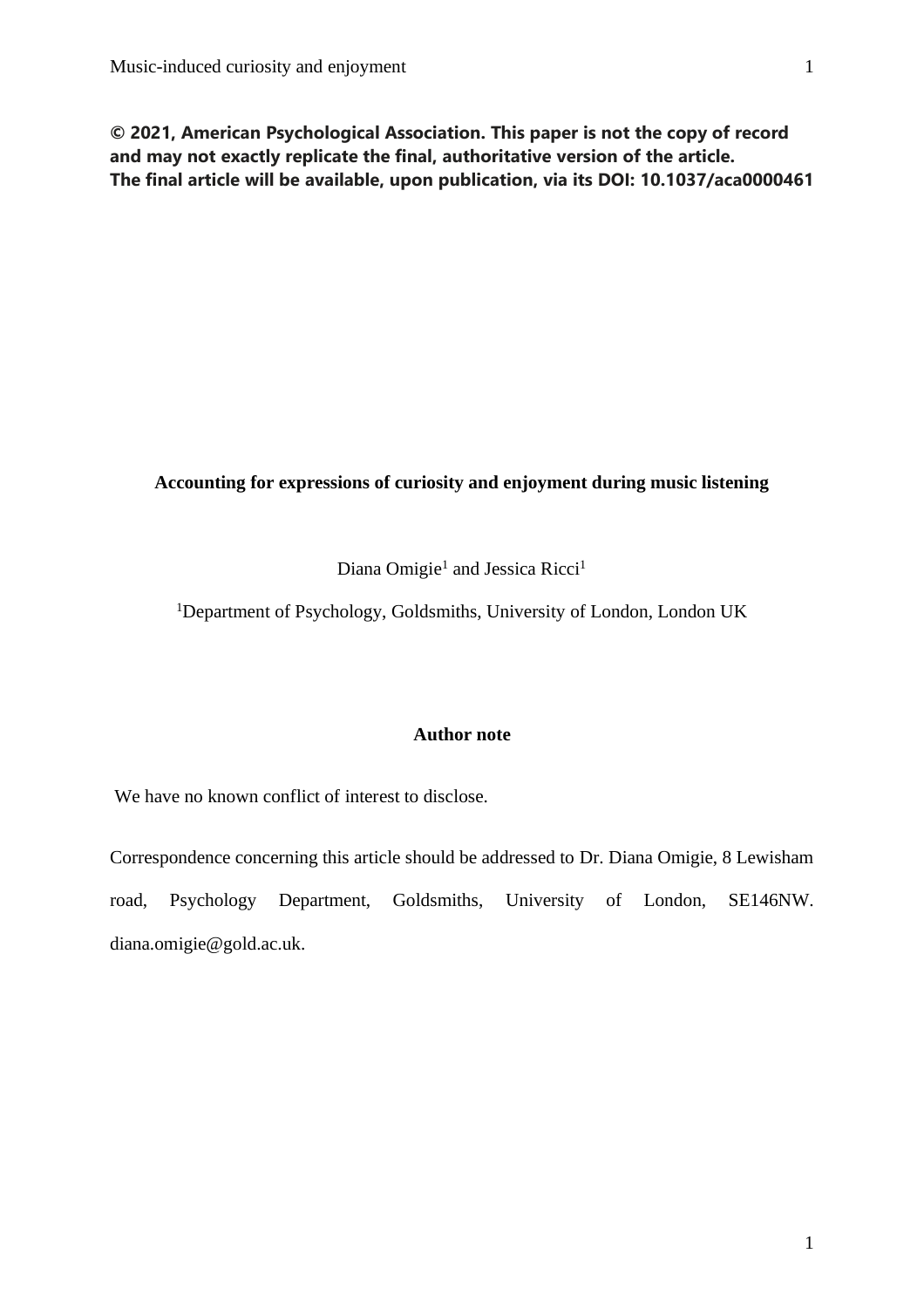#### **Abstract**

Music induces surprise and uncertainty in listeners as it unfolds. However, it remains unexamined whether it is also able to induce waxing and waning feelings of curiosity, how such feelings relate to the enjoyment of music, and what role music's information theoretic structure and listeners' expertise and trait curiosity may play. Here, we characterized melodies using a computational model and required participants to report on their experience of them as they unfolded. In a first experiment, listeners indicated, when cued, how curious they were as to how the melodies would continue. In a second, a further set of participants indicated, when cued, how much they were enjoying the melodies, before completing a multidimensional assessment of curiosity. We found a positive association between curiosity and note information content (IC, surprisingness) that was more pronounced in low entropy (highly predictable) contexts. However, we found that curiosity ratings of listeners with no musictheory training (and little/ no experience playing music) were less influenced by musical structure and more driven by judgments of stimulus valence. Finally, we showed that two subgroups of curious people, revealed using cluster analyses, did not differ in how well their curiosity ratings were explained by IC and entropy, but differed in the extent to which their unfolding enjoyment of music changed as a function of IC. Taken together, our results demonstrate that musical structure interacts with musical background to influence the emergence of felt curiosity during music listening, while trait curiosity further influences how listening enjoyment emerges.

Keywords: *music, curiosity, emotion, expertise, epistemic emotion, information seeking*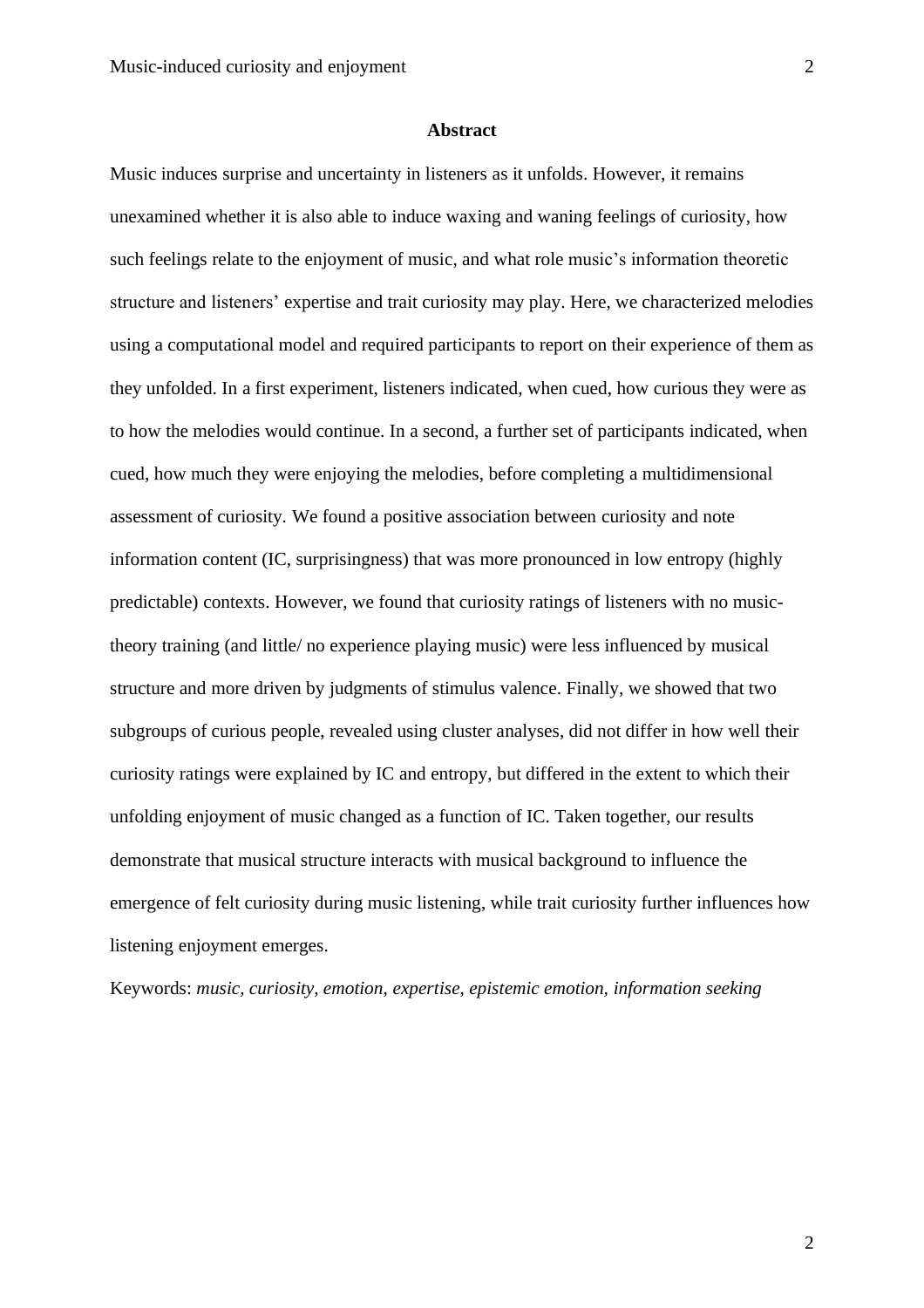#### **Introduction**

Curiosity is a research topic of great importance as a state and trait that allows humans to make important decisions, both with regard to what knowledge to seek out and how long to engage with people, places and information in the environment. State curiosity, specifically, is seen as an intrinsically motivated information-seeking state that is characterized by a momentary desire for knowledge (Loewenstein, 1994). Suggested to be influenced by novelty, complexity and expectation violation, state curiosity not only drives exploratory behaviours that lead to learning across the life span but has also been associated with reward, learning, and control processes in the brain (Gottlieb, Oudeyer, Lopes & Baranes, 2013; Kidd & Hayden 2015; Gruber, Gelman, & Ranganath, 2014; Sakaki, Yagi, & Murayama, 2018; Murayama, FitzGibbon, & Sakaki, 2019; Cervera, Wang, & Hayden, 2020). In turn, the influence of trait curiosity, characterized as a tendency to experience state curiosity in everyday life, has been observed across various domains of perception and cognition. However, despite the ubiquity of contexts in which state and trait curiosity are clearly relevant in guiding engagement with the environment and influencing ensuing behaviour, the contexts in which they are explored remain fairly limited.

# **From epistemic and perceptual to information theoretic conceptualizations of state curiosity in the arts**

The large majority of experimental paradigms that have explored state curiosity have focused on examining so-called epistemic and perceptual forms of state curiosity. Epistemic curiosity, the desire to obtain new knowledge such as concepts and facts, has often been examined by presenting trivia questions to participants, requiring them to report their interest in the answers to those questions, and monitoring their willingness to wait for said answers (e.g. Kang et al., 2009). In contrast, perceptual curiosity - the orientation towards, and interest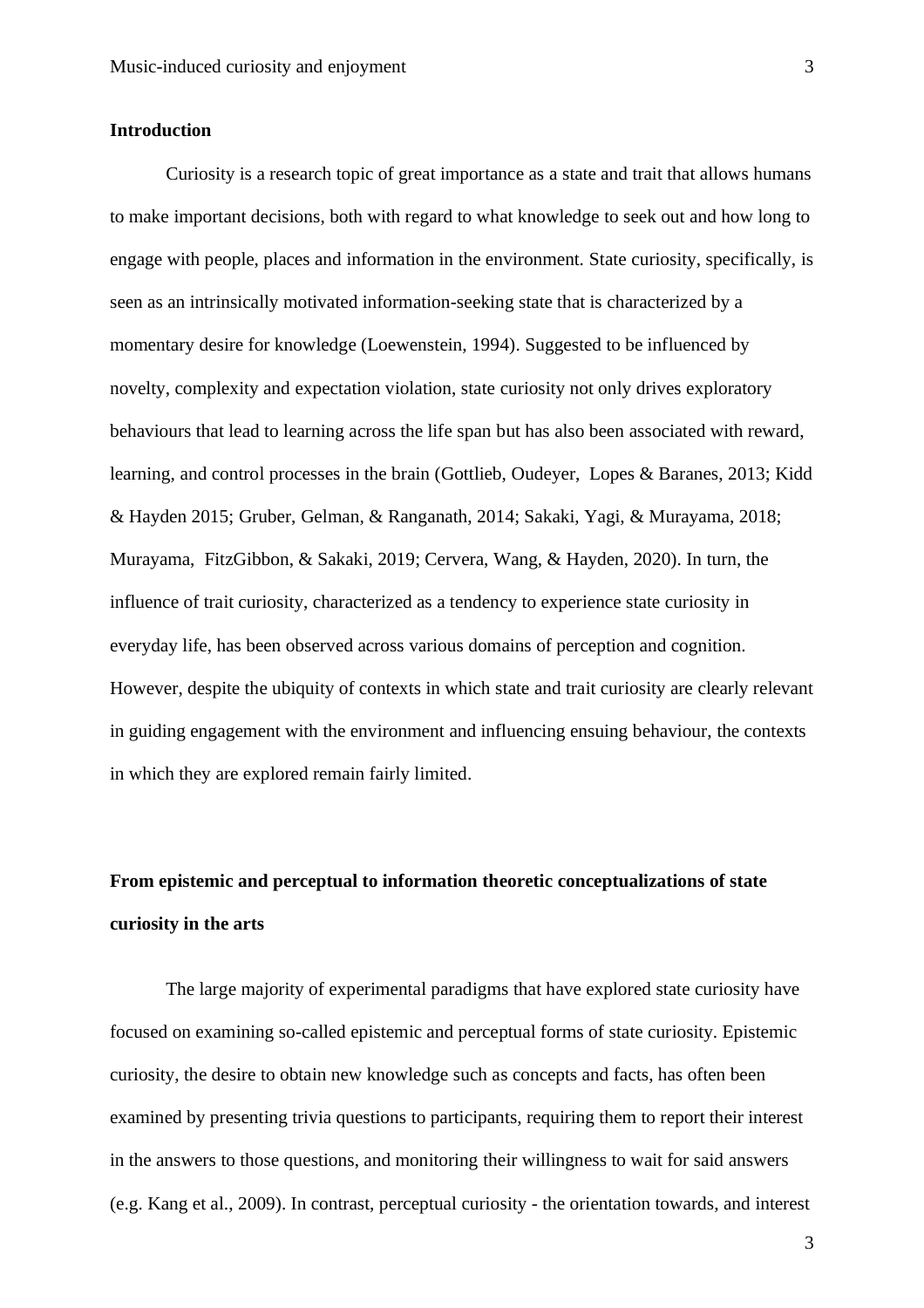and attention given to sensory stimuli - has largely been examined by acquiring and analysing measures of participant engagement with distorted or compromised visual stimuli (e.g. Jepma Verdonschot, Van Steenbergen, Rombouts, & Nieuwenhuis, 2012). More recently, a number of studies have employed so-called lottery paradigms to study factors influencing state curiosity as it unfolds. In such studies, uncertainty and expected reward, amongst other variables, are carefully manipulated whilst the desire participants show for advance knowledge of their actions outcomes is tracked (van Lieshout, Vandenbroucke, Müller, Cools, & de Lange, 2018; Charpentier, Bromberg-Martin, & Sharot, 2018; Kobayashi & Hsu, 2019).

However, while all such studies have been invaluable in exploring the factors driving, and the brain networks involved in, curiosity induction and release (Kang et al., 2009; Jepma et al., 2012; Kidd & Hayden, 2015), the need for new paradigms with which to study curiosity is ever more evident. As for most growing research areas in the field of psychology, the assumption is that use of a wider variety of methods and stimuli will lead to new insights and also help in resolving discrepancies in existing empirical findings. Amongst others, discrepancies in current research on curiosity include varied findings regarding the nature of the relationship between uncertainty and curiosity, whereby both linear and non-linear relationships have been found between the two variables (van Lieshout et al., 2018; Dubey & Griffiths, 2020).

Against this context, and given their ecological validity and ubiquity, arts and related media are arguably a still relatively untapped resource in the goal towards better understanding curiosity. Not only is it widely accepted that state curiosity is a primary ingredient of the experience of and engagement with artworks, but curiosity-related personality traits (such as openness to experience) have also been demonstrated to be important influences in this regard (Berlyne, 1954; Berlyne, 1966; Fayn, MacCann, Tiliopoulos, & Silvia, 2015; Silvia, Fayn, Nusbaum, & Beaty, 2015; Schoeller, 2015). The aesthetic domain thus presents both as a theoretically relevant stimulus domain with which to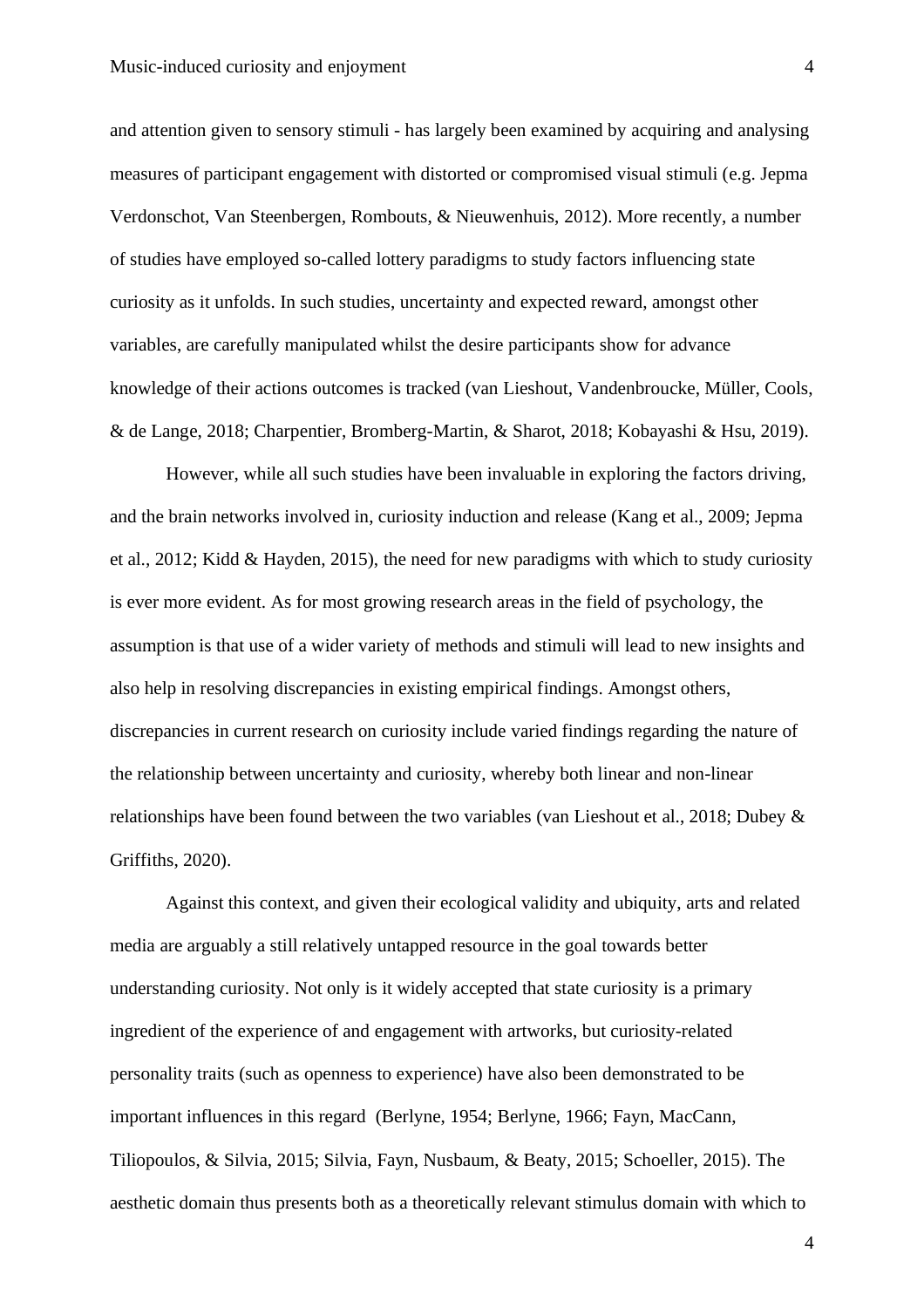study state and trait curiosity, and as a uniquely valuable opportunity to explore the reward that can come from information seeking. Music listening situations, especially, may offer an optimal test bed for exploring state curiosity, thanks to decades of research couching music listening in information theoretic terms (Koelsch, Vuust & Friston, 2019).

#### **Accounting for music-induced curiosity**

Musical expectancy, explained by the brain's propensity to constantly make predictions (Dennet, 1991; Clarke, 2015), is considered one of the key mechanisms by which music can evoke emotion and meaning in music (Meyer, 1956). Critically, the development of psychological models to account for the musical predictions listeners make (e.g. Narmour, 1990; Schellenberg, 1997) has paved the way for computational tools with which the information theoretic properties of musical events can be quantified (e.g. Pearce, 2005; Pearce & Wiggins, 2012).

In the field of information theory, Information content (IC) is a quantity derived from the probability of a particular event occurring, and describes the lower bound on the number of bits required to encode an event in context (Mackay, 2003). In turn, entropy can be defined as the average level of information or uncertainty that is inherent in a variable's possible outcomes. Critically, in line with early studies using music theoretic approaches to characterize stimuli (Besson & Faita, 1995; Koelsch, 2012), musical events characterized as high in IC, have been shown to be experienced as surprising to listeners (Pearce, Ruiz, Kapasi, Wiggins, & Bhattacharya, 2010), while those high in entropy are associated with feelings of uncertainty (Hansen & Pearce, 2014; Hansen et al., 2016).

Furthermore, listeners display facilitated processing of low IC events in speeded listening judgments tasks (Bharucha & Stoekig, 1986;1987; Omigie, Pearce & Stewart, 2012), while electrophysiological data reveal both cortical and subcortical sensitivity of the brain to parametric modulations of musical events' IC (Kim, Kim & Chung, 2011; Carrus, Pearce, &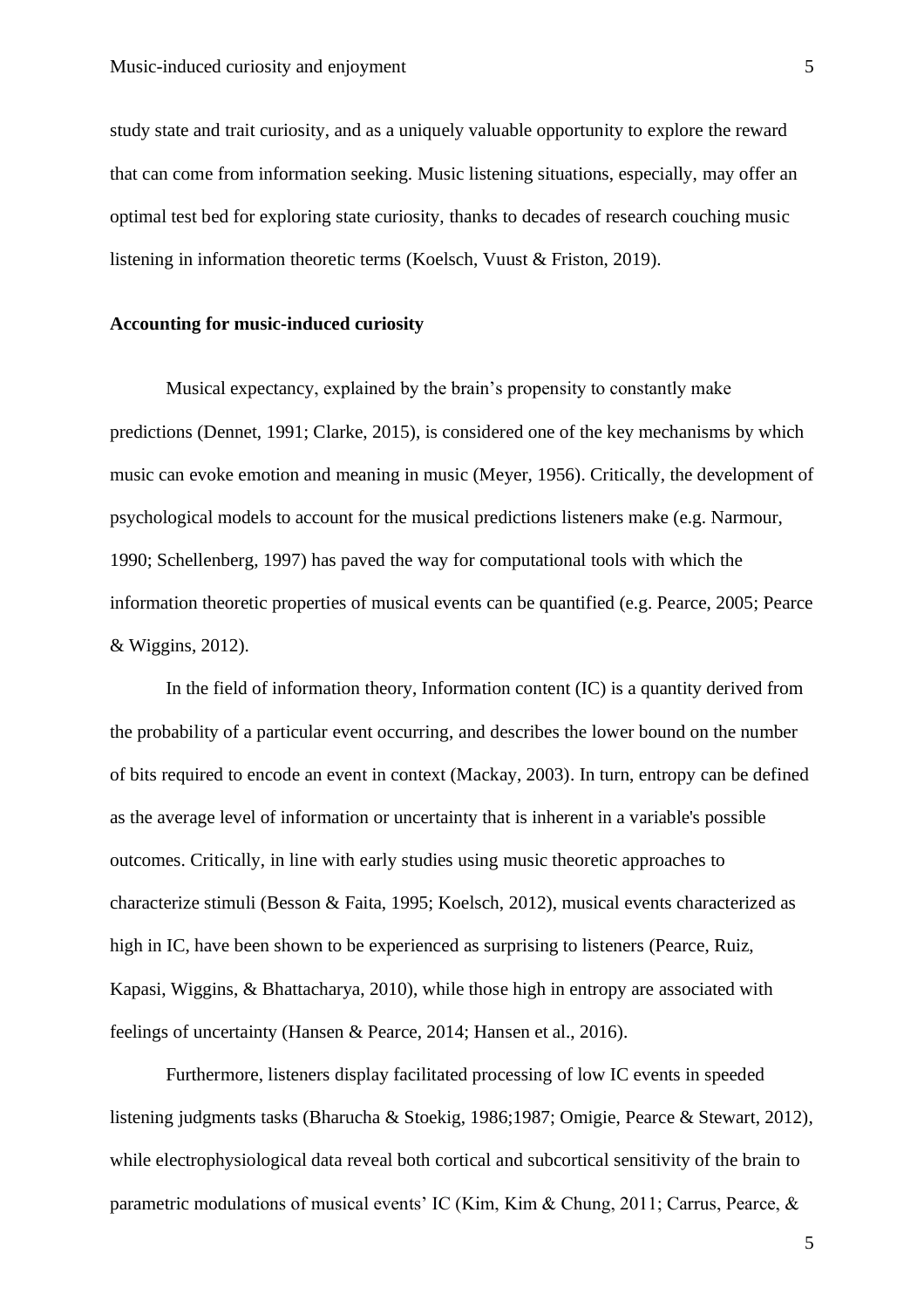Bhattacharya, 2013; Omigie, Pearce, Williamson & Stewart, 2013; Pearce, Ruiz, Kapasi, Wiggins, and Bhattacharya, 2010; Omigie, Pearce, Lehongre, Hasboun, Navarro, Adam, and Samson, 2019; Cheung, Meyer, Friederici & Koelsch, 2019). Further demonstrating the importance of this aspect of expectancy in music processing, melodic expectations are observable in children (e.g. Politimou, Douglass-Kirk, Pearce, Stewart, & Franco, 2020 ) while pitch and timing expectancy have considerable implications for emotional responses and reward during music listening (Sauve, Sayed, Dean & Pearce, 2018; Egermann, Pearce, Wiggins, & McAdams, 2013; Gold, Pearce, Mas-Herrero, Dagher & Zatorre, 2019). However, insights into whether any music-induced curiosity experiences reported by listeners mirror music's information theoretic structure, remain, as yet, completely unexplored.

Indeed, according to theoretical and empirical work that emphasizes a role for expectation violation and uncertainty in inducing curiosity (Gottlieb et al., 2013; Kidd & Hayden, 2015), high IC and high entropy events in music should lead not only to surprise and uncertainty but should also influence a listener's desire to know how a piece of heard music will unfold. For instance, greater curiosity following high IC musical events could be seen as a natural consequence of the fact that feelings of surprise causes the listener to recognize a gap in their knowledge about the music's unfolding structure (Litman, 2005). Interestingly, while earlier work in music psychology studied the influence, on their own, of event IC and entropy, recent studies suggest that listeners' responses to music over time are often the result of an interaction between these two information theoretic measures (e.g. Quiroga‐Martinez, Hansen, Højlund, Pearce, Brattico, & Vuust, 2019 a, b; Bianco, Ptsyzanki, & Omigie, 2020). According to contemporary accounts of predictive coding in the brain, expectancy violations (prediction errors) are "precision-weighted", meaning that they are experienced as greater in predictable (low entropy) compared to less predictable (high entropy) environments. In line with these accounts, findings from studies using musical stimuli confirm that the entropy of stimuli influences the magnitude of putative prediction error responses such as the MMN and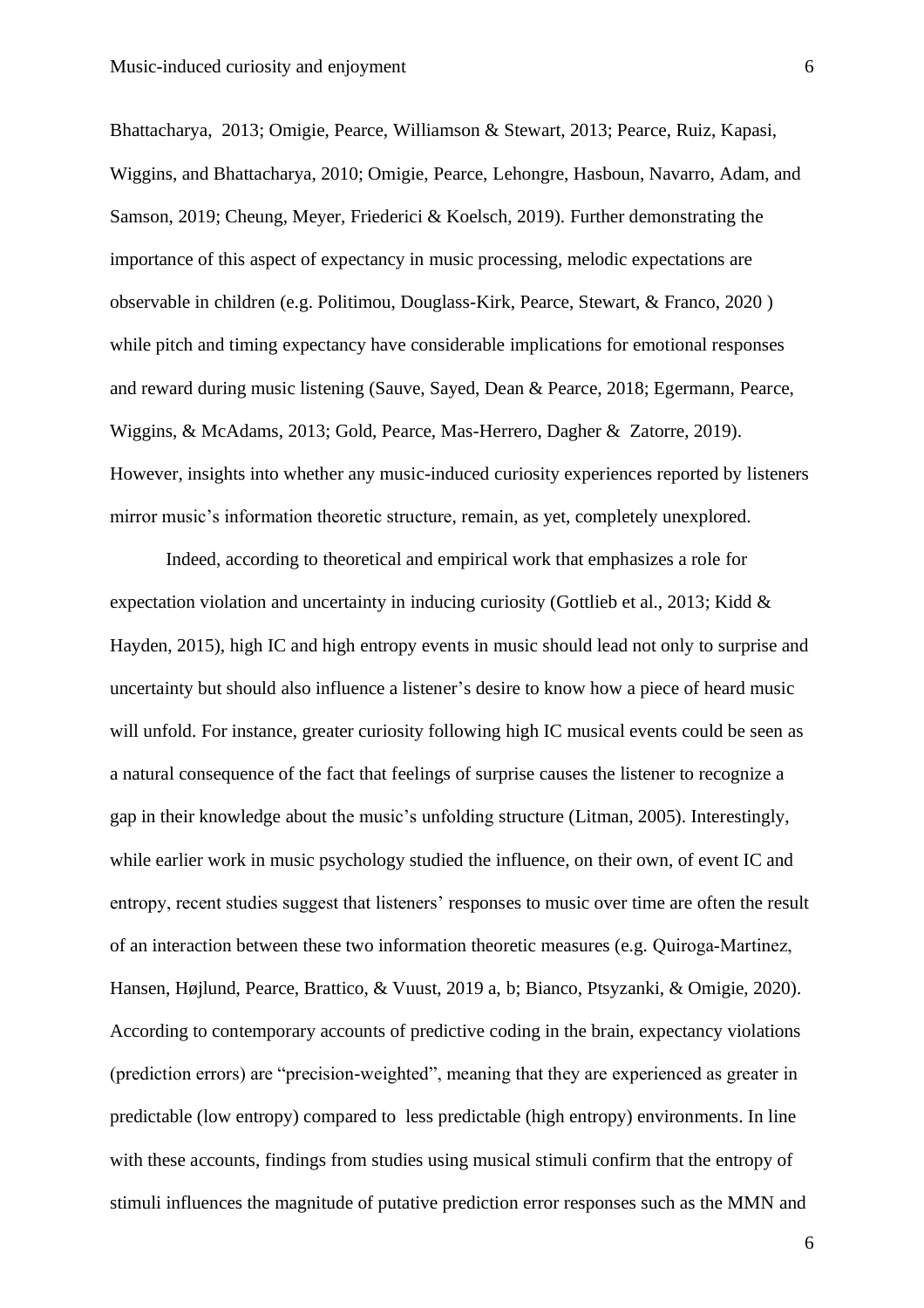the pupil dilation response (Quiroga‐Martinez, et al a, b; Quiroga-Martinez, Hansen, Hoejlund, Pearce, Brattico, & Vuust, 2020; Lumaca, Trusbak Haumann, Brattico, Grube, & Vuust, 2019; Bianco et al., 2020). An interesting question therefore is whether feelings of curiosity are jointly influenced by IC and entropy, as opposed to these two measures acting alone to influence curiosity.

Another interesting question pertains to which, if any, other contextual factors influence curiosity during music listening. Recent accounts of curiosity emphasize that, beyond influences like surprise and uncertainty, curiosity is also modulated by the valence of the stimuli being experienced (Marvin & Shohamy, 2016; van Lieshout, Traast, de Lange, & Cools, 2019). In these studies, advance information about positive outcomes has been shown to be valued more highly than advance information about negative outcomes (Charpentier, Bromberg-Martin, & Sharot, 2018) and participants have been shown to prefer to learn about future desirable outcomes and remain ignorant about future undesirable ones (Charpentier, Bromberg-Martin, & Sharot, 2018). Such valence effects have been shown in the context of lottery tasks (van Lieshout et al., 2019) and during exposure to paradigms using trivia facts (Marvin & Shohamy, 2016), amongst others. However, it remains an open question whether valence judgments of the heard stimulus may also influence curiosity during music listening.

Indeed, since studies indicate that judgments about music can be made very rapidly after the music begins (Belfi, Kasdan, Rowland, Vessel, Starr, & Poeppel, 2018), one possibility is that lay listeners, who tend to focus on affective experiences when listening to music (Müller, Höfel, Brattico, & Jacobsen, 2010) may make judgments regarding how pleasant the stimulus is, which then guide the feelings of curiosity that they experience and report. In contrast, those with more explicit knowledge of how music is constructed and structured may show curiosity ratings that are less driven by valence judgments and more driven by music's information theoretic structure. Taken together, how self-reports of waxing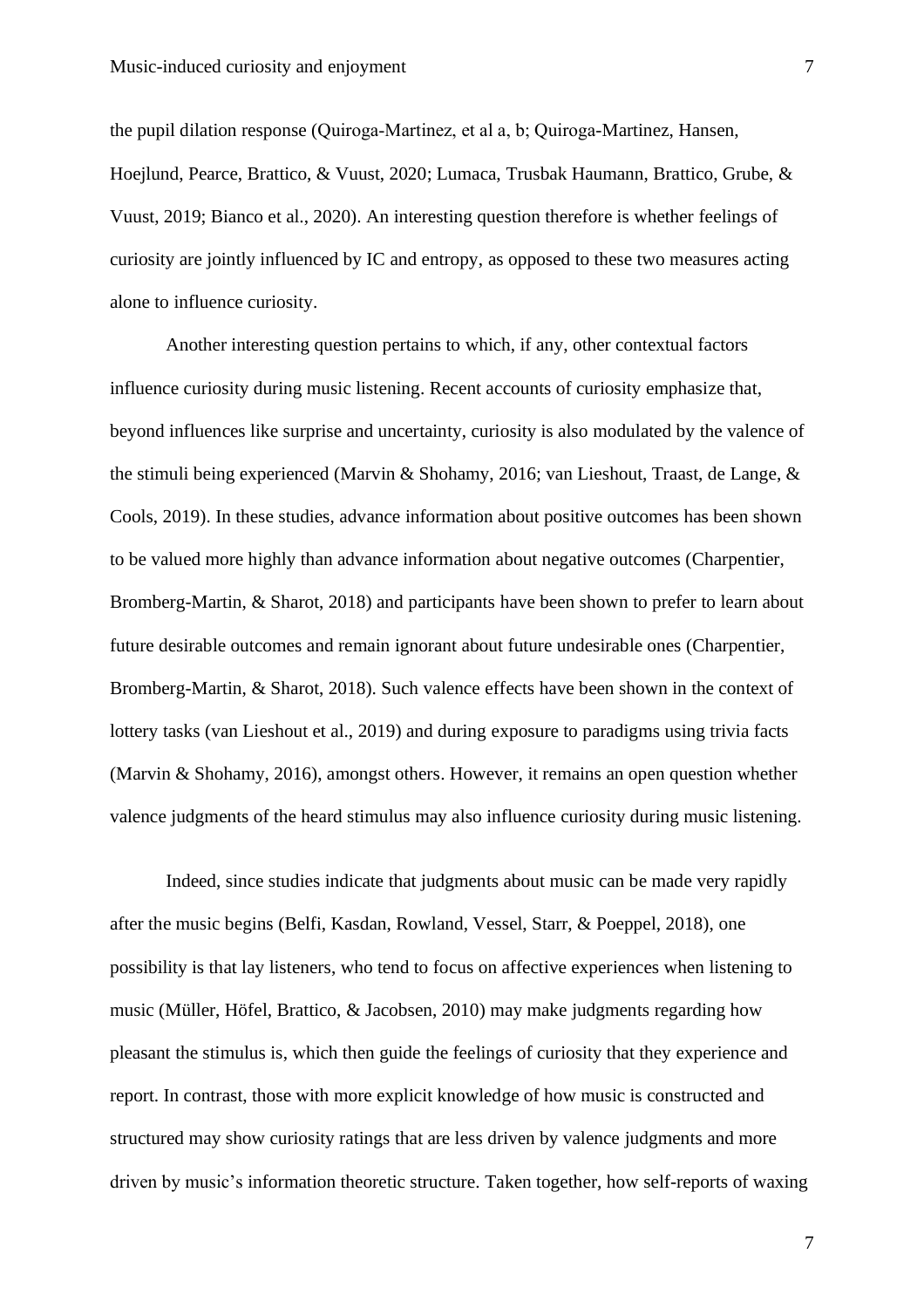and waning feelings of curiosity during music listening is associated with the information theoretic properties of heard events, a listener's valence judgments of the pieces these events are in, and the background of the given listener, present as interesting questions for which answers are possible.

#### **From music-induced curiosity to accounting for musical enjoyment.**

Finally, the widely hypothesized links between curiosity and reward (Murayama et al., 2019) arguably call for investigations not just into how curiosity is induced during music listening, but also into whether the state of being curious is experienced as rewarding or not. Interestingly, just as we propose that curiosity might be explained by an interaction between IC and entropy, so also does recent evidence suggest that IC and entropy interactions can explain reward from music (Cheung, Harrison, Meyer, Pearce, Haynes, & Koelsch, 2019). Following the use of a computational model to characterize IC and entropy of chords in pop song chord progressions, Cheung and colleagues required participants to continuously rate the pleasure felt in response to individual chords in the heard chord progressions. The authors showed that both chord IC and entropy jointly explained musical pleasure, whereby high IC was pleasurable at points of low entropy and low IC was pleasurable at points of high entropy (Cheung et al., 2019). A similar pattern, whereby listeners' positive judgments tended to favour low IC events in uncertain contexts, has since been shown using another set of ecologically valid musical stimuli (Gold et al., 2019).

However, while these studies show the power of information theoretical approaches in explaining music-induced reward, an important question that remains is whether individual differences in information seeking related traits - specifically, trait curiosity- may modulate this relationship. Broadly inspired by a significant body of work that debates whether curiosity is a positively or negatively-valenced experience (e.g. Litman, 2005), a recent psychometrical tool for measuring individual differences in curiosity emphasizes the multiple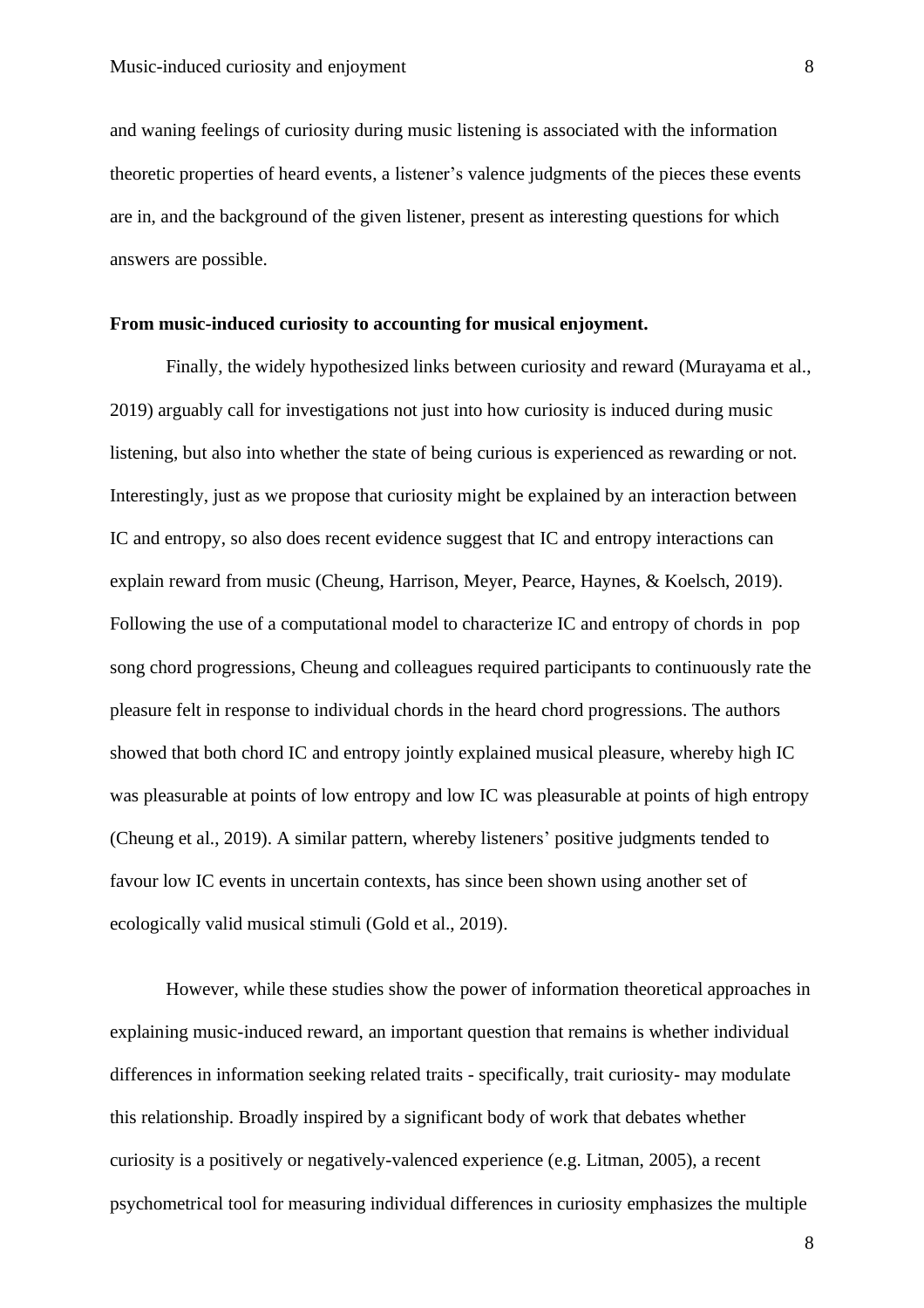dimensions that trait curiosity can be considered to have (Kashdan, Stiksma, Disabato, McKnight, Bekier, Kaji, & Lazarus, 2018). According to the rationale behind Kashdan's five dimensional curiosity (5DC) scale, the extent to which an individual takes pleasure in novelty and uncertainty (Joyful exploration), feels discomfort when they recognise an information gap (Deprivation sensitivity), or accepts the stress of new and uncertain experiences (Stress tolerance), all combine with the interest that they have in others (Social curiosity) and in thrilling activities (Thrill-seeking), to provide a multi-faceted picture of the ways in which their curiosity is felt and expressed.

Kashdan's 5DC scale has been able to account for differences in media consumption in different groups of 'curious people' (identified using clustering techniques). Here, we argue that characterizing participants with the help of this scale may also help to account for variations in how music is dynamically enjoyed over time as a function of musical structure. Specifically, we propose that those listeners whose curiosity profiles are characterized by enjoyment of novelty and uncertainty and a tolerance of the stress that these can induce (i.e. those listeners that are high in joyful exploration and stress tolerance, and low in deprivation sensitivity), may, be expected to enjoy such points in music more than other types of listeners.

In sum, the current paper aims to better understand music engagement and reward by examining the role of information theoretic structure and listeners' musical background and state and trait curiosity in this regard. More broadly, it seeks to demonstrate the potential usefulness of employing music as a testbed for studying curiosity, both as a state and a trait. In Study 1, we tested the hypotheses that listeners, especially those possessing a sensitivity to music structure afforded through music theory training, would show greater curiosity as to how music will unfold following high IC relative to low IC notes, and this particularly in low entropy contexts. We also tested the hypothesis that curiosity ratings would show associations with listeners' valence judgments of heard musical stimuli, and this to a greater extent in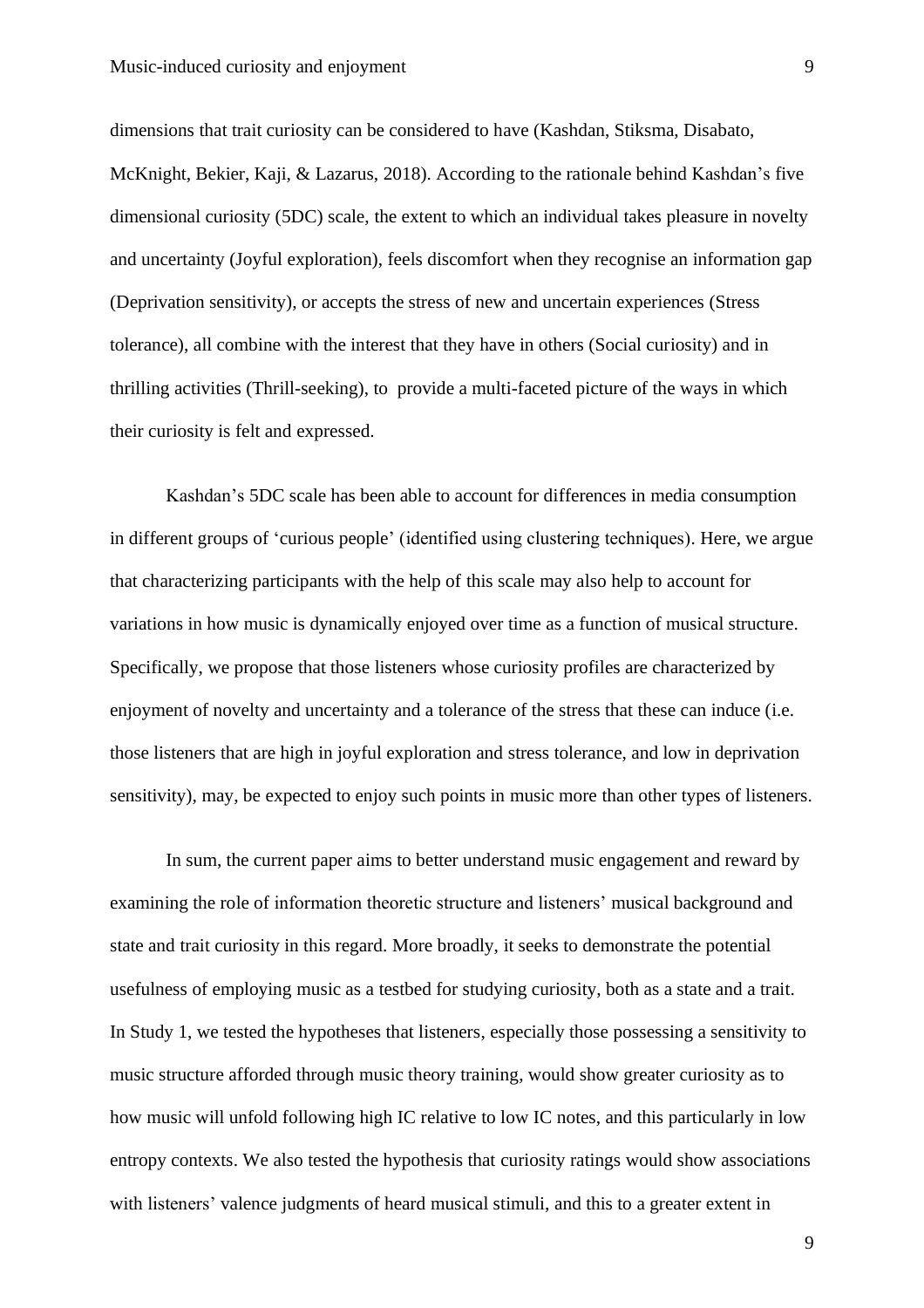listeners lacking training in music theory. In Study 2, we then turned our attention to the patterns of reward derived from the structure of unfolding music. There, we tested the hypothesis that individual differences in trait curiosity modulate the way in which enjoyment unfolds as a function of musical structure.

#### **Study 1**

The aims of Study 1 were three-fold. Firstly, it sought to examine whether the IC and entropy of notes influence, whether independently or jointly, how listeners' experience curiosity in response to unfolding music. Secondly, it asked whether, as demonstrated in other domains, curiosity is associated with valence judgments of the stimulus being experienced. Finally, in light of a significant body of work showing that expertise influences how music is engaged with, it examined whether training in music theory influences the strength of the relationship between self-reports of state curiosity and information theoretic structure during music listening.

To achieve these goals, a computational model of melodic expectation (Pearce, 2005) known as IDyOM (Information dynamics of music) was used to characterize the IC and entropy of notes in real melodies and a music theory-trained and non-music theory trained group of participants were required, when cued by a counting down clock hand, to report on how curious they were about how the given melody would unfold (Omigie et al., 2012). At the end of each melody, participants indicated how pleasant they had found the melody allowing us to compare how well IC and entropy on the one hand, and ratings of valence on the other were associated with curiosity ratings provided by the two groups.

We predicted that participants would generally report greater curiosity for how music would unfold following high IC (more surprising) relative to low IC notes. Further, in line with the idea that prediction error is influenced by the precision of one's predictive model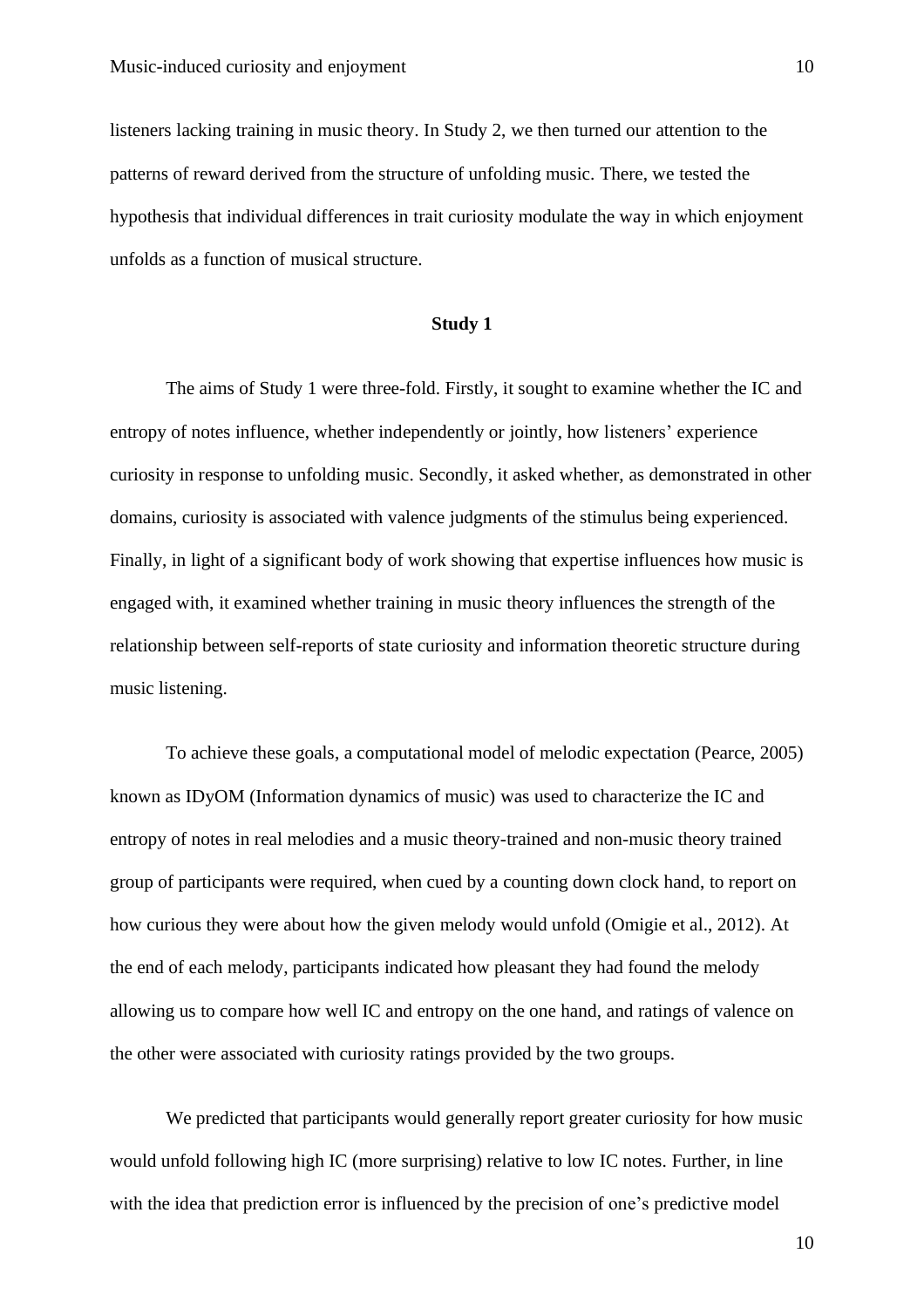(which is, in turn, influenced by the entropy/predictability of stimulus context), we hypothesised that any effect of IC on curiosity would be greater in low than high entropy contexts.

Here it is important to note that our modelling of the stimuli using IDyOM assumes a situation where all listeners possess the minimum level of exposure to the relevant musical environment (here to tonal music from the western cannon) that is necessary them to be able to make fairly accurate predictions about the unfolding musical structure. Here it is also worth mentioning that the musical knowledge that we believe this exposure affords to a listener is captured by IDyOM's long term model component (see the Methods section for details) which simulates long-term exposure to music by learning the regularities in a corpus of music that it is provided with (where the corpus of music could be from any culture (western or nonwestern) or style (e.g. folk or contemporary within western music)).

Accordingly, we propose that any differences in the way in which the groups of listeners report on their curiosity experience is a direct consequence of the levels of explicit knowledge of musical structure they possess and the ensuing approach they take when listening to music. Specifically, we suggest that those listeners who have formal training in music theory (and therefore in the methods and concepts composers use in creating music) may process musical information in a way that is shaped by the explicit knowledge that they (unlike non-trained music listeners) have about musical structure (Bigand & Poulin-Charonnat, 2016). Explicit knowledge of musical structure here could include, amongst others, the ability to recognize and label intervals, and to infer and label the harmonic structure implied by the heard melody. We suggest that this explicit knowledge may drive listeners with theory training to listen to in a more conscious and deliberate – or in other words, in a more analytic- way. In addition to anticipating that music-induced curiosity in participants with no training in music theory will show less sensitivity to information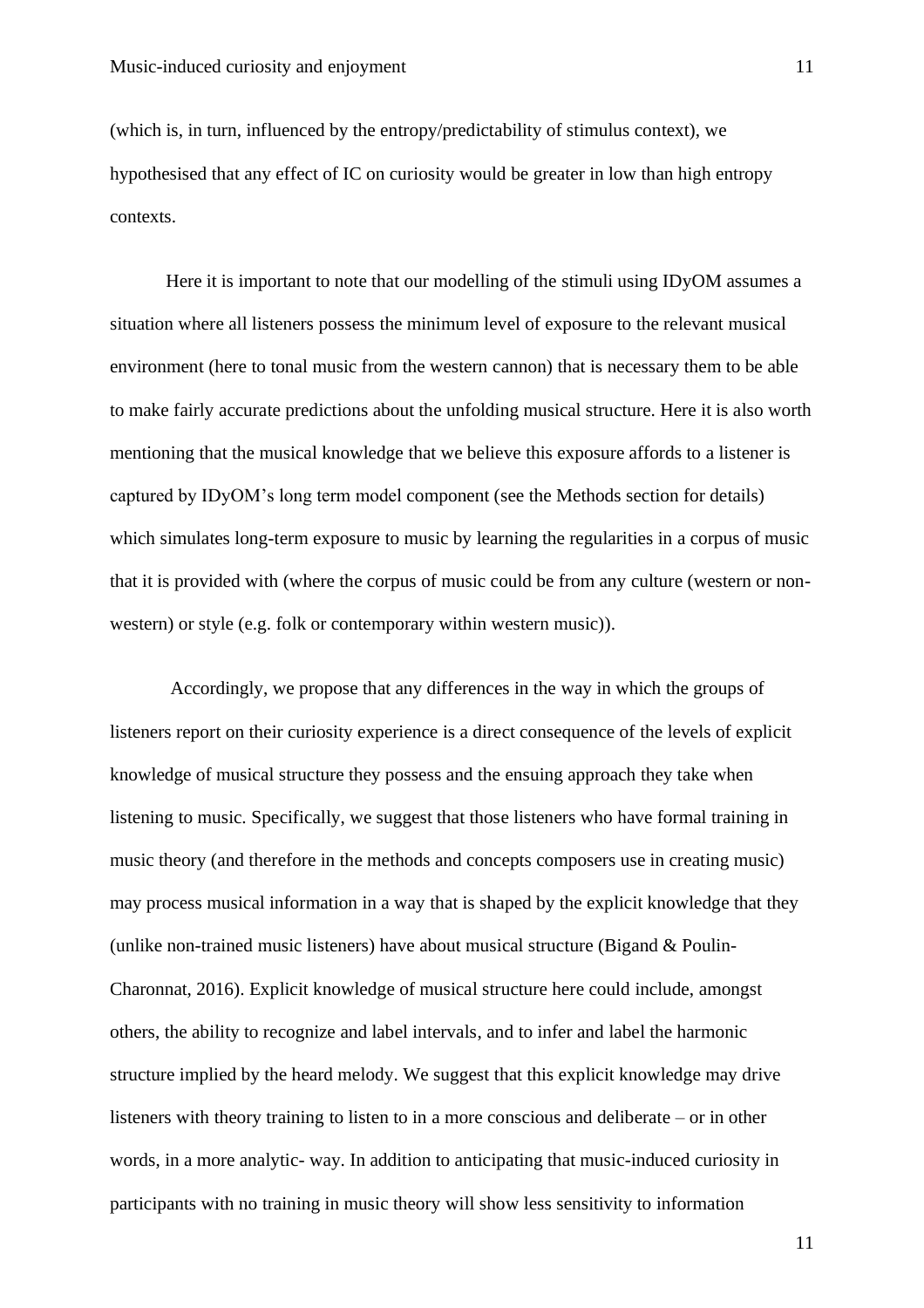theoretic structure, we also hypothesized that their ratings would be guided to a greater extent by valence judgments of the melodic stimuli being heard (Marvin & Shohamy, 2016; van Lieshout et al., 2019).

#### **Materials and Methods**

#### **Participants**

The study was approved by the University Ethics Committee and participants gave written informed consent in accordance with the Declaration of Helsinki. The sample size of 40 was based on a previous study that investigated the effect of IC level on the unexpectedness ratings typical listeners assigned to cued notes (Omigie et al., 2012, Table 4). Our calculations using that study revealed an effect size of Cohen's *d* = 0.84 and power analysis (using the *pwr* package in R) recommended the testing of at least 13 participants  $\alpha$  (*alpha* = 0.05 and *beta* = 1 - 0.8). 40 participants were however tested i) to allow for the exploration of entropy ( in addition to IC), ii) to allow potential differences between the two groups to be explored and, finally, iii) based on the assumption that listeners might find it more difficult to introspect on their feelings of wanting to hear more (i.e. curiosity) than on feelings of being surprised (experiencing something unexpected) and may thus provide noisier ratings data than in previous work.

To ensure timely recruitment of participants with formal music theory training, posters were placed in those parts of the home university campus that were most reliably frequented by music students and teaching staff. In the initial stages of data collection, all participants were invited to complete the study and only afterwards required to provide answers to questions (taken from a well-known questionnaire of musical sophistication: The Goldsmith Musical Sophistication Index: Müllensiefen, Gingras, Musil, & Stewart, 2014) that inquired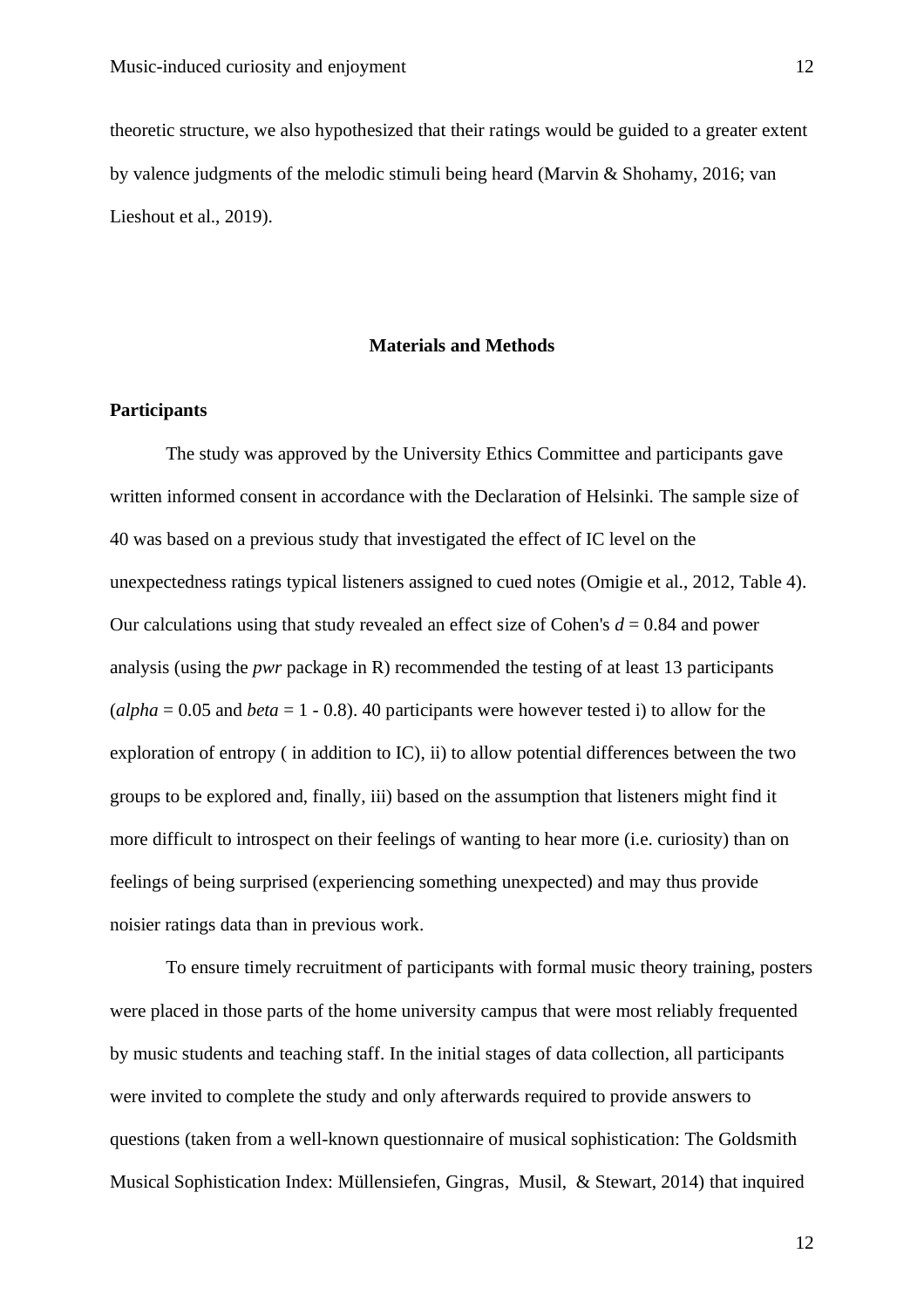after years of formal training in music theory, years of regularly practicing an instrument, and amount of time spent listening to music daily<sup>1</sup>. In the final stages of data collection, however, individuals interested in participating were pre-screened for musical background so that the remaining target number needed for each group could be attained.

The final sample of 20 individuals who reported no formal music theory training (No theory training group: *Male* = 6, *Female* = 14; all with 0 years of theory training) and 20 individuals who had undergone some formal musical training (Theory- trained group: *Male* = 4, *Female* = 16; range = 1 year to 10 or more years), also differed with respect to the number of years of daily practice of a musical instrument they reported. Specifically, while in the no theory training group, 65% had never regularly played an instrument and only 15% had experienced 6 or more years of doing so, 100% of participants in the training group had played an instrument for at least a year, and as much as 70% had played an instrument for 10 years or more. The two groups were however seen to be similar in amount of daily music listening ( $t(38) = -1.00$ ,  $p = 0.32$ ) and did not differ with respect to age (No theory training: *M*  $= 27.15$ , *SD* = 6.23, range = 21 to 39; Theory Trained: *M* = 28.7, *SD* = 5.89, range = 24 to 46;  $t(38) = -0.81$ ,  $p = 0.42$ ). All participants were paid for their participation in the study.

#### **Materials and Stimuli**

Melodies of 32 hymns from a Church of England hymnal (Nicholson et al., 1950) were played in their original keys and rendered as MIDI files using the grand-piano acoustic instrument of a Roland sound canvas (SC-88) MIDI synthesizer. The melodies varied in length from 32 to 64 notes. To ensure participants had sufficient time to report on their

<sup>&</sup>lt;sup>1</sup> The questions were: How long have you had formal training in music theory? (possible responses:  $0/0.5/1/2/3/4$ -6/7 or more years); How long have you engaged in regular, daily practice of a musical instrument (including voice) ?(possible responses: 0 / 1 / 2 / 3 / 4-5 / 6-9 / 10 or more years); How long a day do you listen attentively to music? (possible responses: 0-15 min / 15-30 min / 30-60 min / 60-90 min / 2 hrs / 2-3 hrs / 4 hrs or more per day).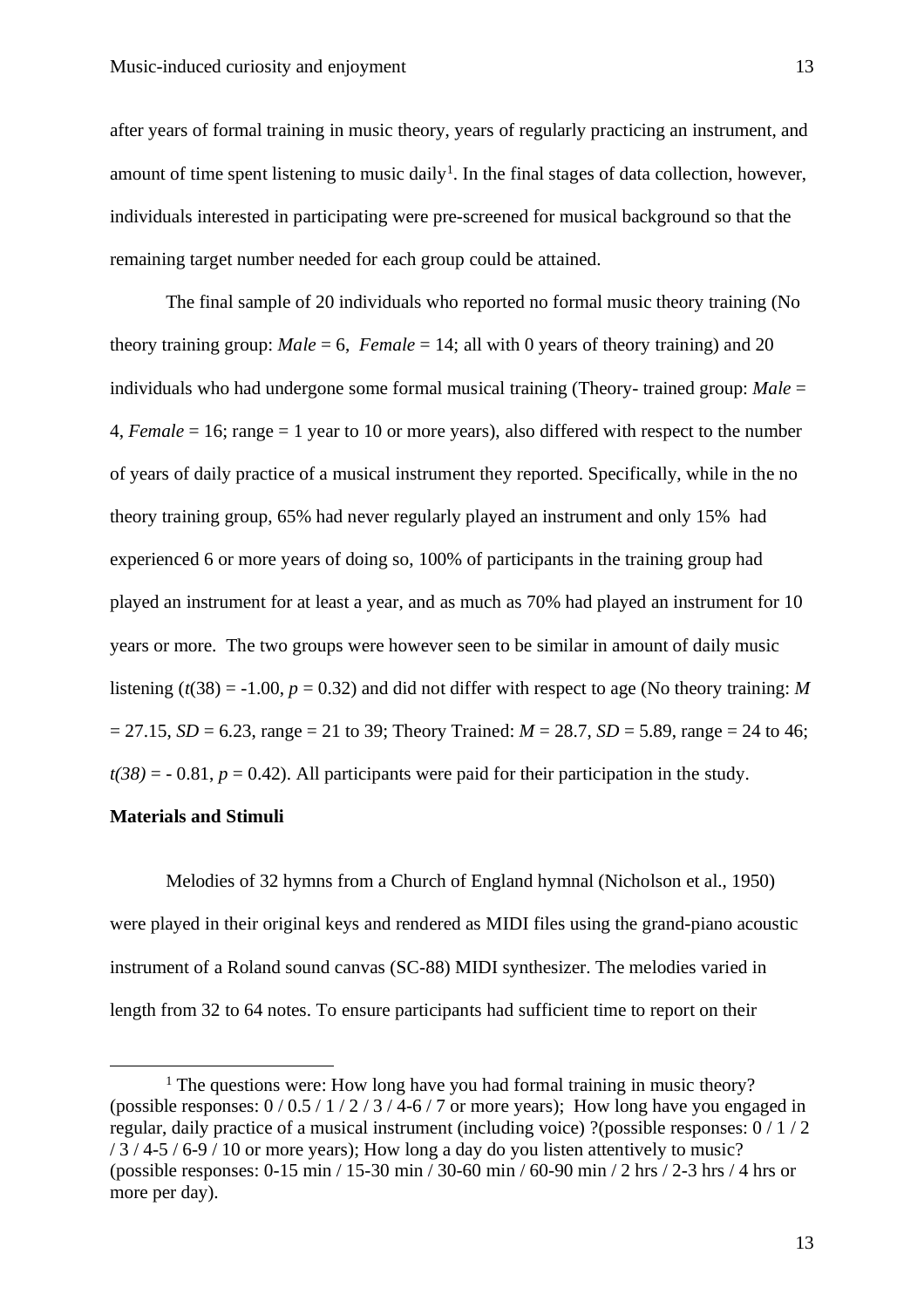subjective experience and reorient to the ongoing melody during rating tasks (see below), all notes had an inter-onset interval of 700 ms. The melodies were the same as those used in a previous study examining the ability of typical and amusic listeners to experience violation of melodic expectations on an implicit and explicit level (Omigie et al., 2012).

The IC and entropy of individual notes in the melody set were defined using IDyOM, a computational model of melodic expectation (Pearce, 2005), which, through unsupervised learning, generates estimates of IC and entropy of individual notes in a melody. The model configuration used here was comprised of both a long-term and a short-term model. The long term model, which simulates long-term exposure to music, was trained on 185 Chorale melodies, 152 Canadian folk songs and 556 German folk songs (903 compositions making up 60867 notes). In turn, the short-term model, which simulates a listener's experience during online listening, was trained incrementally over each stimulus melody as it unfolded. Pitch predictions were derived from a representation of the given note's scale degree and the size and direction of the interval preceding it, in line with previous recommendations (Pearce  $\&$ Müllensiefen, 2017). IDyOM was run on the stimulus melodies after the rhythmic structure was removed. i.e. on the exact version of the MIDI files that participants were presented with during the experiment.

#### **Figure 1 about here**

Figure 1A shows the musical notation of a sample melody used in the study with the IC profile of the melody above it for illustration. All participants were presented with the same probe notes, which had been manually selected from each melody to follow certain constraints: namely, i) that probe notes appeared at least 6 notes after the melody commenced (this, to ensure a sufficiently clear context before participants were required to provide their ratings), ii) that the number of probe notes in each melody was roughly dependent on the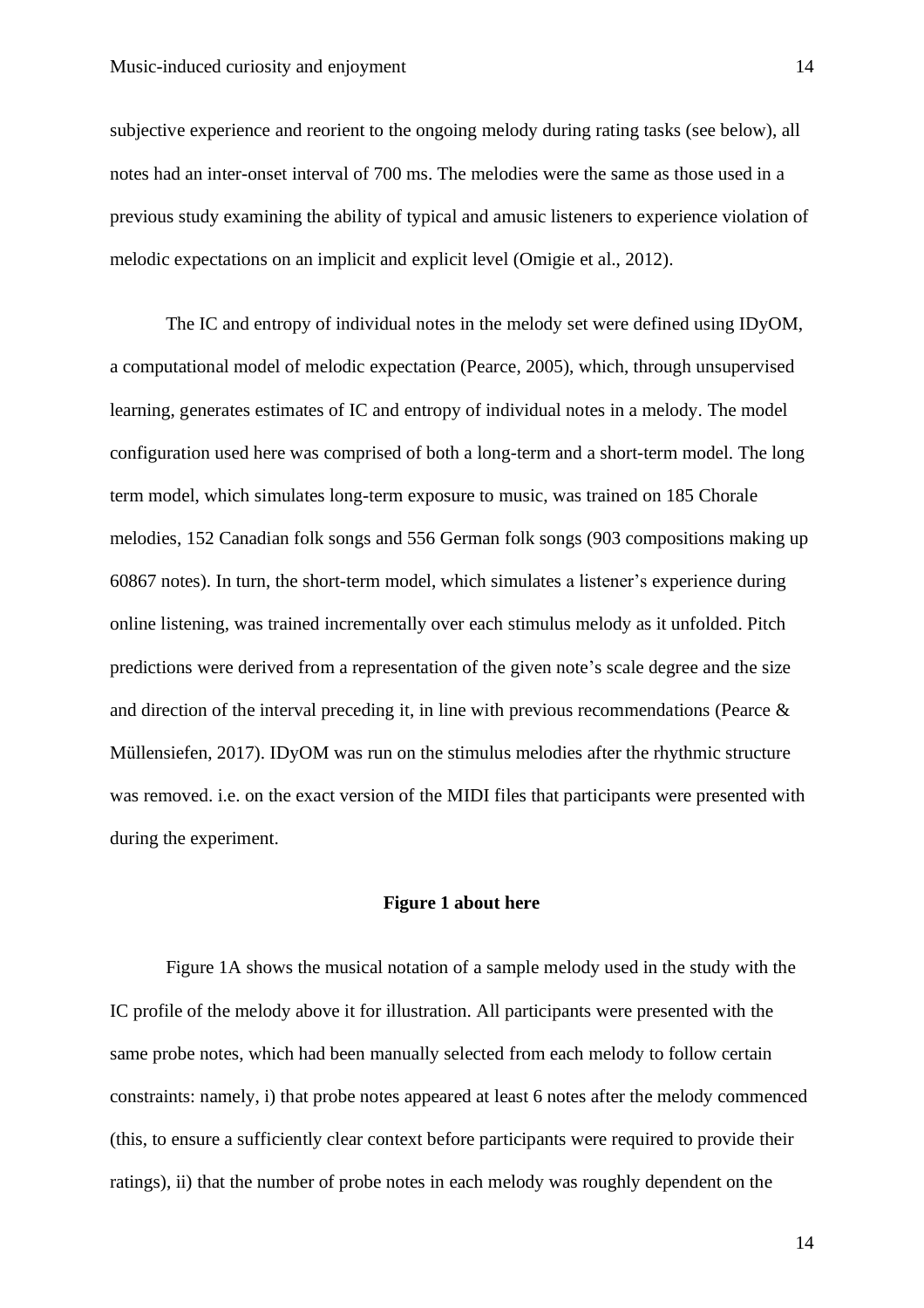length of the melody (a minimum of 2 probe notes in 32 note melodies and up to 6 probes in 64 note melodies; more being present in longer melodies so as maximise the number of probes), and iii) that the number of notes between probe notes nevertheless had a wide range (at least 7 notes between probe notes so participants had enough time to re-orient to the melody, but up to 26 notes between probe notes, to avoid participants being able to anticipate the occurrence of probe notes with any accuracy).

#### **Procedure**

The experiment was controlled by a computer program written in Java on a Dell desktop computer running Windows 10. Audio stimuli were presented to participants over Sennheiser HD-580 headphones. Participants were instructed to listen carefully to the presented melodies while attending to a visual analogue clock on the computer screen that would cue them as to when to report on their experience. The hand of the clock was at 12 at the beginning of the melody and remained there until it began to count down to the probe note in time with the melody. The hand of the clock pointed, in turn, to the 3, 6 and 9 o'clock positions before finally returning to the 12 o'clock position (See Figure 1B). At this point – after hearing the note that coincided with the clock hand returning to the 12 o'clock positionparticipants were required to indicate how curious they were about how the music would unfold. They were not specifically instructed to try to respond prior to the next note (i.e. the note after the probe note) as we assumed this would have led to rushed and potentially inaccurate reporting of their subjective experience.

Participants' curiosity ratings were provided on a Likert rating scale from 1 (Not at all curious) to 7 (Very curious). Participants indicated their responses by clicking on the appropriate buttons of the rating scale, which were presented below the clock (See Figure 1). In addition, participants were required to indicate, at the end of each melody, how pleasant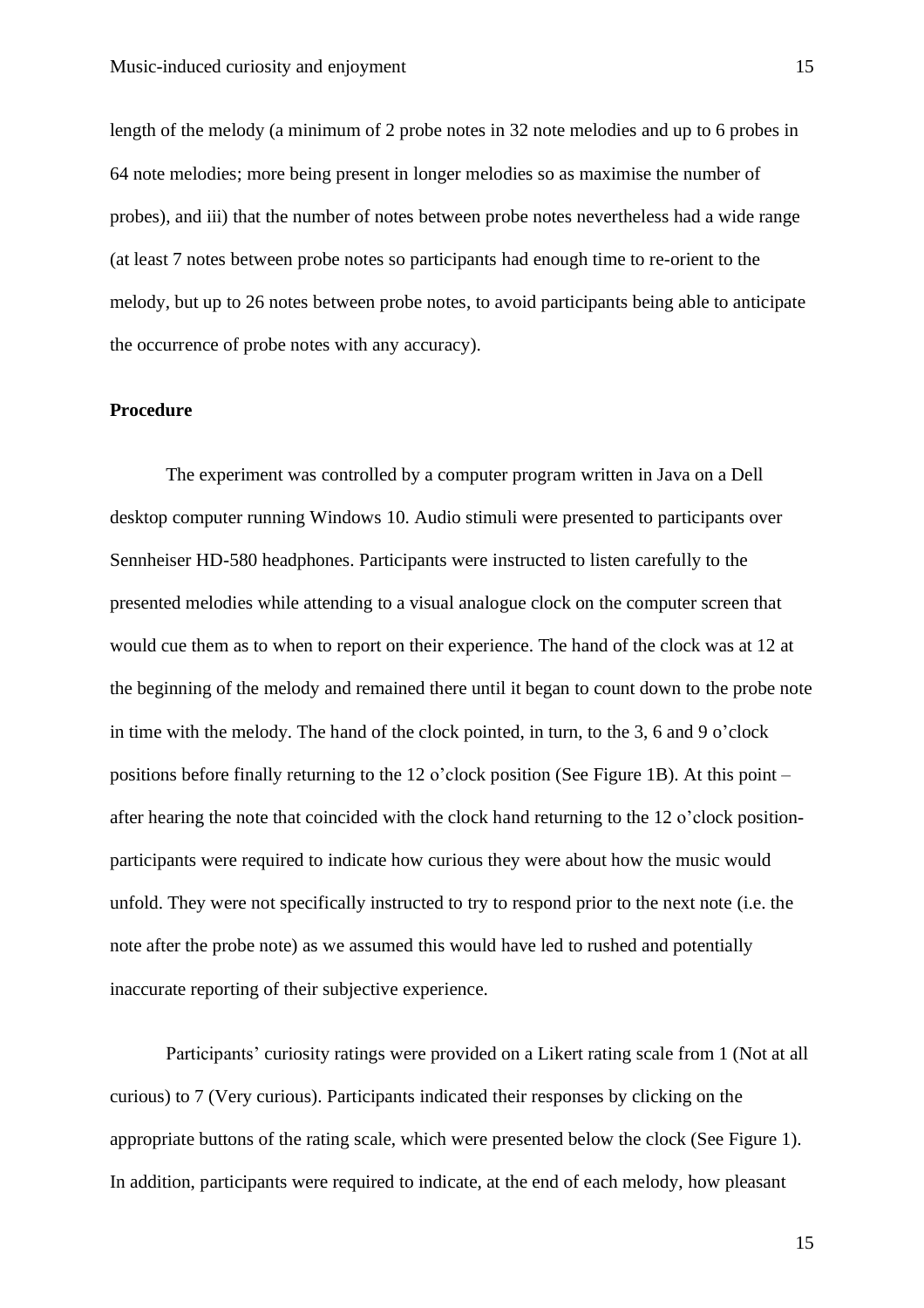they had found the melody (Likert rating from 1 (Not at all pleasant) to 7 (Very pleasant)) and whether it was familiar to them (Binary response: Yes, No). Familiarity information was collected to check for any differences across groups in familiarity with the melodic stimuli. Two practice trials were provided in order to familiarize participants with the task. The order of melodies was randomized for each participant and the experiment took approximately half an hour to complete.

#### **Analysis**

Analysis was conducted in R (R Core Team, 2014) using *lme4* (Bates *et al*., 2015) and *ggplot2* (Wickham, 2009) packages amongst others. To estimate the effect of note IC on music-induced curiosity for theory and non-theory-trained groups, a first linear mixed model was estimated with curiosity rating as dependent variable, note IC and music theory training (No theory training/ Theory trained) as fixed effects, and melody ID and participant ID as random effects.

Next, to examine the evidence for note IC and note entropy interactions in determining music-induced curiosity, and to explore how this may be different in the two participant groups, a second linear mixed model with curiosity rating as dependent variable, note IC, note entropy and music theory training as fixed effects ( in addition to with melody ID and participant ID as random effects) was estimated.

Finally, to examine whether there was any evidence for a valence influence on musicinduced curiosity in theory and non-theory trained groups, a model with curiosity rating as dependent variable, melody pleasantness rating and music theory training (No theory training/ Theory trained) as fixed effects, and melody ID and participant ID as random effects was estimated. For all analyses, simpler models were used to interrogate any significant interactions as relevant.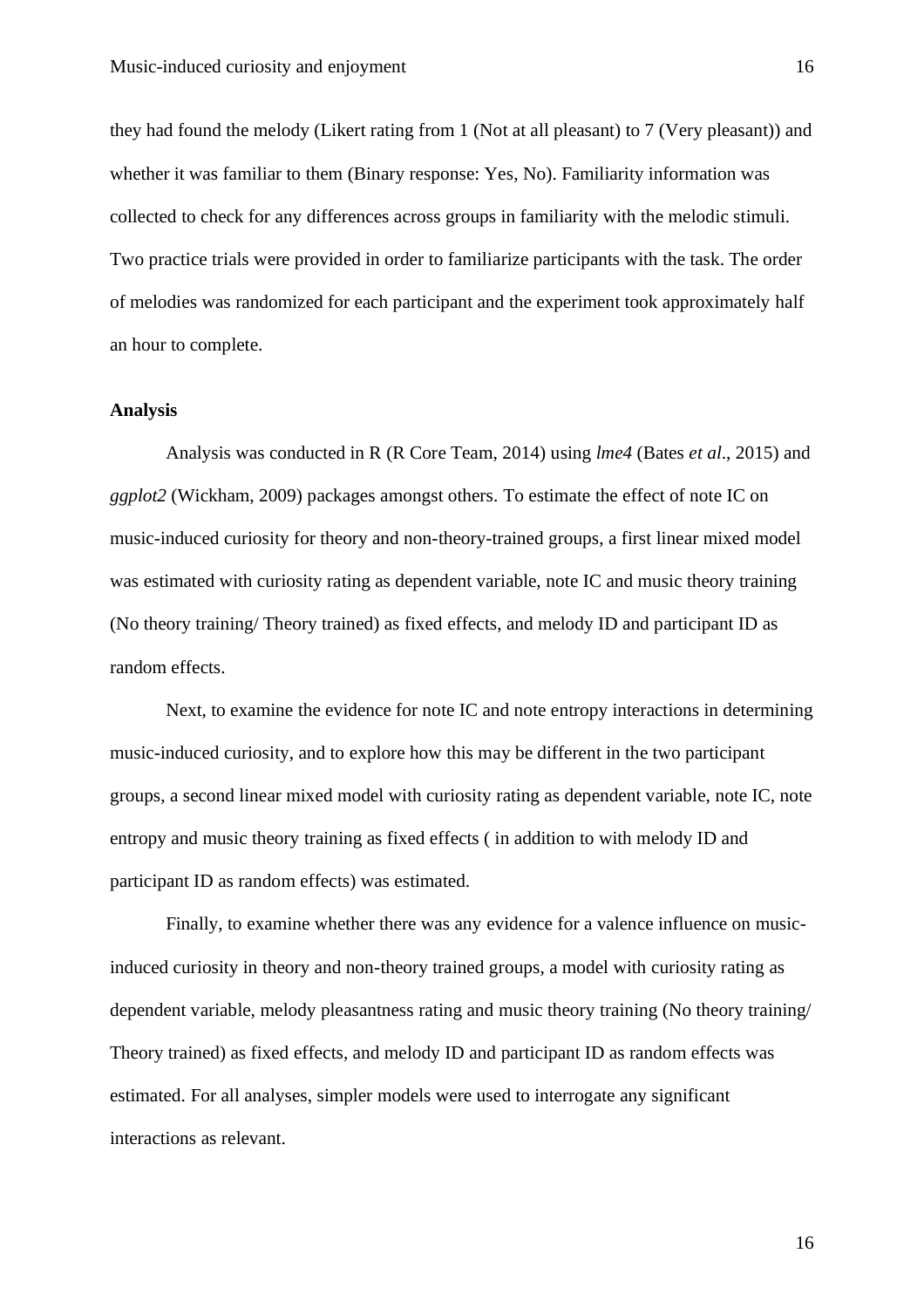#### **Results**

A t-test revealed that there was no difference in the rate at which the two groups found melodies to be familiar (Theory training:  $M = 91.97\%$ ,  $SD = 0.12$ , No theory training:  $M =$ 91.10%,  $SD = 0.12$ ,  $t = 0.23$ ,  $p = 0.82$ ). Accordingly, this variable was not considered further.

## *Comparing the effect of note IC on music-induced curiosity for theory trained and nontheory-trained groups.*

First, we compared a linear model with curiosity rating as dependent variable, note IC and music theory training (No theory training/ Theory trained) as fixed effects, and melody ID and participant ID as random effects with one that did not include music theory training as a fixed effect. We found the more complex model to be superior  $(ChiSq = 73.82, p < 0.001)$ .

This more complex model, when estimated, showed a main effect of IC ( $B = 0.03$ , *SE*)  $= 0.01$ ,  $df = 2086.6$ ,  $t = 2.44$ ,  $p = 0.01$ ) and a significant interaction of IC and music theory training group ( $B = 0.16$ ,  $SE = 0.02$ ,  $df = 3367.79$ ,  $t = 8.62$ ,  $p < 0.001$ ). Nevertheless, further linear mixed models examining the No theory training and Theory trained groups separately showed an effect of IC in both groups (With theory training:  $B = 0.19$ ,  $SE = 0.01$ ,  $df = 738.33$ ,  $t = 13.40$ ,  $p < 0.001$ , 95% CI [0.16, 0.21; Without theory training:  $B = 0.04$ ,  $SE = 0.01$ , *df*  $=1076.33$ ,  $t = 2.81$ ,  $p = 0.005$ , 95% CI [0.01, 0.07]).

## *Examining evidence for note IC and note entropy interactions on music-induced curiosity in both theory trained and non-theory trained groups.*

To examine the evidence for note IC and note entropy interactions influencing musicinduced curiosity, and to determine whether this potential influence differed between the two groups, a linear mixed model with curiosity rating as dependent variable, note IC, note entropy and music theory training (No theory training/ Theory trained) as fixed effects, and melody ID and participant ID as random effects was compared to two simpler models.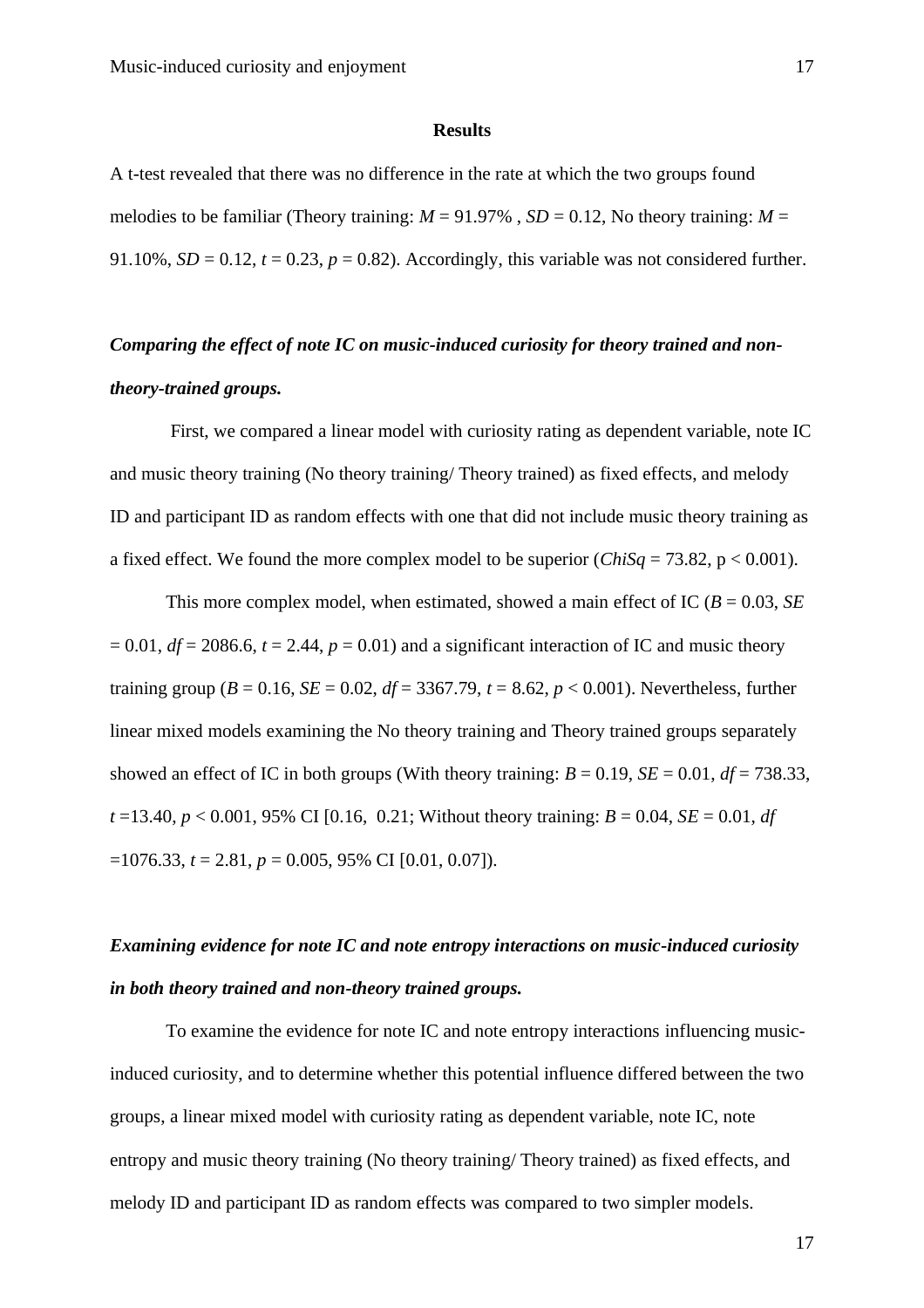Critically, the more complex model was observed to be superior to both the simpler model that is reported above (i.e. the same but without entropy as a fixed effect: *ChiSq* = 11.73; *p* = 0.02) and to the simpler model without theory training group as fixed effect (i.e. with only note IC and note entropy as fixed effects; *ChiSq* = 84.4,  $df = 4$ ,  $p < 0.0001$ )

Results of this more complex linear mixed model with all three fixed effects (i.e. note IC, note entropy, and theory training group) can be seen in Table 1. A significant three-way interaction between IC, entropy and music theory training group ( $B = 0.10$ ,  $SE = 0.04$ ,  $df =$ 3363,  $t = 2.67$ ,  $p = 0.008$ , 95% CI [0.03, 0.18]) and a significant two-way interaction between note entropy and music theory training group ( $B = -0.52$ ,  $SE = 0.16$ ,  $t = -3.25$ ,  $df = 3312$ ,  $p =$ 0.001, 95% CI [-0.84, -0.21] was observed.

To examine how the two training groups differed with respect to a joint influence of entropy and IC, further simpler linear mixed models with curiosity rating as dependent variable, IC and entropy as fixed effects, and melody ID and participant ID as random effects, were carried out for the theory-trained and no-theory groups separately (see Table 2). While no significant effects were observed for the no-theory participants (all  $p > 0.05$ ), analysis for the theory-trained group revealed a main effect of entropy ( $B = -0.25$ ,  $SE = 0.12$ ,  $t = -2.01$ ,  $p$  $= 0.05$ , 95% CI [0.49,  $-0.01$ ] whereby greater curiosity was generally reported at lower entropy levels. It also revealed a significant interaction between IC and entropy (*Β =* 0.06, *SE*  $= 0.03$ , *df*  $= 545.43$ ,  $t = 2.03$ ,  $p = 0.04$ , 95% CI [0, 0.12], suggesting that, as hypothesized, curiosity induction as a function of IC is dependent on entropy levels.

Figure 2 is a heat map showing how, for the theory-trained group, curiosity ratings changed as a function of IC at different entropy levels. There, it can be seen that while at lower to medium levels of entropy, theory trained participants found high IC notes more curiosity-inducing, the relationship between IC and curiosity ratings was more complex at higher levels of entropy (with many low IC events inducing greater curiosity than higher IC events).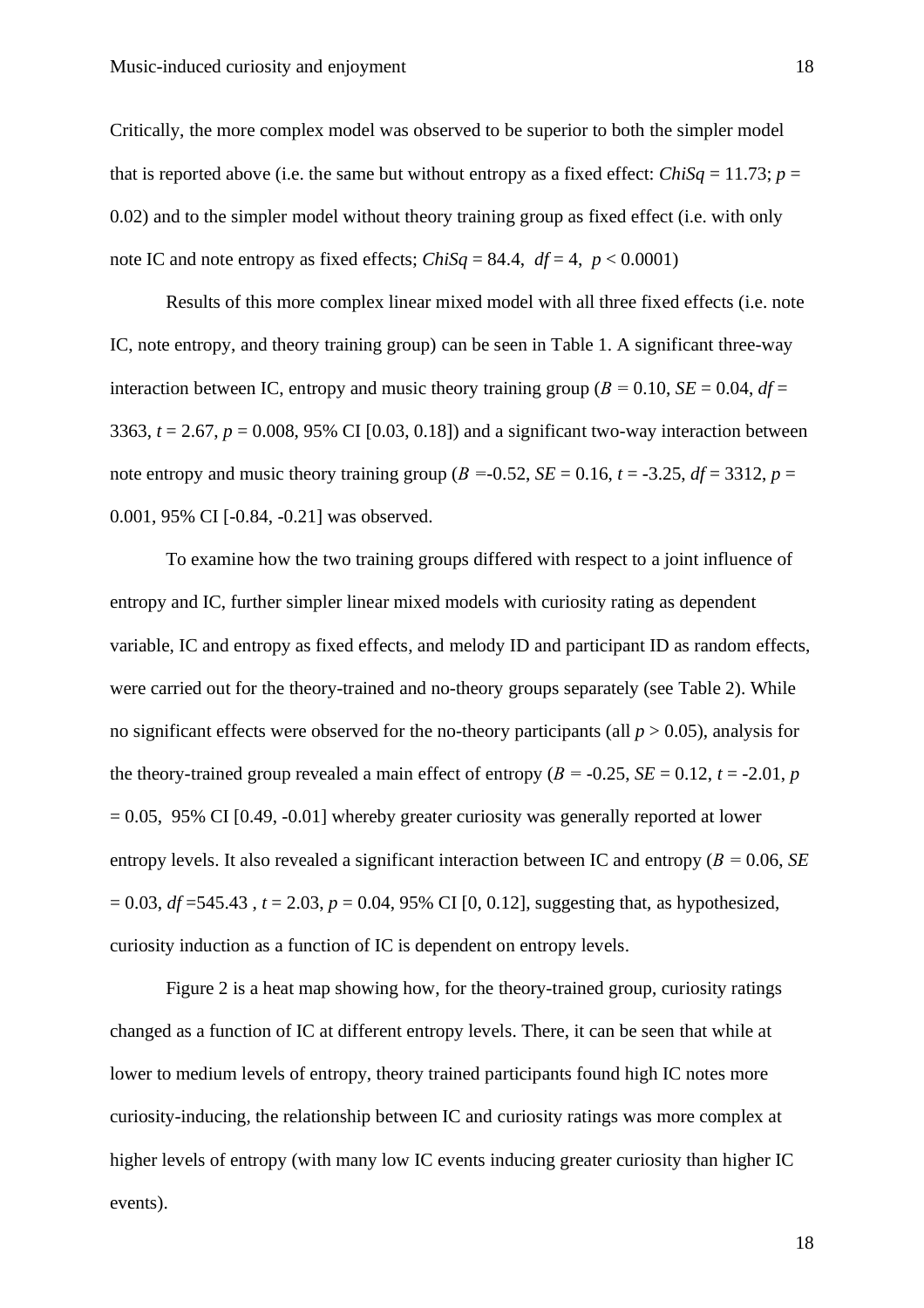#### **Tables 1 and 2 about here**

#### **Figure 2 about here**

#### **Examining evidence for valence influence on music-induced curiosity.**

Finally, a linear mixed model with melody pleasantness ratings and theory training group as fixed effects, and participant ID and melody ID as random effects was compared with a model that did not include theory training group as a fixed effect. The model with theory training group as a fixed effect was shown to be better than one without  $(ChiSq =$ 13.23,  $df = 2$ ,  $p = 0.001$ ).

Critically, in addition to revealing a main effect of pleasantness judgments on curiosity ratings ( $B = 0.52$ ,  $SE = 0.03$ ,  $t(3311.3) = 15.92$ ,  $p < 0.001$ ; 95% CI [0.46, 0.58]), whereby curiosity ratings were higher for notes in melodies later rated as more pleasant than for notes in melodies later rated as less pleasant, this model also revealed an interaction between theory training group and melody pleasantness  $(B = 0.16, SE = 0.045, t(3312.2) = -$ 3.6,  $p < 0.001$ , 95% CIs=  $[-0.25, -0.07]$ ). The interaction effect suggested that the strength of the influence of pleasantness rating was different in the two groups. However, follow- up analyses revealed that, for both participant groups, curiosity ratings were higher for notes in melodies described as pleasant than for notes in melodies described as less pleasant (no formal theory training  $(B = 0.51, SE = 0.03, t(1581) = 16.50, p < 0.001$ ; formal theory training (*Β =*0.36, *SE* = 0.03, *t*(1696)= 10.58, *p* < 0.001))

#### **Discussion**

The main aims of our first study were to test whether listeners' subjective reports of experienced curiosity are associated with the information theoretic structure and valence judgments of the heard music, and whether the strength of either of these influences are in turn modulated by musical background (specifically, formal music theory training). Our results are valuable in showing all of these to be the case.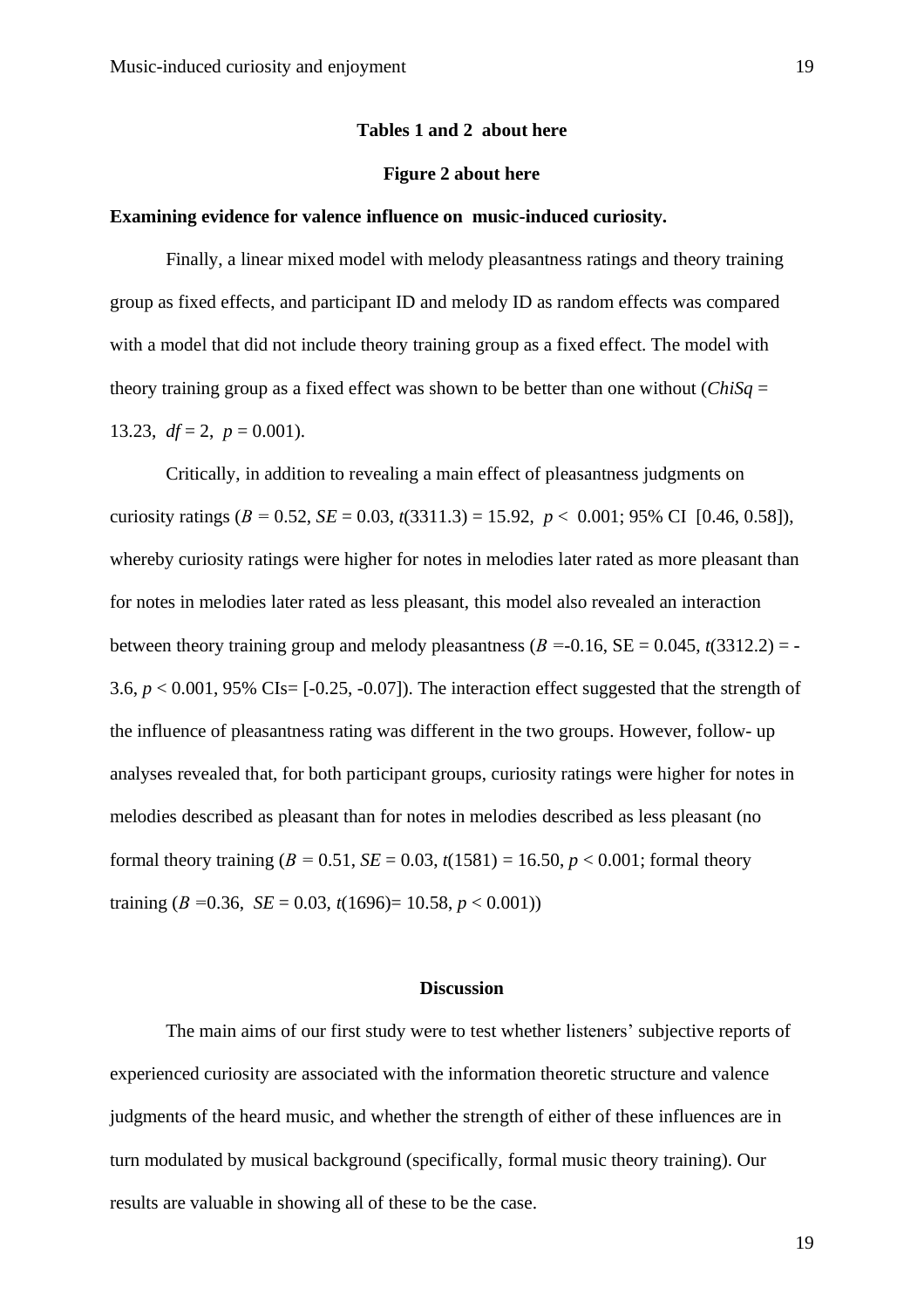Firstly, in line with basic tenets of how curiosity is likely to be triggered (e.g. Gottlieb et al., 2013), we observed that all participants reported greater curiosity following high IC notes than following low IC ones. Further, in line with contemporary accounts of precision weighting in predictive coding (Friston, Mattout & Kilner, 2011; Palmer et al, 2019), and although this was the case only for those with theory training, we showed the expected pattern whereby the positive effect of IC on curiosity was greatest when entropy was low. Finally, we observed that the curiosity ratings given by those with no theory training were particularly well explained by the pleasantness ratings they later gave the melody.

Our findings suggest that while most listeners' curiosity patterns during music listening are at least somewhat influenced by the information theoretic structure of the heard music, those with some formal music theory training show an even greater influence of musical structure. Specifically, while those with no theory training only showed an influence of IC on their ratings, the curiosity ratings of those with training showed an influence of note IC that was modulated by note entropy. In contrast, the fact that the curiosity ratings of nontheory trained participants tended to be particularly well explained by the melody pleasantness ratings they later gave speaks to the potentially more global and affect-based way in such listeners may tend to engage with musical stimuli (Müller, Höfel, Brattico, & Jacobsen, 2010). Indeed, a listener with no theory training may be less likely to be - in the words of Eduard Hanslick (1986) - "continuously following and anticipating the composer's designs, here to be confirmed in his expectations, there to be agreeably led astray".

Grouping of participants in the current study was based on the presence or absence of music theory training. This was based on the assumption that, more than others, this specific form of training - which imparts explicit knowledge of the materials from which music is built and how such materials tend to be combined (Fallows, 2011)- may confer the analytic approach to music listening that has the potential to influence curiosity ratings. Specifically, we expected that an analytic approach to music listening would lead to a stronger reliance of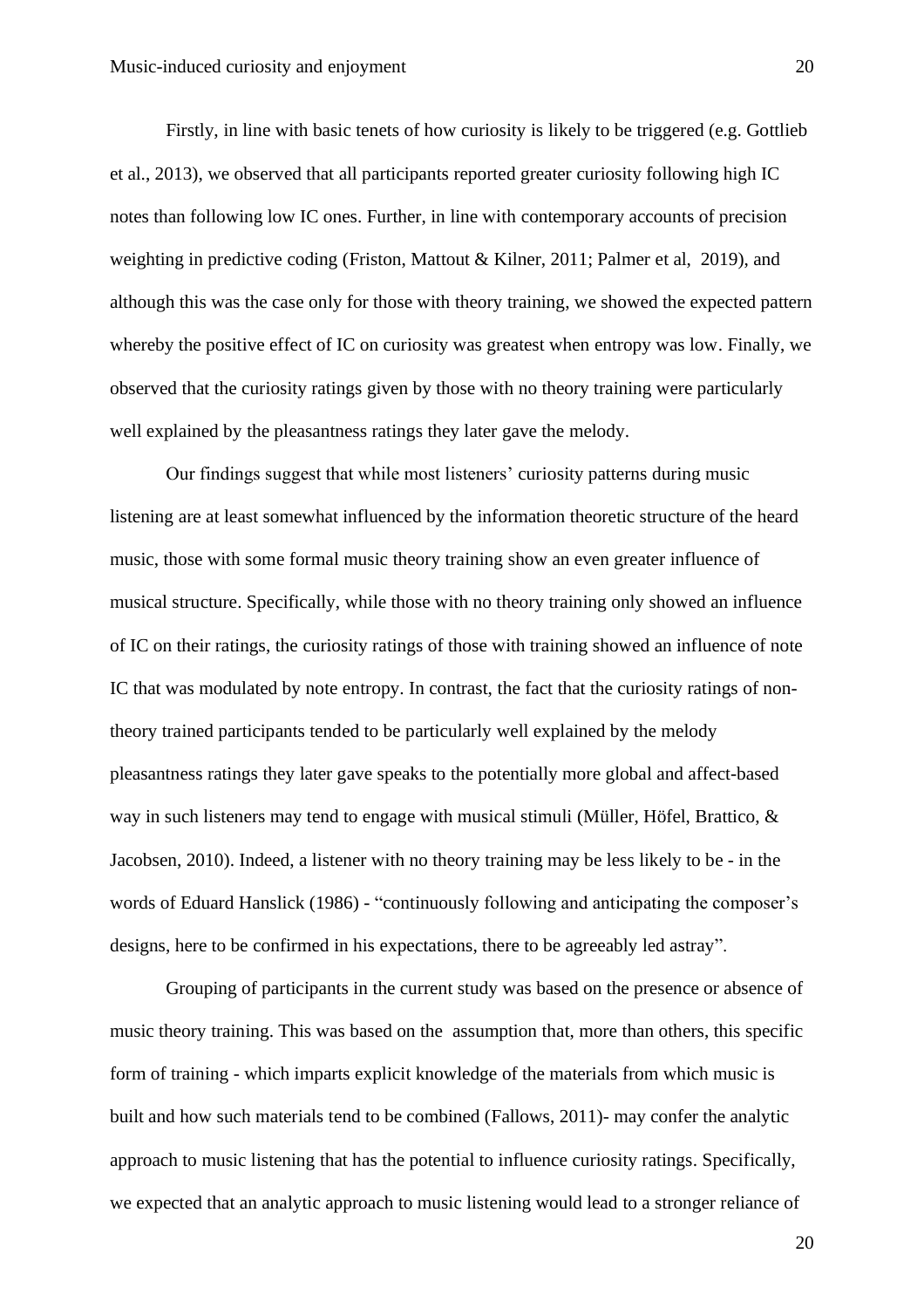the curiosity experience on information theoretic structure. However, we acknowledge that as the possession of theory training in our sample largely co-occured with the degree of regular practice of a musical instrument (and likely other aspects of music background that we did not measure), any differences we describe here (between the theory trained and non-theory trained groups), cannot be attributed to theory training alone.

Similarly, with regard to the relationship between curiosity during music listening and valence judgments of the heard melodies (provided at the end of the melodies), it remains unclear whether an initial judgment of valence could in fact have influenced curiosity ratings (given as the music unfolded), or whether the curiosity ratings provided during the task simply influenced the pleasantness ratings given at the end of the melody. Stimulus valence has been shown to influence curiosity in a number of other domains (e.g. Marvin & Shohamy, 2016), and the fact that judgments about music can be made very early (Belfi, Kasdan, Rowland, Vessel, Starr, & Poeppel, 2018) suggests this may be at play here too. In the current study, we do not seek to compare the degree of influence of musical structure and valence judgments within either group so much as we seek to compare how the strength of these influences differ *across* groups. However, future studies exploring music valence effects on unfolding curiosity ratings would benefit from having participants provide these self-report variables separately.

Taken together, Study 1 threw light on different factors (music-structural, stimulus valence, and musical background) that may influence the experience of curiosity during music listening. However, given that some accounts of information seeking emphasize the reward associated with information seeking (Murayama et al., 2019) while others pull into focus the negative-valenced feelings that may accompany feelings of a knowledge gap (Litman, 2005), an interesting question that remains is whether music events that tend to induce curiosity in listeners are experienced as enjoyable or not. Previous findings have shown that reward from music can be accounted for, at least partially, by information theoretic properties (e.g. Cheung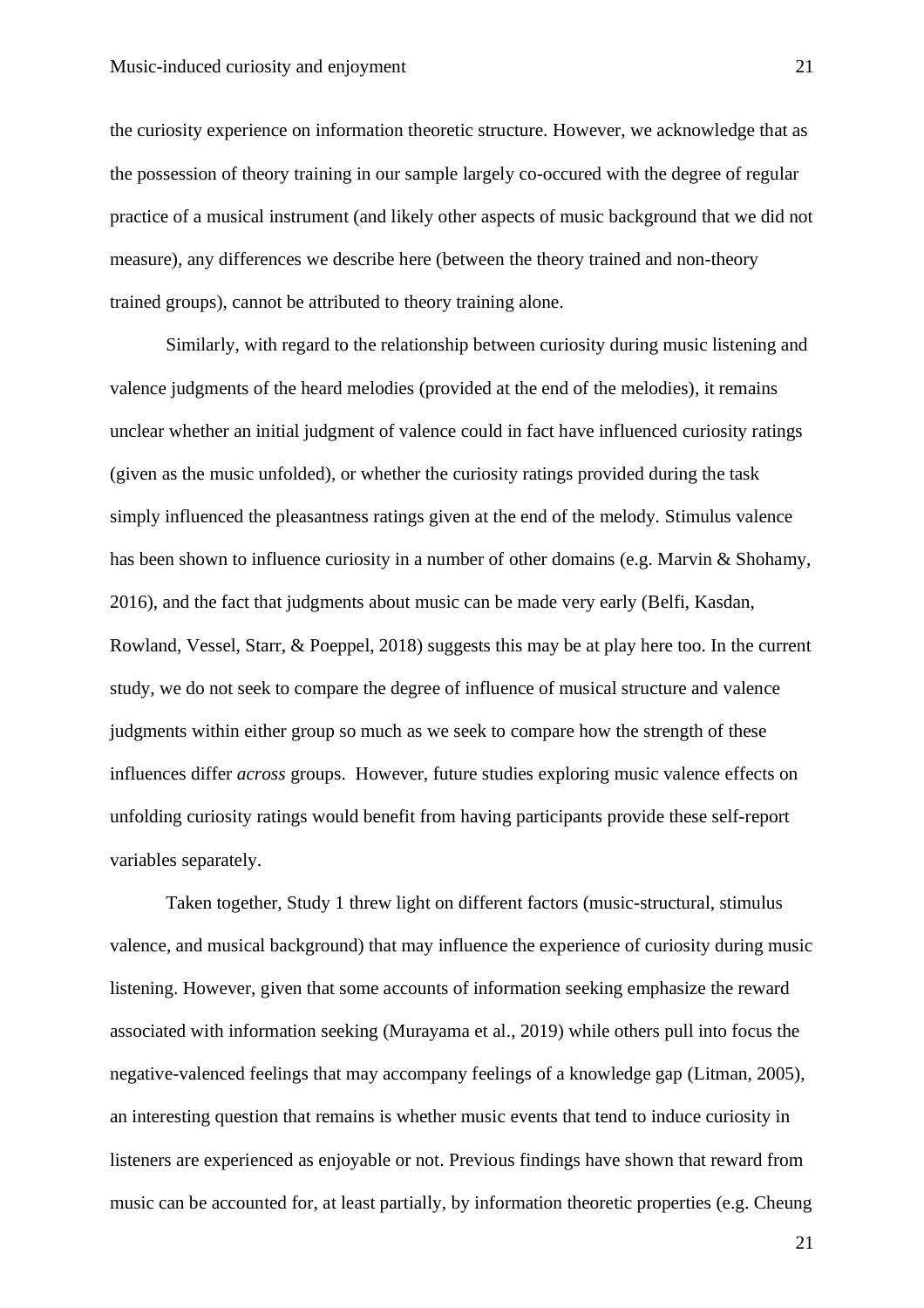et al, 2019). However, those studies did not take into consideration the role that individual differences in information seeking traits may be expected to play. In Study 2, we therefore asked whether individual differences in trait curiosity, in addition to any information theoretic structural features of the music, may account for how reward from music unfolds over time.

#### **Study 2**

The extent to which information theory can inform understanding of aesthetic emotions, judgments and appreciation has long been explored (Moles, 1966; Huron, 2008; Vuust & Witek, 2014; Meyer, 1957). As far back as 1712, Joseph Addison stressed the importance of surprise and curiosity in the experience of reward when he claimed, "*Everything that is new or uncommon raises a Pleasure in the Imagination, because it fills the Soul with an agreeable Surprize,[and] gratifies its Curiosity"*. Decades after Meyer's seminal text (1956) would propose that both the violation and fulfilment of expectations may be experienced as pleasurable, it is now evident that this seeming paradox may be due to the affordances of different musical contexts (e.g. Cheung et al., 2019). Building on this previous work, Study 2 addresses the possibility that people may nevertheless show different patterns of enjoyment of musical structure as a function of their trait curiosity profile (Kashdan et al., 2018). Specifically, Study 2 sought to examine whether individual differences in curiosity profiles can explain variations in whether violations of musical expectancy are experienced as enjoyable or not.

In brief, the current study sought to test the hypothesis that the enjoyment of music is a function of the interaction between information theoretic structure of heard music and an individual's curiosity profile. To this end we used the same melodic stimuli as in Study 1 but required participants to carry out two rating tasks with these melodies before filling out a multi-dimensional test of trait curiosity.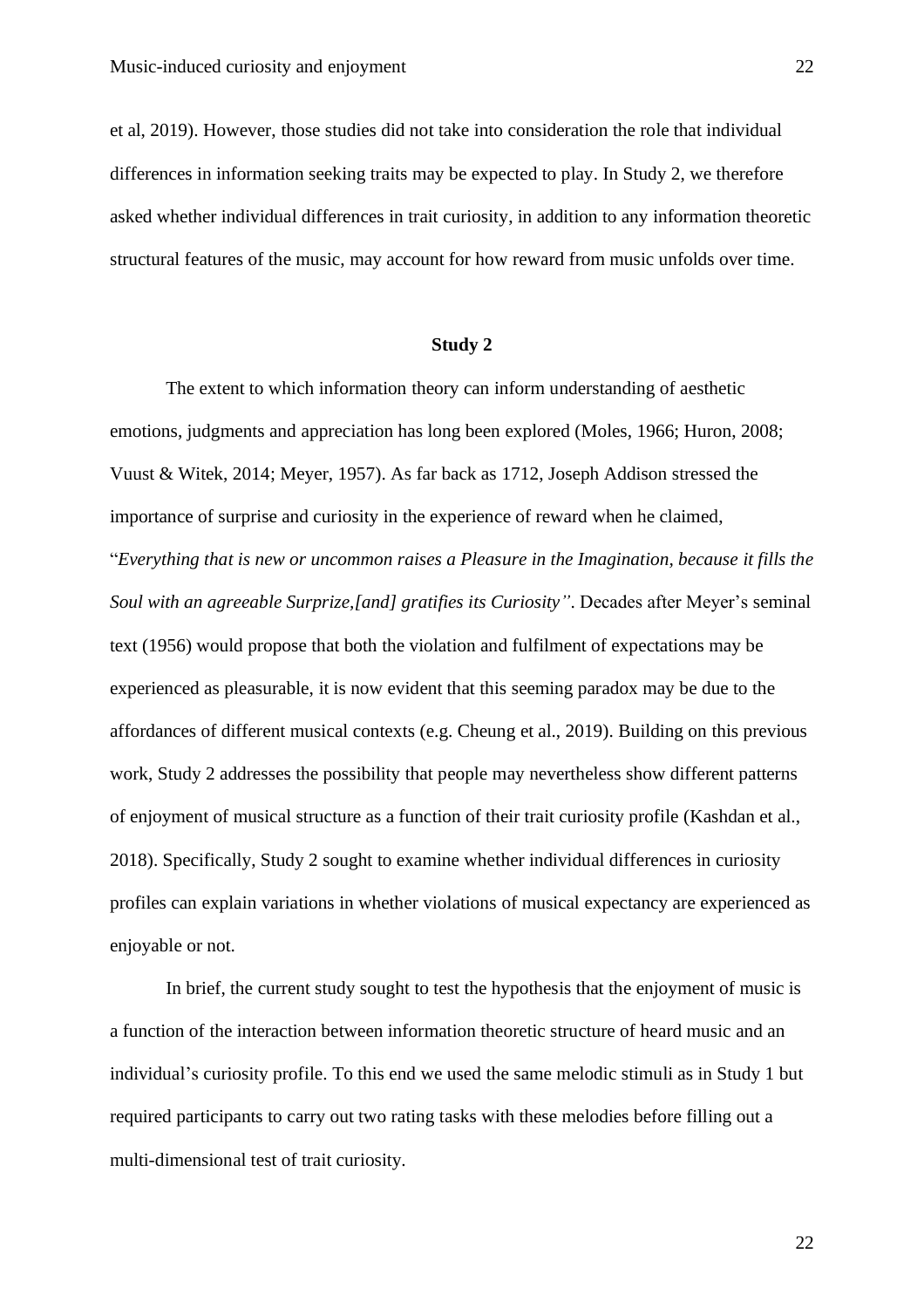Specifically, in one of the rating tasks (identical to that used in Study 1) participants reported on their curiosity about how a given melody would unfold, immediately following the occurrence of probed notes (Omigie et al., 2012). In the second rating task (new to this study), they rated how much they were enjoying the melody they were hearing, where enjoyment was chosen as a measure of reward. Finally, participants completed the so-called Five-Dimensional Curiosity Scale (5DC; Kashdan et al., 2018): a multi-dimensional test of trait curiosity. One key benefit of this scale is arguably its ability to separate a tendency to experience curiosity as rewarding or pleasurable, from a tendency to experience it as a cause of frustration (Litman 2005). The 5DC's Joyous Exploration dimension seeks to capture positive emotions that come from new experiences and information, while the Deprivation Sensitivity dimension seeks to capture any distress induced by a perceived gap in knowledge (Litman & Jimerson, 2004; Loewenstein, 2004). The Stress Tolerance dimension captures the ability to deal with the stress and tension that comes from novelty and uncertainty while those high in the Thrill Seeking dimension may be expected to actively seek out intense experiences. Finally, the 5DC further includes a Social Curiosity dimension, which captures the desire an individual may crave for information about others.

Previous work had compared the four curiosity groups that emerged from cluster analyses using these five 5DC dimensions (Kashdan et al, 2018) in terms of group members' attitudes and behaviours. In the current study, all five dimensions of the 5DC scale (Joyous Exploration, Deprivation Sensitivity, Stress Tolerance, Social Curiosity, and Thrill Seeking) were once more used to identify emergent sub-groups, but here we aimed for two (instead of 4) groups that showed the greatest distinction from each other. Critically, in addition to anticipating that Stress tolerance and Deprivation sensitivity<sup>2</sup> alongside Joyous Exploration,

<sup>&</sup>lt;sup>2</sup> These previously distinguished a group high in tolerance and appreciation of novelty and uncertainty (the so-called "Fascinated") from all other curiosity sub groups (Kashdan et al., 2018).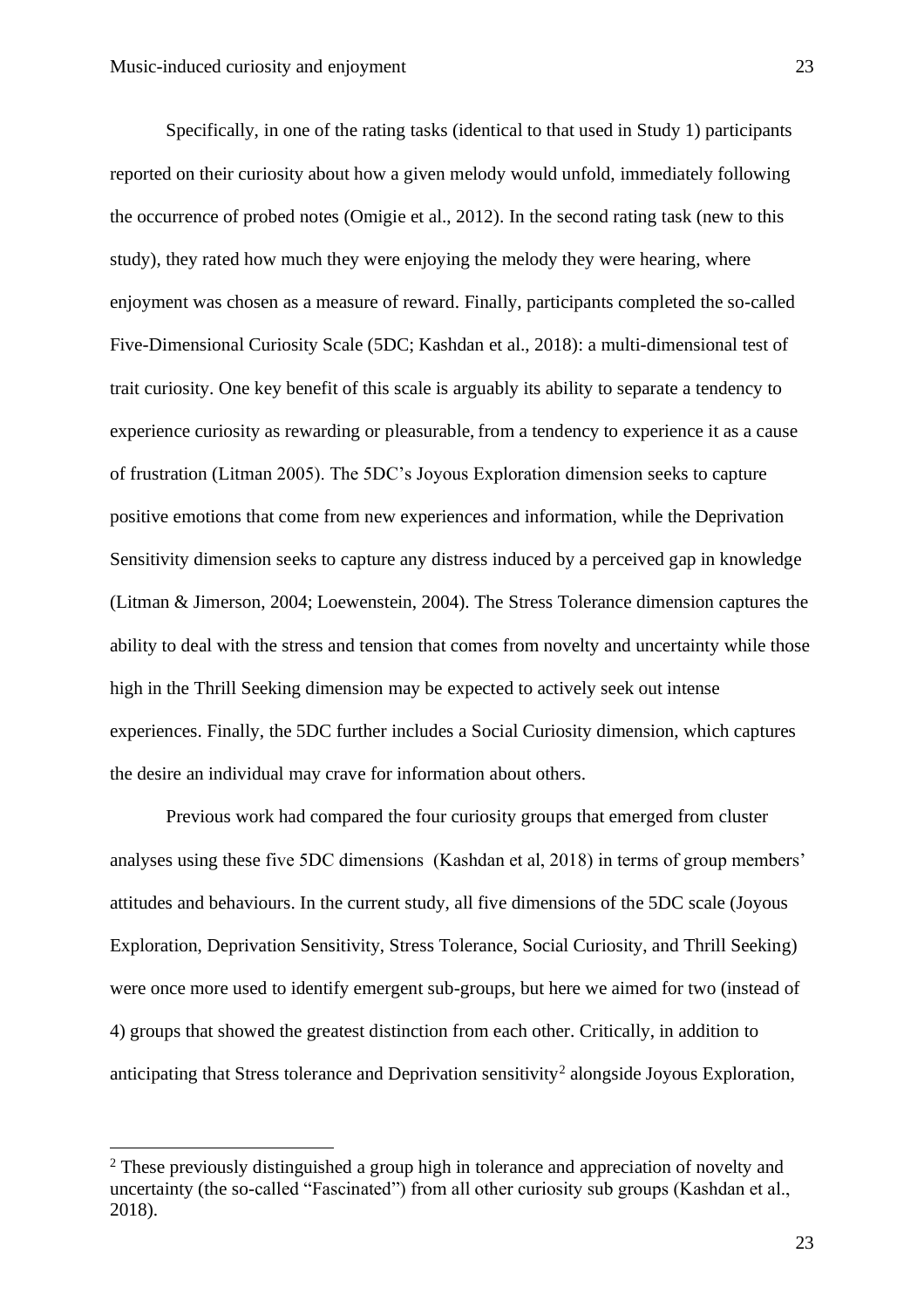may be the most discriminating dimensions of the 5DC when two groups are aimed for, we also expected these two opposing groups to display opposing patterns of enjoyment of unfolding music structure.

Specifically, we predicted that while both sub-groups of curious people would report similarly high levels of curiosity in response to high IC relative to low IC notes, (with entropy once more showing a modulatory effect), they would nevertheless differ in terms of the patterns of music enjoyment they showed.

#### **Methods**

#### **Participants**

The study protocol was approved by the University Ethics Committee. All participants provided consent before commencement of the study. A total of 32 participated in the study following sample size considerations based on Study 1. However, as one participant was excluded based on likely not understanding the instructions (they showed evidence of poor English language skills at the end of the experiment and limited ability to clearly describe what they had done) and as 2 were excluded based on not completing both parts, a final total of 29 individuals (*Female* = 21) with ages ranging from 19 to 46 ( $M = 25.19$ ,  $SD = 6.12$ ) were included in the analysis. These participants possessed a range of musical backgrounds: approximately 33% had never undergone formal music theory or ever practiced an instrument, while 20% had both a minimum of 5 years of training in music theory and 5 years of daily practice of an instrument. The sample was primarily from Britain (40%) but included and represented 12 different nationalities overall. The majority of participants were enrolled at university (75%), with or without part-time employment and were paid for their participation. None of the participants in Study 2 had participated in Study 1.

#### **Materials**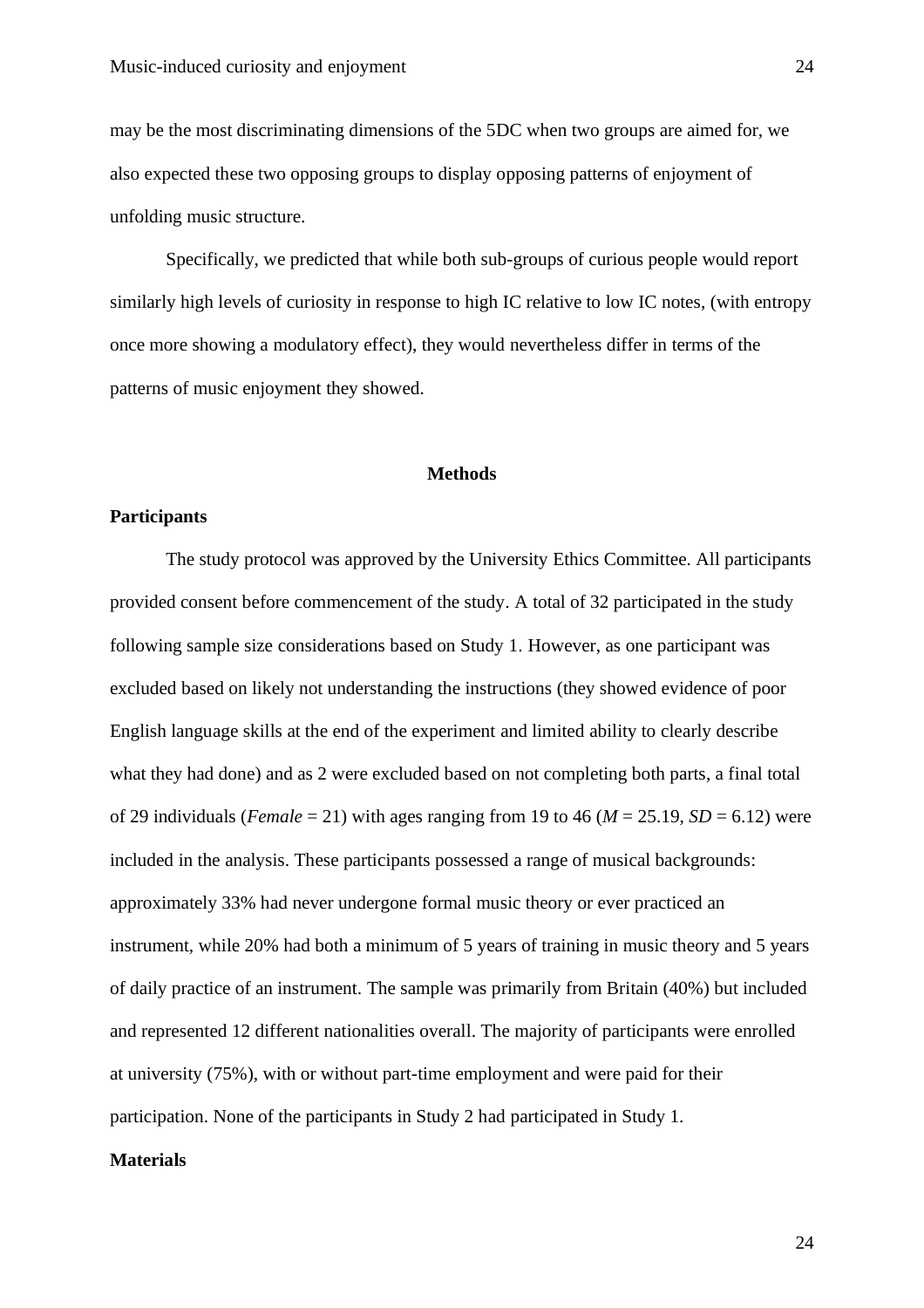The Five-Dimensional Curiosity Scale (Kashdan et al., 2018) which consists of 25 personality questions (five questions for each of the five curiosity dimensions namely Joyous Exploration, Deprivation Sensitivity, Stress Tolerance, Social Curiosity, and Thrill Seeking) was used to assess listeners' trait curiosity profiles. Agreement with statement were rated by participants on a 1-7 Likert scale (1= Does not describe me at all and  $7 =$  Completely describes me).

All participants took part in two versions of the music listening paradigm. The first version, the curiosity rating task, was the same as Study 1, whereby participants were asked, when cued, to report on how curious they were about how the music would unfold  $(1 = Not at$ all curious,  $7 = \text{Very curious}$ . In the new task, the enjoyment rating task, participants were instead asked to report, when cued by the clock hand, on how enjoyable they were finding the music heard (1= Not at all enjoyable,  $7 = \text{Very enjoyable}$ ). In both tasks, participants were also required to indicate, at the end of each melody, how pleasant they had found the melody  $(1= Not at all pleasant, 7 = Very Pleasant)$  and whether it was familiar to them or not (Yes, No). The melodic stimuli used were the same as those used in Study 1, but were split so that half were presented in the curiosity rating task and half were presented in the enjoyment rating task.

#### **Procedure**

Participants were presented with information on the purpose of the study, and then provided consent to participate. The order in which the tasks were carried out was counterbalanced. Following completion of the listening study, participants completed the 5DC questionnaire, and provided other background information in a survey implemented in Qualtrics (Provo, UT, USA).

#### **Analysis**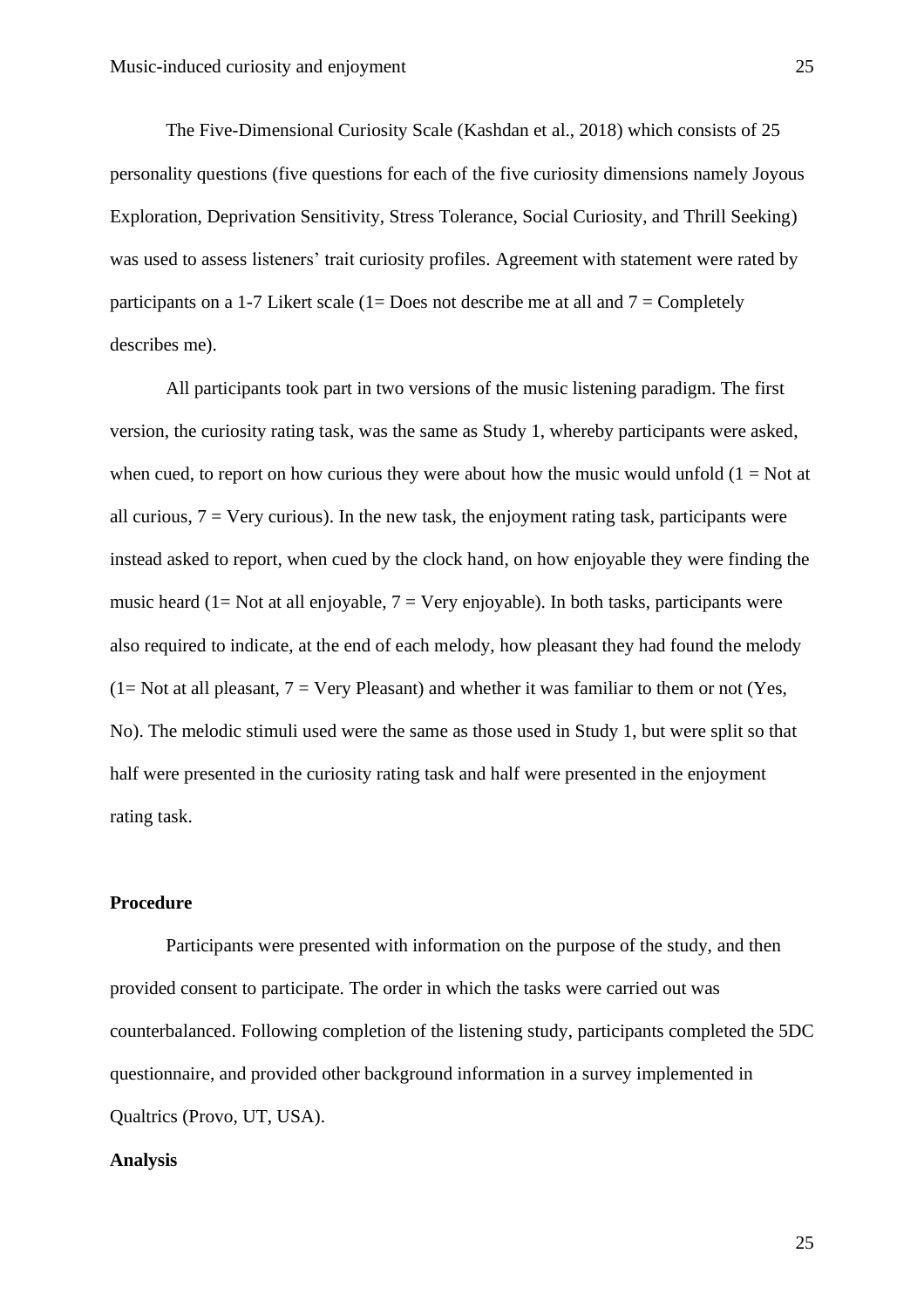All analyses were carried out using R in the R studio environment (Rstudio Team, 2020). First, K-means clustering analysis (using the *stats* package) was used to obtain two opposing clusters of curious people. K-Means cluster analysis is an iterative algorithm that partitions a given dataset into *K* pre-defined clusters, where clusters are distinct and nonoverlapping subgroups. Data points are assigned uniquely to clusters such that the sum of the squared distance between the data points and the cluster's centroid (arithmetic mean of all the data points that belong to that cluster) is at the minimum. In other words, data points in a cluster are kept as close as possible, while clusters are kept as far apart as possible. To ensure that participants were not clustered based on how curious they were over all, but rather on how their curiosity profiles differed (e.g. relative tendency towards high Stress tolerance rather than high Deprivation sensitivity or Social curiosity), K-means clustering of participants was based on the z-scores of participants' ratings. Specifically, each participant's responses to the 25 items were first z-scored, and then K-means clustering was based on participants' mean z-score across 5 items for each of the 5 dimensions.

Next, once two distinct clusters of individuals had been identified using K-means clustering, a mixed ANOVA with mean curiosity rating as dependent variable, curiosity dimension as within-subject independent variable and cluster group as between-subject independent variable, was carried out. To allow the characterization of the two clusters in terms of curiosity dimensions that discriminated them, follow-up non-paired t-tests (Bonferroni-corrected such that  $p < 0.01$ ) were then used to evaluate how the two cluster groups compared with each other.

Finally, following naming of the cluster groups based on the curiosity dimensions that were found to discriminate them, we examined how the groups differed with respect to how their curiosity and enjoyment ratings were influenced. Specifically, a first linear mixed model with curiosity rating as dependent variable (with note IC and curiosity group as fixed effects and with melody ID and participant ID as random effects) was carried out with ratings from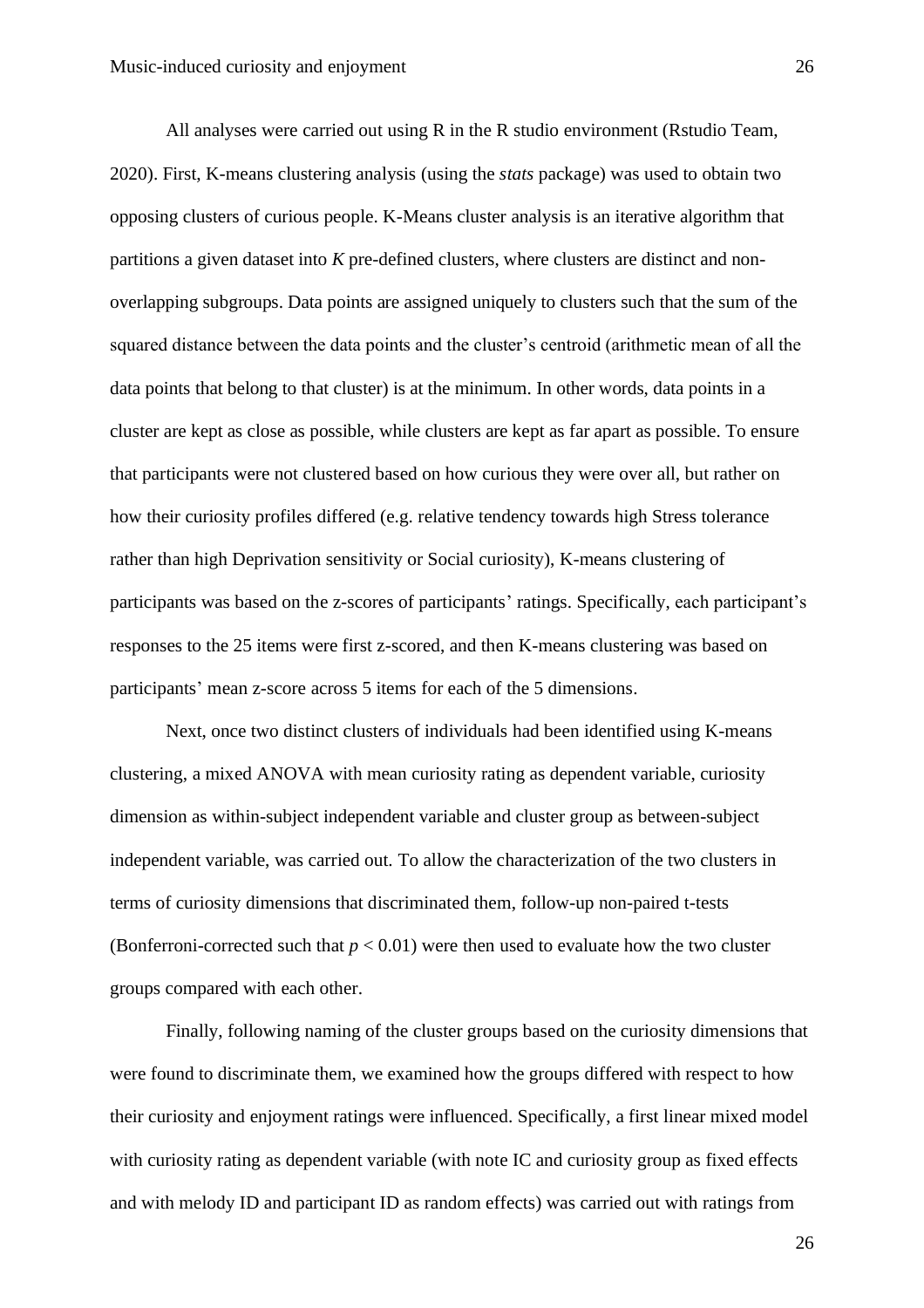the curiosity rating task, before a second linear mixed model with enjoyment rating as dependent variable (and the same fixed and random effects) was carried out with ratings from the enjoyment rating task.

For both the curiosity and enjoyment dependent variables, further linear mixed models with entropy added as an additional fixed effect were estimated in an attempt to replicate findings from i) Study 1 showing an influence of IC-entropy interactions on curiosity, and ii) previous work showing that IC-entropy interactions can predict pleasure derived from music (Cheung et al., 2019). For all analyses, significant interactions were further investigated using simpler linear mixed models.

#### **Results**

#### **Obtaining and characterizing the clusters**

Descriptive statistics and the results of Pearson correlational analysis for the 5 curiosity dimensions can be seen in Table 3. Results showed that, overall, participants tended to report high levels of Joyful exploration and Deprivation sensitivity ( $M = 0.49$ ,  $SD = 0.36$ ;  $M = 0.11$ ,  $SD = 0.54$  and lowest levels of Stress tolerance  $(M = -0.48, SD = 0.63)$ . Correlational analyses within these dimensions showed the strongest negative relationships between Stress tolerance and Deprivation sensitivity ( $r = -0.49$ ,  $p < 0.01$ ), suggesting those with high Stress tolerance tended to be low in Deprivation sensitivity. The next strongest correlations were between Social curiosity on the one hand and both Stress tolerance and Thrill seeking on the other (both  $r = -0.37$ ,  $p < 0.01$ ), whereby those showing high levels of Social curiosity were low in Stress tolerance and Thrill seeking.

#### **Table 3 about here**

Figure 3 shows the result of the K-means cluster analysis (carried out with an *nstart* of 20, and specifying the desired number of clusters as 2), and the mean z-scored curiosity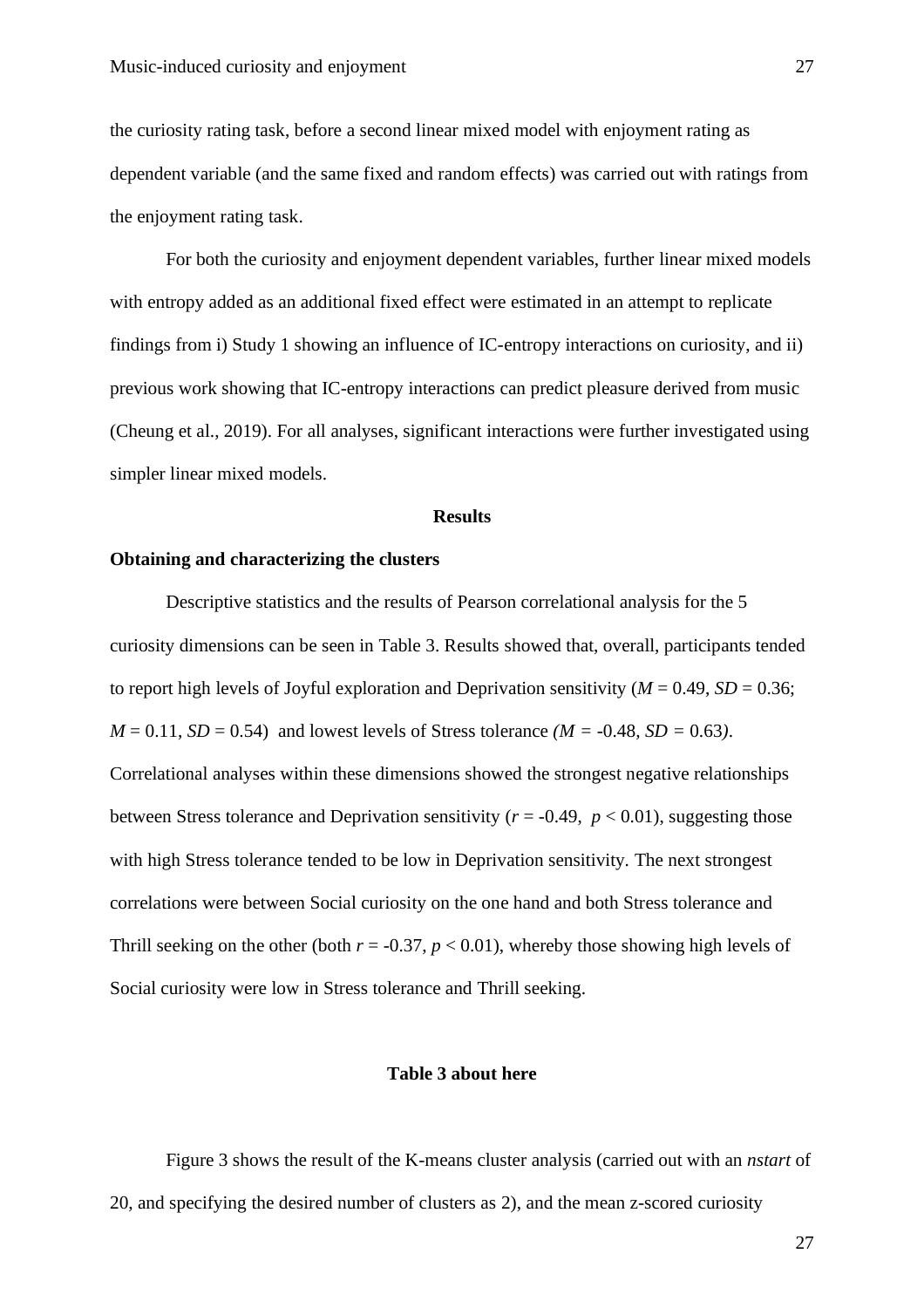values for each dimension for each cluster. A mixed ANOVA with cluster group as betweensubject factor and curiosity dimension as a within-subject factor showed both the main effect of curiosity dimension and the interaction between curiosity dimension and cluster group to be significant (curiosity dimension:  $F(4,108) = 12.82$ ,  $p < 0.001$ ,  $p2G = 0.322$ ; cluster group:  $F(1, 27) < 0.001$ ,  $p > 0.05$ ,  $p2G=0$ ; curiosity dimension x cluster group:  $F(4, 108) = 11.13$ , *p*  $< 0.001$ ,  $\eta$ 2G= 0.292).

We carried out between-subjects t-tests to compare the two clusters for each dimension (Table 4). Levene's Homogeneity of variance tests revealed that only the Stress Tolerance dimension had unequal variance across the two groups. Accordingly for that dimension, a test assuming unequal variance assumed was also employed. Taken together, analysis revealed the two groups to differ with respect to Stress tolerance (unequal variance assumed:  $t(20.5) = -9$ ,  $p < .001$ ; equal variance assumed:  $t(27) = -9.27$ ,  $p < .001$ ), whereby this was lower in cluster 1 ( $N = 15$ ,  $M = -1$ ,  $SD = 0.22$ ) than in cluster 2 ( $N = 14$ ,  $M = 0.08$ , *SD* = 0.39). Cluster 1 was therefore named the *stress intolerant* cluster, while cluster 2 was named the *stress tolerant* cluster. The stress intolerant cluster (cluster 1) also showed a tendency towards higher Deprivation sensitivity  $(t(27) = 2.13, p = 0.04)$  and higher Social curiosity (equal variance assumed:  $t(27) = 2.57$ ,  $p = 0.016$ ) in line with observed correlational analyses, although, unlike the Stress tolerance dimension, these two dimensions did not survive Bonferroni correction for multiple comparisons.

Critically, comparison of the two curiosity groups showed they did not differ in the degree of formal training in music theory (stress intolerant group: *Mlikert* = 3.5 ; *SDlikert* =2.1; range = 1 (0 years) to 7 (7 or more); stress tolerant group:  $M_{likelihood} = 2.29$ ; *SD*<sub>*likert* = 2.23; range =</sub> 1 (0 years) to 7 (7 or more);  $t(27) = 1.47$ ,  $p = 0.15$ ) or the length of time spent playing a music instrument (stress intolerant group:  $M_{\text{likelihood}} = 4.07$ ;  $SD_{\text{likelihood}} = 2.43$ ; range = 1 (0 years) to 7 (10 or more years); stress tolerant group:  $M_{\text{likelihood}} = 3.57$ ,  $SD_{\text{likelihood}} = 2.77$ ; range = 1 (0 years) to 7 (10 or more years);  $t(27) = 0.51$ ,  $p = 0.61$ ).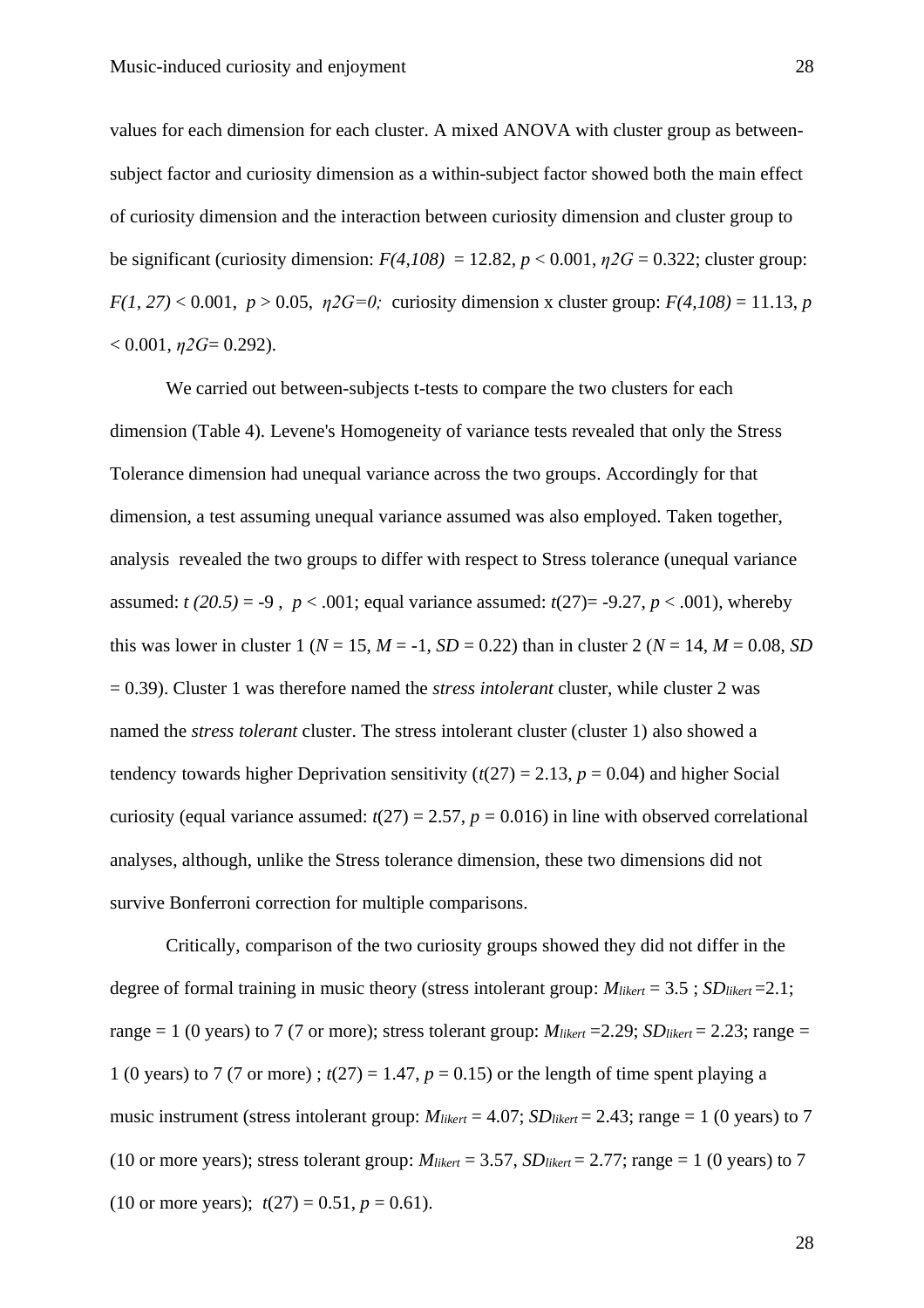#### **Figure 3 and Table 4 about here**

#### **Trait curiosity influences on patterns of curiosity induction and enjoyment**

Having identified and characterized the two obtained clusters, the final analysis steps aimed to determine the extent to which they differed with respect to the unfolding of felt curiosity and enjoyment during music listening. A between subject t-test revealed that there was no difference in the rate at which the groups found melodies to be familiar (stress intolerant:  $M = 95.55\%$ ,  $SD = 0.07$ , *stress tolerant*:  $M = 92.18\%$ ,  $SD = 0.12$ ,  $t(27) = 0.92$ ,  $p =$ 0.37). Thus familiarity was not considered any further in any of the analyses..

With regard to curiosity ratings, we first compared a linear mixed model with curiosity ratings as dependent variable, curiosity group and note IC as fixed effects, and participant ID and melody ID as random effects to one that did not include curiosity group as a fixed effect. The former was shown to be better than the latter (*ChiSq* = 13.02,  $df = 6$ ,  $p = 0.04$ ). The model with curiosity group included showed a significant effect of note IC (*Β =*0.19, *SE* = 0.02,  $df = 881.51$ ,  $t = 8.63$ ,  $p < 0.001$ , 95% CI [0.15, 0.23]), whereby curiosity ratings were greater for high than for low IC notes in both groups (both  $p < 0.001$ ), but no main effect of curiosity group or interaction of note IC with curiosity group (See Figure 4 and Table 5).  $3\overline{ }$ 

With regard to enjoyment rating, a linear mixed model with enjoyment as dependent variable, curiosity group and note IC as fixed effects, and participant ID and melody ID as random effects, was seen to be better than one without curiosity group as one of the fixed

<sup>&</sup>lt;sup>3</sup> Here it is worth noting that the superiority of the model that had curiosity group as one of the fixed effects (compared to the model without curiosity group) was likely due to a trend-level main effect of curiosity group on curiosity ratings.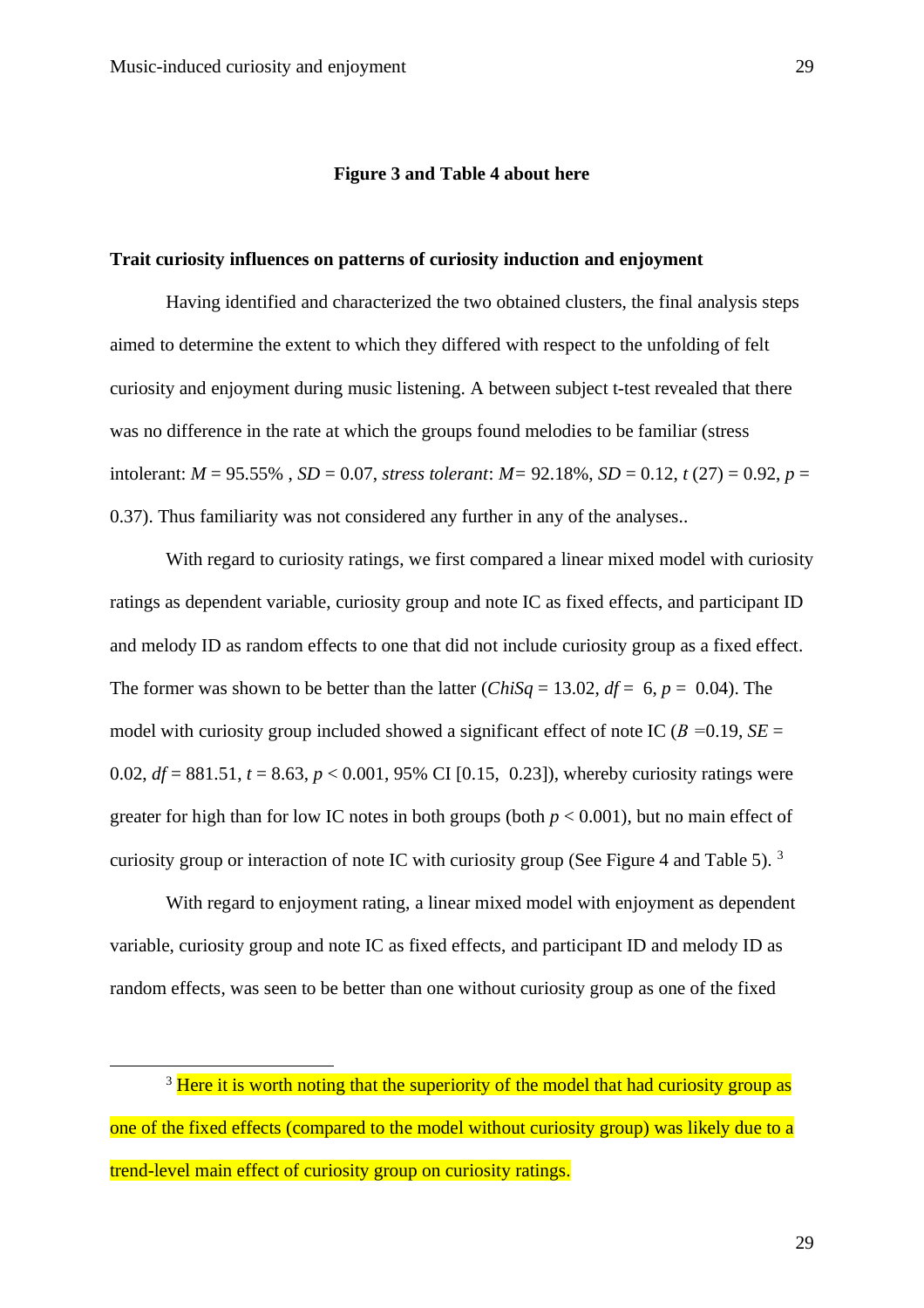effects (*ChiSq* = 15.94,  $df = 2$ ,  $p < 0.001$ ). Critically, in contrast to the model with curiosity as dependent variable (See Figure 4 and Table 5), the model with enjoyment as dependent variable revealed both a main effect of IC ( $B = -0.08$ ,  $SE = 0.02$ ,  $df = 912.92$ ,  $t = -3.91$ ,  $p <$ .001, 95% CI [-0.11, -0.04 ]) and a significant interaction between IC and curiosity group (*Β =*0.11, *SE* = 0.03, *df* = 1178.89, *t* = 4, *p* < .001, 95% CI [0.06, 0.16]). Examination of the groups separately (Figure 4) showed that while lower IC levels were associated with higher enjoyment in the stress intolerant group ( $B = -0.07$ ,  $SE = 0.02$ ,  $df = 503.7$ ,  $t = -3.82$ ,  $p <$ 0.001)*,* there was a trend towards the opposite effect in the stress tolerant group (*Β =* 0.04, *SE* = 0.02, *df* = 381.37, *t* = 1.78, *p* = 0.075).

## **Influence of Trait curiosity and note IC and entropy interactions on music-induced curiosity and enjoyment.**

Final analyses explored whether note IC- entropy interaction effects could be seen to be influencing curiosity and enjoyment ratings differently for the two curiosity groups. A linear mixed model with enjoyment ratings as dependent variable, curiosity group, note IC and note entropy as fixed effects, and participant ID and melody ID as random effects was compared to and observed to be no better than a model without entropy as a fixed effect  $(ChiSa = 0.90, df = 4, p = 0.93)$ .

However, a similar linear mixed model with curiosity ratings as dependent variable, curiosity group, note IC and note entropy as fixed effects, and participant ID and melody ID as random effects showed superiority to one without entropy at trend level (*ChiSq* = 8.48,  $df =$ 4 , *p* = 0.08): its estimation replicated findings from Study 1 in revealing both a main effect of entropy ( $B = -0.41$ ,  $SE = 0.20$ ,  $df = 840.01$ ,  $t = -2.10$ ,  $p = 0.04$ , 95% CI[-0.80, -0.03]) and an interaction between IC and entropy ( $B = 0.13$ ,  $SE = 0.05$ ,  $df = 892.82$ ,  $t = 2.77$ ,  $p = 0.01$ , 95% CI[0.04 0.21]).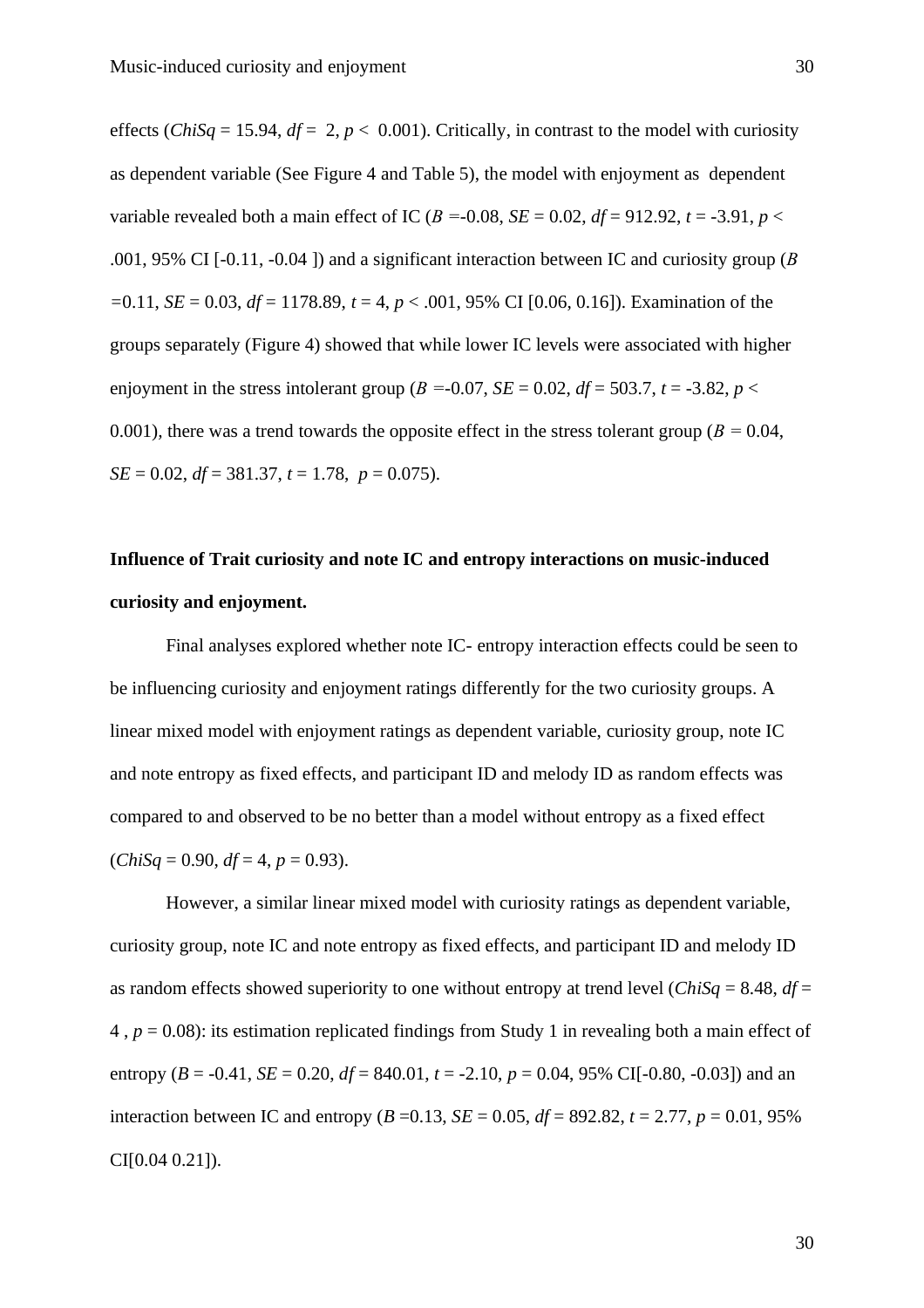#### **Figures 4 about here**

#### **Table 5 about here**

#### **Discussion**

Having demonstrated in Study 1 that information theoretic properties of music can predict the experience of curiosity during music listening, we used Study 2 to ask whether the most discriminating aspects of individual differences in trait curiosity influence how heard music is enjoyed over time. Participants completed an enjoyment rating task and the same curiosity rating task employed in Study 1, before completing a multidimensional assessment of curiosity. Using K-means cluster analysis on these dimensions of trait curiosity, we split the participants into two groups (distinguishable by the level of stress tolerance they possessed) and compared their performance in the different tasks.

With data collected using the enjoyment rating task, we showed that the group characterized by high intolerance to stress (as well as a tendency towards greater deprivation sensitivity and social curiosity) reported greater enjoyment of heard music immediately following low IC compared with high IC notes, while the group with high tolerance to stress showed the opposite tendency. Speaking to a complex and differentiated relationship between the desire to know more (state curiosity) and the enjoyment of unfolding music, these two groups did not, however, differ in how curious they reported feeling as a function of the IC of cued events. Indeed, unlike in Study 1, where groups differentiated by theory training differed with regard to sensitivity of their curiosity ratings to the IC-entropy interactions, here the two groups (clustered in terms of their relative curiosity profiles), did not differ in this regard.

Our study provides evidence that trait level differences in how curiosity is experienced (and specifically how the stress of curiosity-inducing information is tolerated) can account for variations in the enjoyment listeners feel (and report) when listening to unfolding music. It was able to do this thanks to the multi-dimensional scale of curiosity (Kashdan et al., 2018)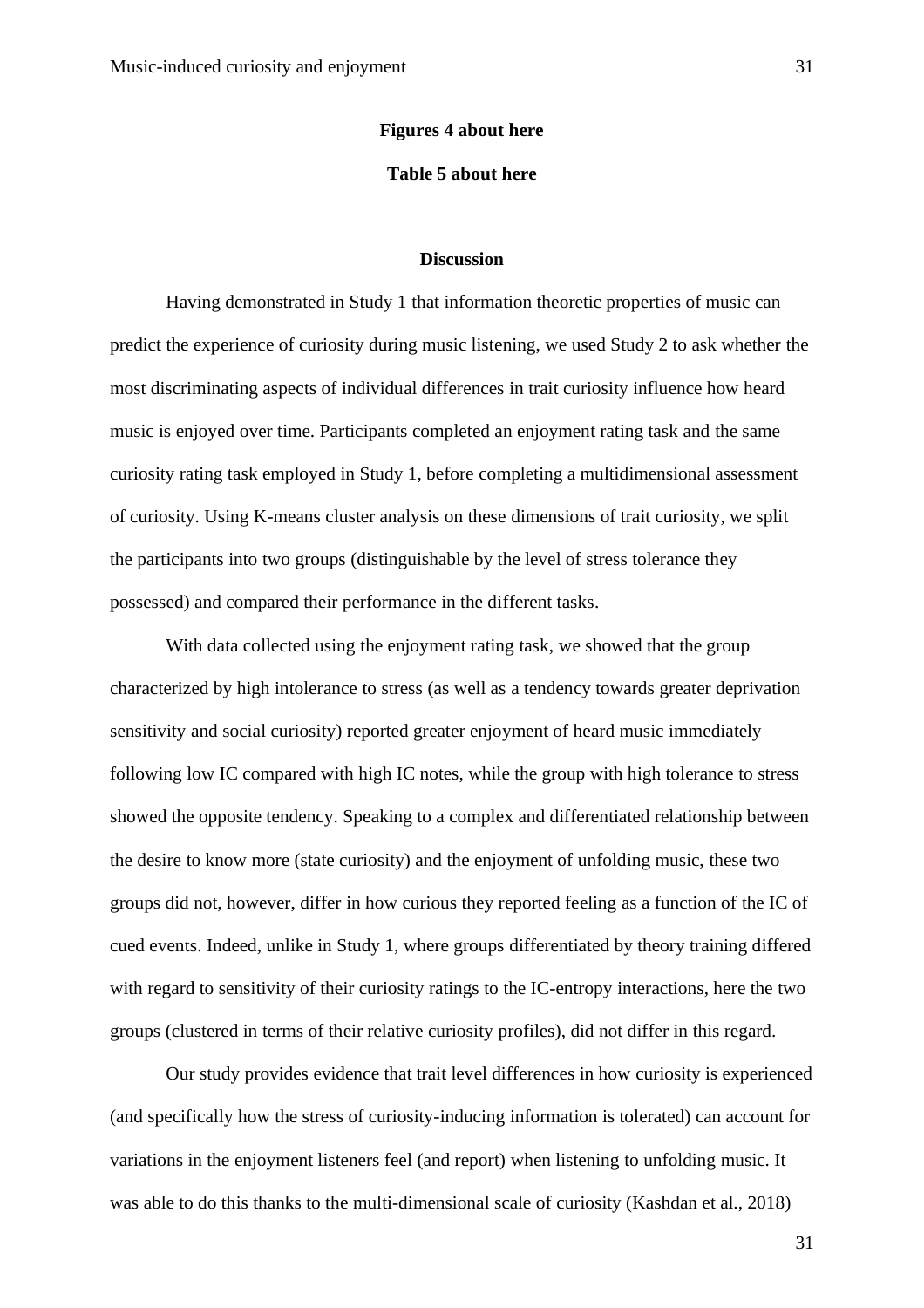that allowed clustering of listeners based on key ways in which their curiosity profiles differ. Here, it is important to acknowledge that the two clusters that were compared are the result of controlling for overall levels of curiosity, and thus differ primarily with respect to how participants' relative strengths on the five dimensions differ from each other. As such, our clusters may have grouped together previously observed (Kashdan et al., 2018) subgroups of curious people (e.g. Kashdan et al.'s "Problem solvers" who are high in Deprivation sensitivity and "Empathisers" who are high in social curiosity may have been combined into our cluster 1<sup>4</sup> ) while splitting others (e.g. the avoiders, who are generally low on all dimensions).

In any case, the cluster solution obtained here (whereby groups differed primarily with respect to stress tolerance) likely captures the primary way in which individuals may differ in terms of their curiosity profiles. Further, comparing the two emergent profiles obtained here is also arguably the most useful way to explore differences in how listeners may enjoy music as a function of the surprise and uncertainty it affords as it unfolds. This because, compared to other dimensions of the 5 dimensional curiosity scale like Social Curiosity or Thrill Seeking, the dimension Stress Tolerance captures precisely how well individuals are able to deal with the stress of the surprising and unknown. Nevertheless, we propose that with richer more complex stimuli, it would be highly relevant to compare how music is responded to and enjoyed by a wider range of curiosity profiles (Kashdan et al., 2018).

#### **General discussion**

The last decade has seen an explosion in the use of information theory as a framework for conceptualizing music processing. Music listening, now ubiquitously couched in the

<sup>&</sup>lt;sup>4</sup> That problem solvers who are high in deprivation sensitivity grouped with the empathisers who are high in social curiosity may

be due to the fact that the social curiosity items also tapped into feelings of sensitivity to information that one is deprived of.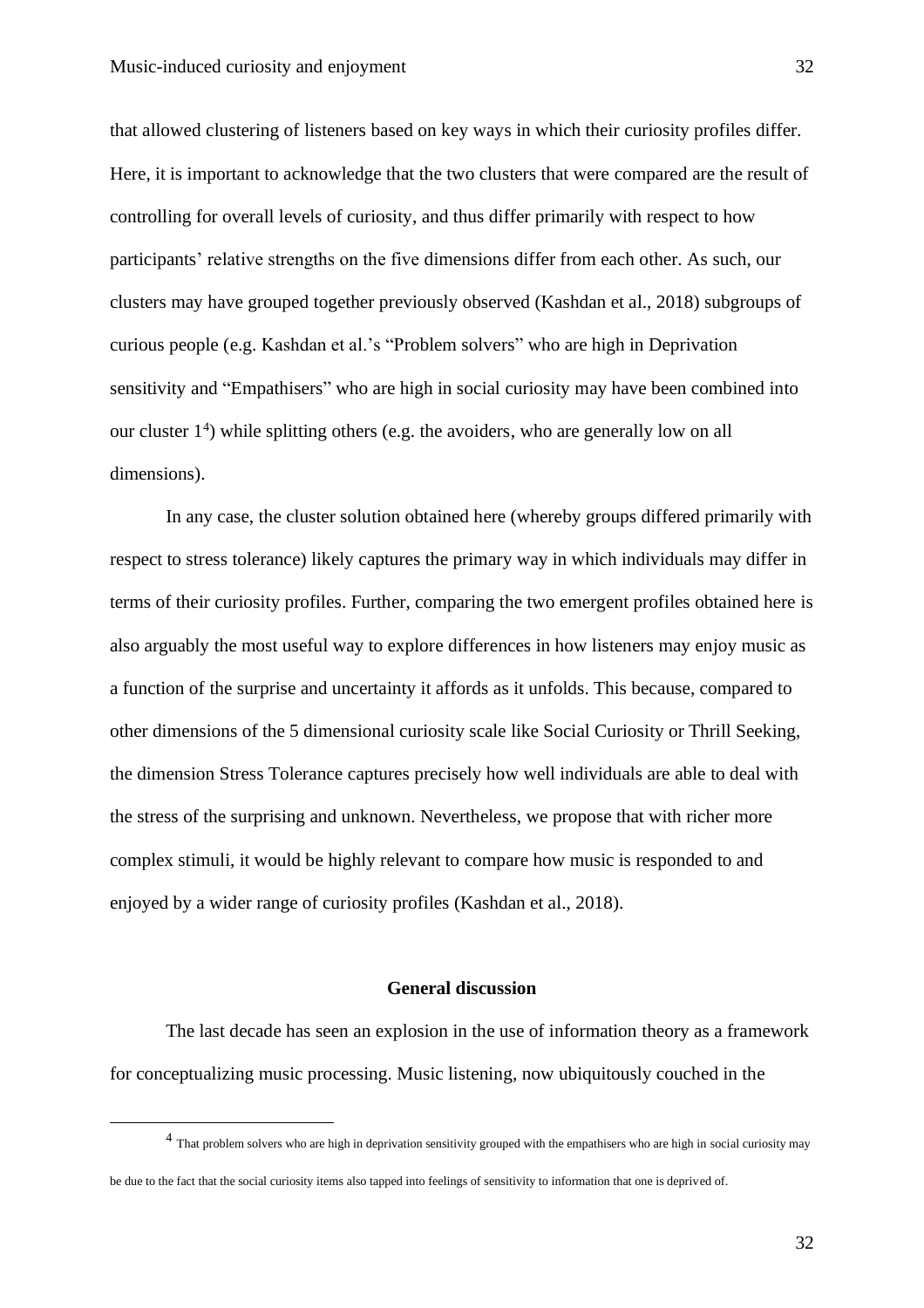language of predictive coding (Koelsch, Vuust & Friston, 2019), would seem to offer a useful model for examining how we make predictions, how these predictive processes guide information seeking states and behaviours, and how such states and behaviours may be rewarded (Kraus, 2020). Over two studies, we put forward and tested the idea that music listening is a good model for investigating both information seeking states and the reward this sometimes afford. Critically, we threw light on the relevance of exploring state curiosity in the context of music listening, showed how this may be experienced differently as a function of one's musical background, and demonstrated the importance of considering trait levels of curiosity experiences when accounting for music-induced enjoyment. In doing so, we advance theoretical understanding, not just of the mechanisms by which music can capture and keep a listener's curiosity and attention, but also by which curiosity and reward may emerge as a function of the interaction between stimulus properties and individual differences.

# **Information theoretic versus stimulus valence influences on music-induced curiosity as a function of domain expertise.**

Despite theoretical and empirical work emphasizing a role of expectation violation in curiosity induction, the extent to which information theoretic properties of music influence felt curiosity had not previously been explored. Our results, showing that the IC and entropy of musical events predict curiosity ratings, are in line with the notion that surprise and uncertainty influence feelings of curiosity (Gottlieb et al., 2013; Kidd & Hayden, 2015). They also extend the existing body of work showing that such events can lead to longer processing times (Omigie et al., 2012), greater arousal in listeners (Egermann et al., 2013; Steinbeis et al., 2006), and greater activation of areas involved in curiosity induction, such as the anterior cingulate gyrus and insula (Omigie et al., 2019a; Omigie et al., 2019b).

The finding in Study 1 (also replicated in Study 2) that the entropy of probed notes has a modulatory influence on curiosity ratings is in agreement with previous studies showing that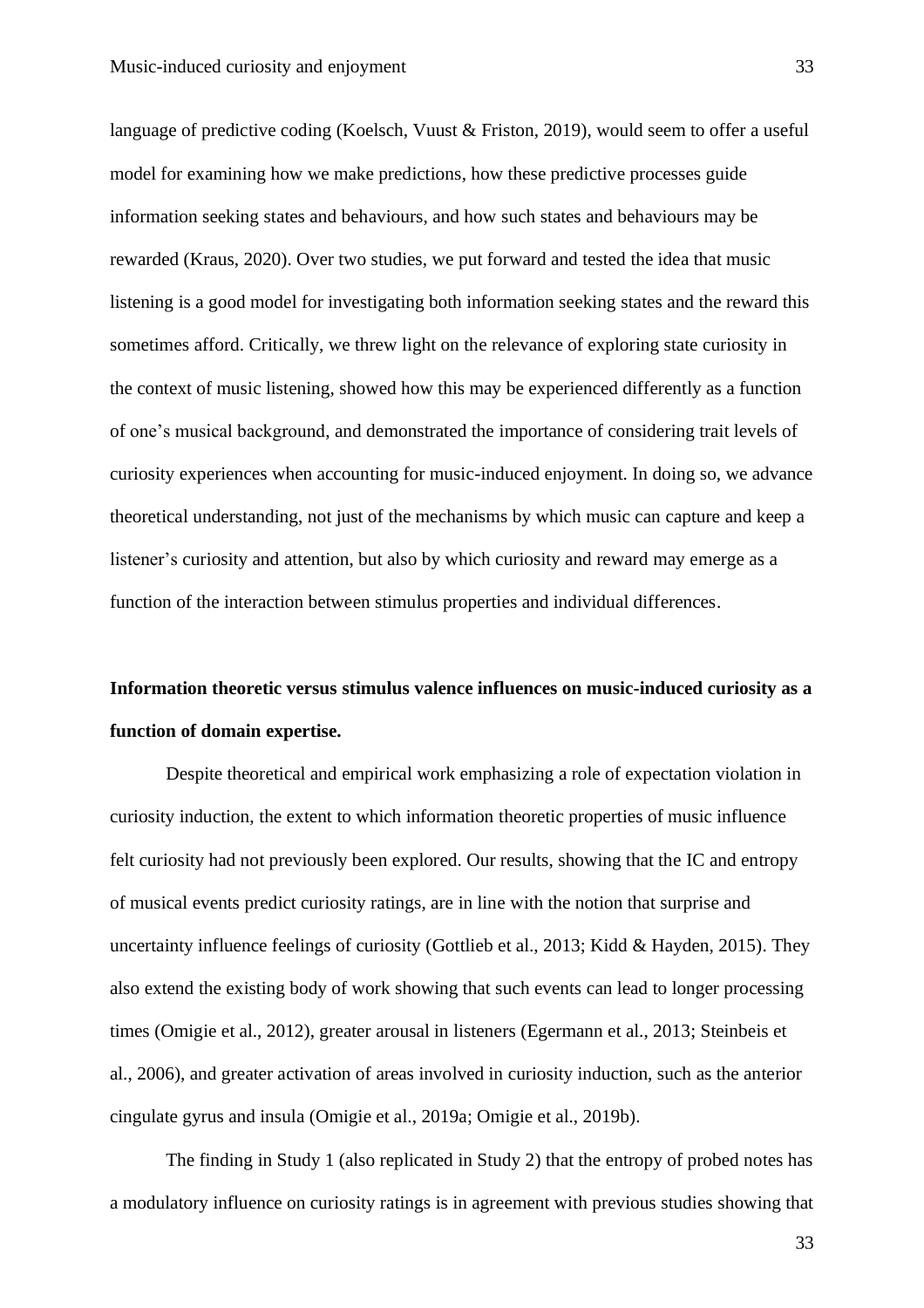entropy and specifically, IC-entropy interactions can account for perceptual and emotional responses to musical events. (Hansen & Pearce, 2014; Quiroga-Martinez, et al. 2019 a, b; 2020; Lumaca, et al., 2019; Bianco et al., 2020). Our results thus support the idea that Shannon entropy is a reliable cognitive model of predictive uncertainty, which in turn influences subjective feelings of curiosity.

Further, the finding that those with little to no musical background (no music theory training and largely no experience with an instrument) provided curiosity ratings that were less influenced by information theoretic structure could be considered surprising given that all listeners passively learn the structure of music and may thus be considered latent music experts (Tillmann, Bharucha & Bigand, 2000; Bigand & Poulin-Charronnat, 2006; Pearce, 2018; Rohrmeier, Rebuschat & Cross, 2011). It may also be considered surprising given that previous studies have sometimes failed to find music sophistication/ expertise influences on how entropy modulates neurophysiological responses to prediction errors (Bianco et al, 2019; Quiroga et al., 2019b). However, these findings are not so surprising when considered alongside numerous studies that show a strong influence of musical expertise on musical task accuracy and the strength of neural responses to musical stimuli (Fujioka et al, 2004; Koelsch, et al., 2002a; Tervaniemi, 2009; Vuust et al., 2012; Fujioka et al., 2006). Here we argue that our findings highlight an important role that domain specific expertise may play in everyday experiences of and engagement with music. Indeed, we argue that curiosity ratings from our participants with theory training (and greater experience with playing an instrument) may have shown greater sensitivity to IC and entropy because such listeners are more likely to actively follow the flow of musical structure (Hanslick, 1986), whereas non (theory) trained listeners may experience music in a more holistic way.

Critically, the fact that, in Study 1, the curiosity ratings of both groups were tightly related to the pleasantness ratings given at the end of the melody would seem to provide support for the notion that information seeking is in part driven by stimulus valence (Marvin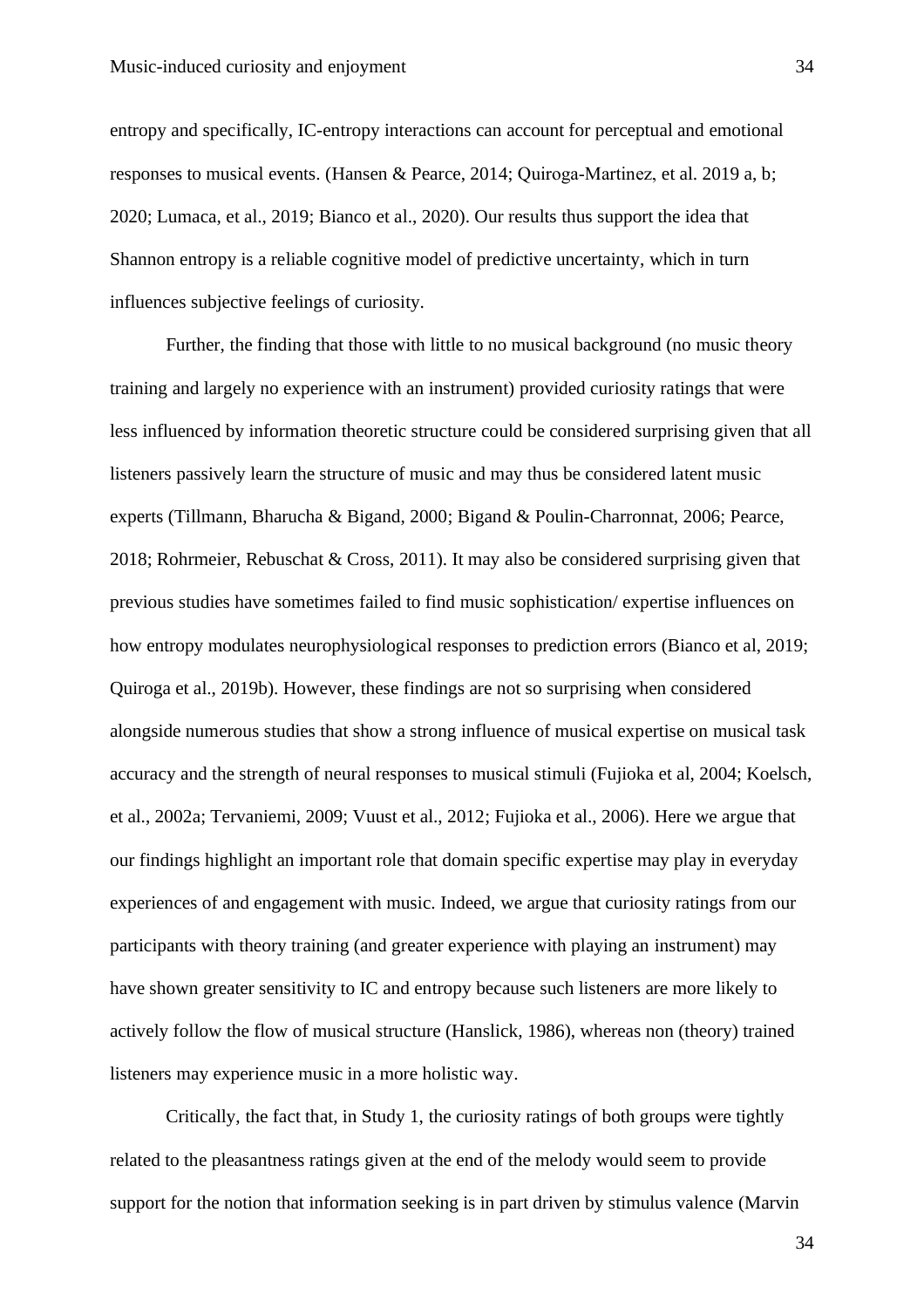& Shohamy, 2016; van Lieshout, Traast, de Lange, & Cools, 2019). That the strength of this relationship was especially high in listeners with no theory training is in line with previous findings showing a tendency for such listeners to make music-related judgments that are largely influenced by emotional responses and evaluations (Müller, Höfel, Brattico, & Jacobsen, 2010).

#### **Accounting for music-induced pleasure using individual differences in trait curiosity.**

In addition to once more demonstrating the relevance of exploring state curiosity in the context of music listening, our Study 2 showed the relevance of considering individual differences in trait curiosity (e.g. Litman & Spielberger, 2003; Litman et al., 2005; Kashdan & Silvia, 2009; Grossnickle, 2016; Kashdan et al, 2018), when accounting for the dynamics of enjoyment of unfolding music. Our clustering analysis resulted in two groups differing in their tolerance of stress in the face of high curiosity-inducing stimuli. Importantly, while the two groups did not differ with respect to how curious they reported feeling in response to notes as function of IC (and entropy), the stress intolerant group, in contrast to the stress tolerant group, reported greatest pleasure in response to low IC notes.

Our results corroborate those showing that variations in how pleasure emerges from unfolding musical sounds can be accounted for by the information theoretic properties of these sounds (Cheung et al., 2019). Although we were not able to show the interaction between IC and entropy that was key in the study from Cheung and colleagues, we showed that IC does meaningfully influence enjoyment of heard notes as a function of the trait curiosity profile of the listener. Our results also extend previous findings showing that higher levels of trait curiosity are associated with greater appreciation of novelty in the arts (Fayn et al., 2015). Openness to experience is a trait that is commonly used as a proxy for curiosity at a trait level. However, as it does not differential a general interest in information from the felt valence of experiencing that information, openness to experience, as an operationalization,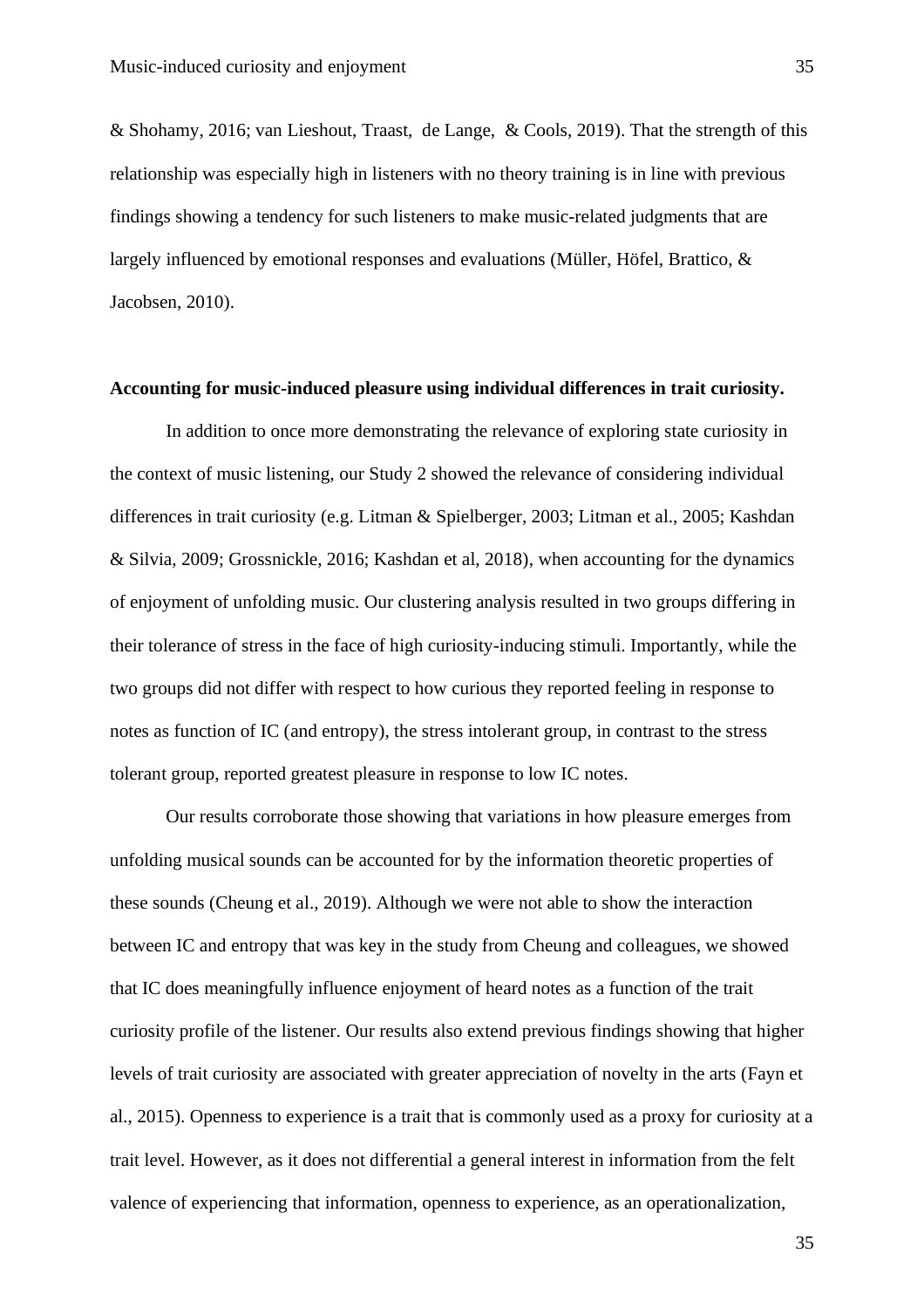may lack the sensitivity necessary to delineate aesthetic responses to music. Here we show that enjoyment of information may be separable from a curiosity for that information, and that, specifically, such enjoyment may be explainable by how well stress is tolerated by an individual.

#### **Limitation and implications**

Arguably the main limitation of the current studies is their reliance on participants' self-report of their own felt curiosity. However, given that musical stimuli had not previously been used in research into state curiosity, it seemed appropriate and necessary to first evaluate whether participants ratings follow the expected patterns, when participants are asked to describe their experience of music in these terms. We suggest that having provided first evidence that listeners do largely show the hypothesised patterns, and having shown that individual differences in expertise and trait curiosity may play a crucial role, implicit measures of curiosity may now be more confidently employed in the context of music listening paradigms. Specifically, further work studying curiosity in the context of music listening - in the knowledge that such measures may be interpretable in terms of musicinduced curiosity- could use waiting time, work expended, memory and pupil dilation (Bianco et al., 2020; Kang et al., 2009), to obtain data that is less susceptible to participant demand characteristics.

Another limitation is our inability to declare precisely which aspects of music background may modulate the degree of influence that information theoretic structure has on curiosity ratings. Not surprisingly, music theory training which we focused on was highly correlated with the number of years of playing an instrument that participants reported, making it difficult to delineate the influence of these different aspects of musical expertise. Future studies could use tools like the Goldsmiths Musical Sophistication Index (Müllensiefen, Gingras, Musil & Stewart, 2014) to characterise listeners, not just in terms of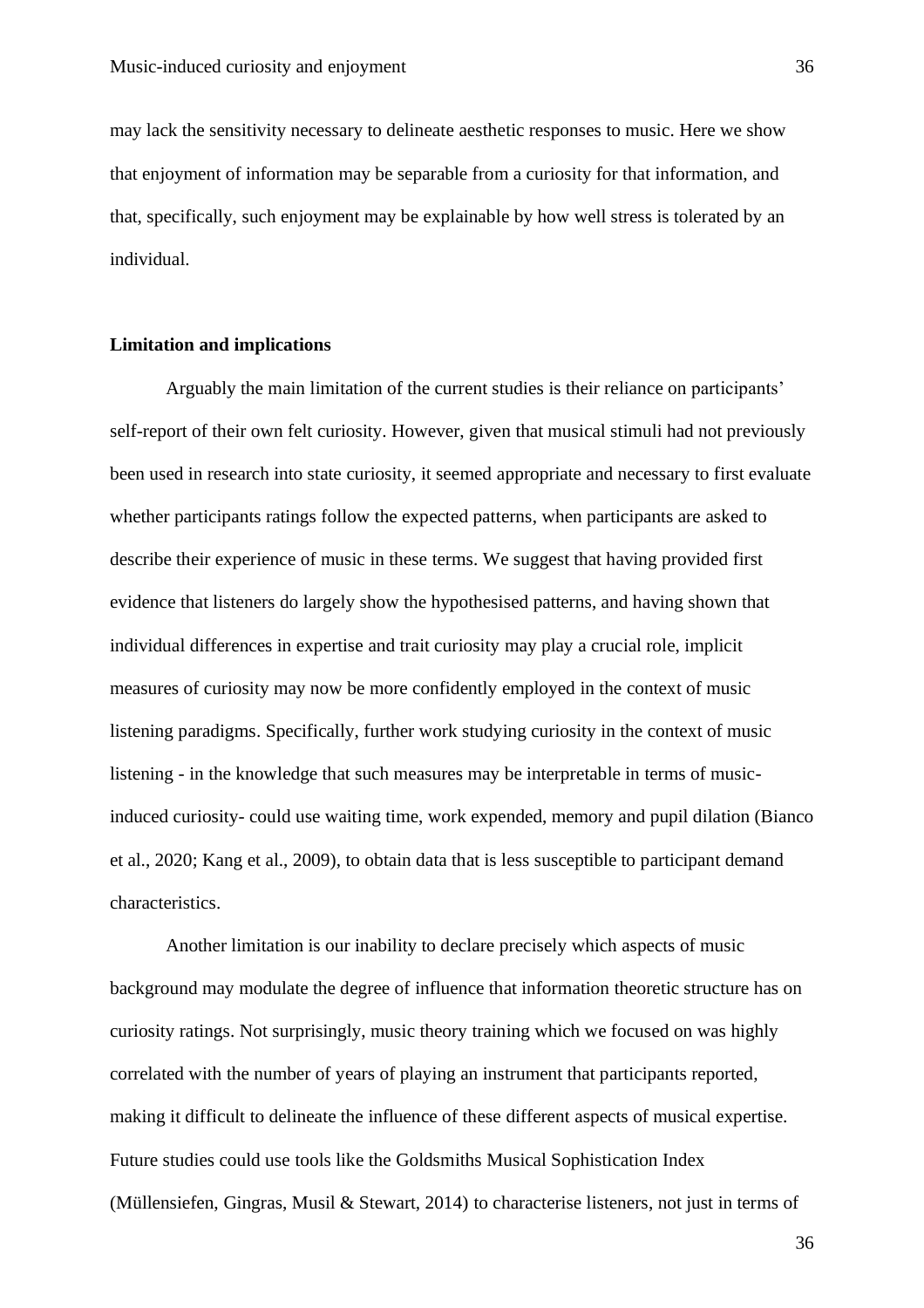musical training but other dimensions such as active engagement with music and perceptual skills, and in doing so enable precise insights into what aspects of musical background may play a key role.

Last but not least, while findings from Study 1 seem to replicate previous findings showing that stimulus valence influences unfolding curiosity, the fact that pleasantness ratings were requested only at the end of the melodies limits our ability to confirm that curiosity ratings were being influenced by valence judgments rather than the other way around. Similarly our choice of wording for the question inquiring after melody valence, whereby we ask participants how pleasant they had found the melody makes it relatively unclear whether listeners were reporting on how pleasant they *perceived* the melody to be or how pleasant they *felt* it to be. This is an important distinction in the music psychology literature, where it has been shown that felt and perceived emotions are often not the same (e.g. Gabrielsson, 2001). Taken together, we suggest that while the current studies corroborate previous findings of an association between stimulus valence and information seeking states (Marvin & Shohamy, 2016; van Lieshout et al., 2019; Charpentier et al., 2018), further studies are needed to elaborate on such valence – curiosity associations in music listening contexts specifically.

Taken together, our findings – and the field's emphasis on a need for a wider variety of stimuli and methods - recommend the use of musical stimuli in further studies of curiosity. Future studies could harness richer and more complex musical stimuli than we have used here (e.g. Taher, Rusch & McAdams, 2016) in order to provide new insights regarding how curiosity states influence exploratory behaviour. For example, an interesting question is how curiosity may determine the stream of information that an agent will choose to explore when there are numerous streams of information that they could choose from (Dubey & Griffiths, 2020). Paradigms using polyphonic (multi-streamed) music, for example, have the potential to begin to address such questions.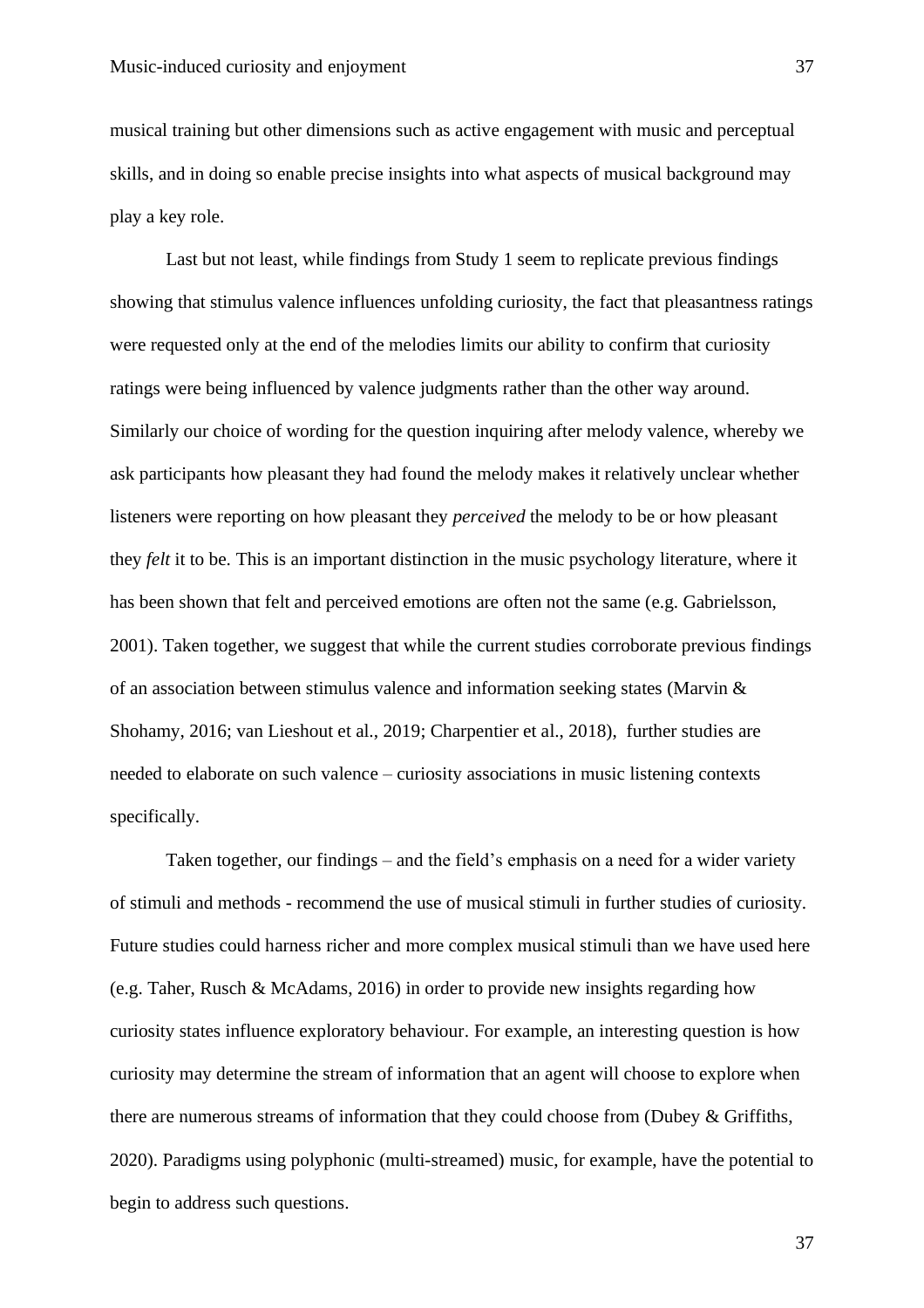#### **Acknowledgments**

We thank Xan Somerset for contributions towards data collection, and the participants who contributed to this research.

#### **Author Contributions Statement**

JR and DO designed the experiment. JR collected the data. JR and DO analysed the data. JR and DO wrote the manuscript.

#### **References**

- Bates, D., Maechler, M., Bolker, B., & Walker, S. (2015). Fitting Linear Mixed-Effects Models Using lme4. *Journal of Statistical Software,* 67, 1-48.
- Belfi, A. M., Kasdan, A., Rowland, J., Vessel, E. A., Starr, G. G., & Poeppel, D. (2018). Rapid timing of musical aesthetic judgments. *Journal of Experimental Psychology: General,* 147(10), 1531.
- Berlyne, D. E. (1954). A theory of human curiosity. *British Journal of Psychology,* 45(3), 180-191.
- Berlyne, D. E. (1966). Curiosity and exploration. *Science.* 153(3731), 25-33.
- Besson, M. & Faïta, F. (1995). An event-related potential (ERP) study of musical expectancy — comparison of musicians with nonmusicians. *Journal of Experimental Psychology Human Perception and Performance*, 21, 1278-1296.
- Bharucha, J. J., & Stoeckig, K. (1986). Reaction time and musical expectancy: Priming of chords. *Journal of Experimental Psychology: Human Perception and Performance*. 12(4), 403.
- Bharucha, J. J., & Stoeckig, K. (1987). Priming of chords: Spreading activation or overlapping frequency spectra? *Perception and Psychophysics*, 41(6), 519-524.
- Bianco, R., Ptzcysanki, P. L., & Omigie, D. (2019). Pupil responses to pitch deviants reflect predictability of melodic sequences. *Brain and Cognition,* 138.103621.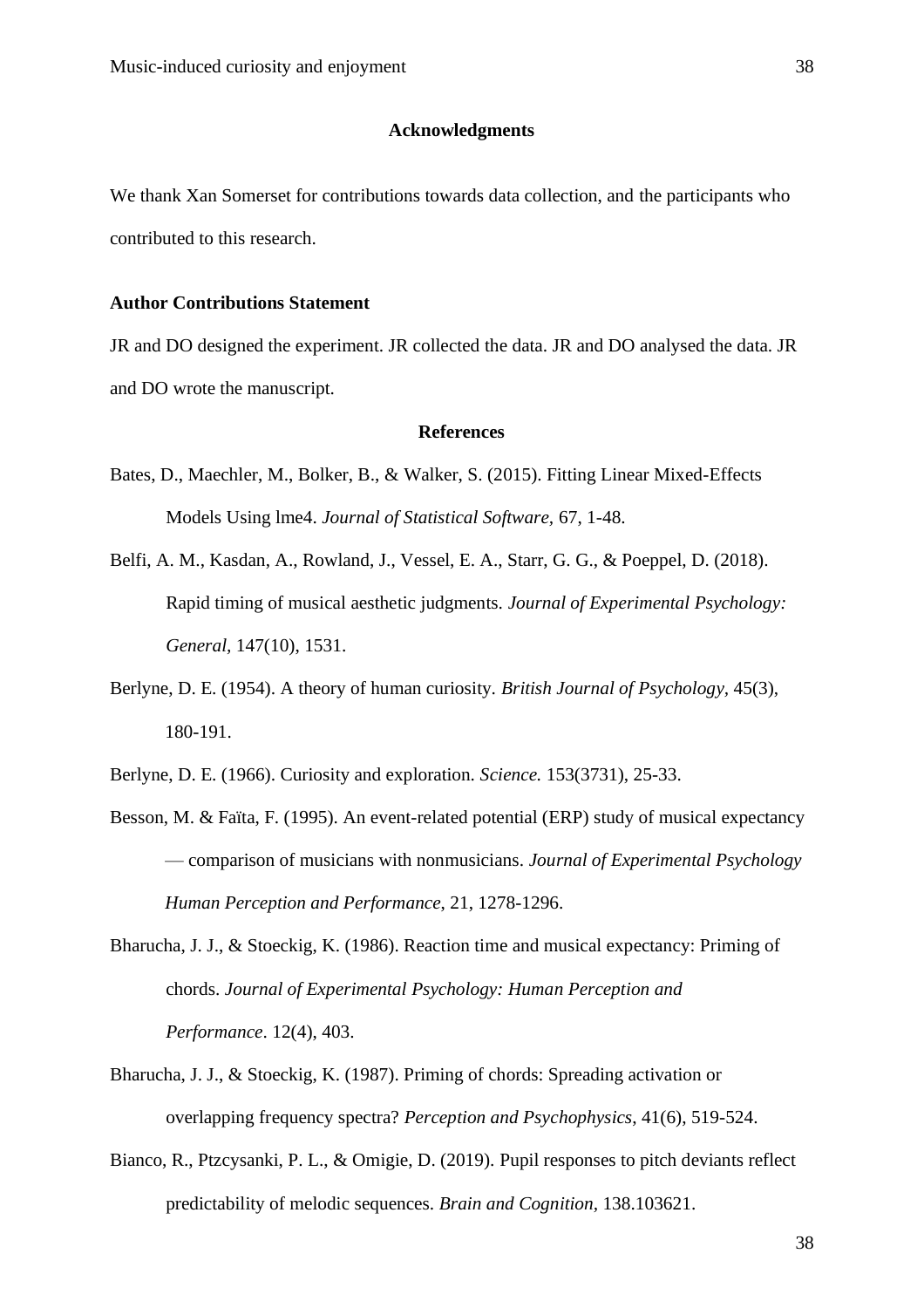- Bigand, E., & Poulin-Charronnat, B. (2006). Are we experienced listeners? A review of the musical capacities that do not depend on formal musical training. *Cognition,* 100, 100- 130.
- Carrus, E., Pearce, M. T., & Bhattacharya, J. (2013). Melodic pitch expectation interacts with neural responses to syntactic but not semantic violations. *Cortex*, 49(8), 2186-2200.
- Cervera, R. L., Wang, M. Z., & Hayden, B. Y. (2020). Systems neuroscience of curiosity. Current Opinion in Behavioral Sciences, 35, 48-55.
- Charpentier, C. J., Bromberg-Martin, E. S., & Sharot, T. (2018). Valuation of knowledge and ignorance in mesolimbic reward circuitry. Proceedings of the National Academy of Sciences, 115(31), E7255-E7264.
- Cheung, V. K., Harrison, P. M., Meyer, L., Pearce, M. T., Haynes, J. D., & Koelsch, S. (2019). Uncertainty and surprise jointly predict musical pleasure and Amygdala, Hippocampus, and auditory cortex activity. *Current Biology,* 29(23), 4084-4092.
- Clark, A. (2015). Surfing uncertainty: Prediction, action, and the embodied mind. *Oxford University Press.*
- Critchley, H. D., Mathias, C. J., & Dolan, R. J. (2001). Neural activity in the human brain relating to uncertainty and arousal during anticipation. *Neuron,* 29, 537-45.
- Dubey, R., & Griffiths, T. L. (2020). Reconciling novelty and complexity through a rational analysis of curiosity. *Psychological Review,* 127(3), 455.
- Egermann, H., Pearce, M. T., Wiggins, G. A., & McAdams, S. (2013). Probabilistic models of expectation violation predict psychophysiological emotional responses to live concert music. *Cognitve and Affective. Behavioural. Neuroscience,* 13, 533-553.
- Fayn, K., MacCann, C., Tiliopoulos, N., & Silvia, P. J. (2015). Aesthetic emotions and aesthetic people: Openness predicts sensitivity to novelty in the experiences of interest and pleasure. *Frontiers in Psychology,* 6, 1877.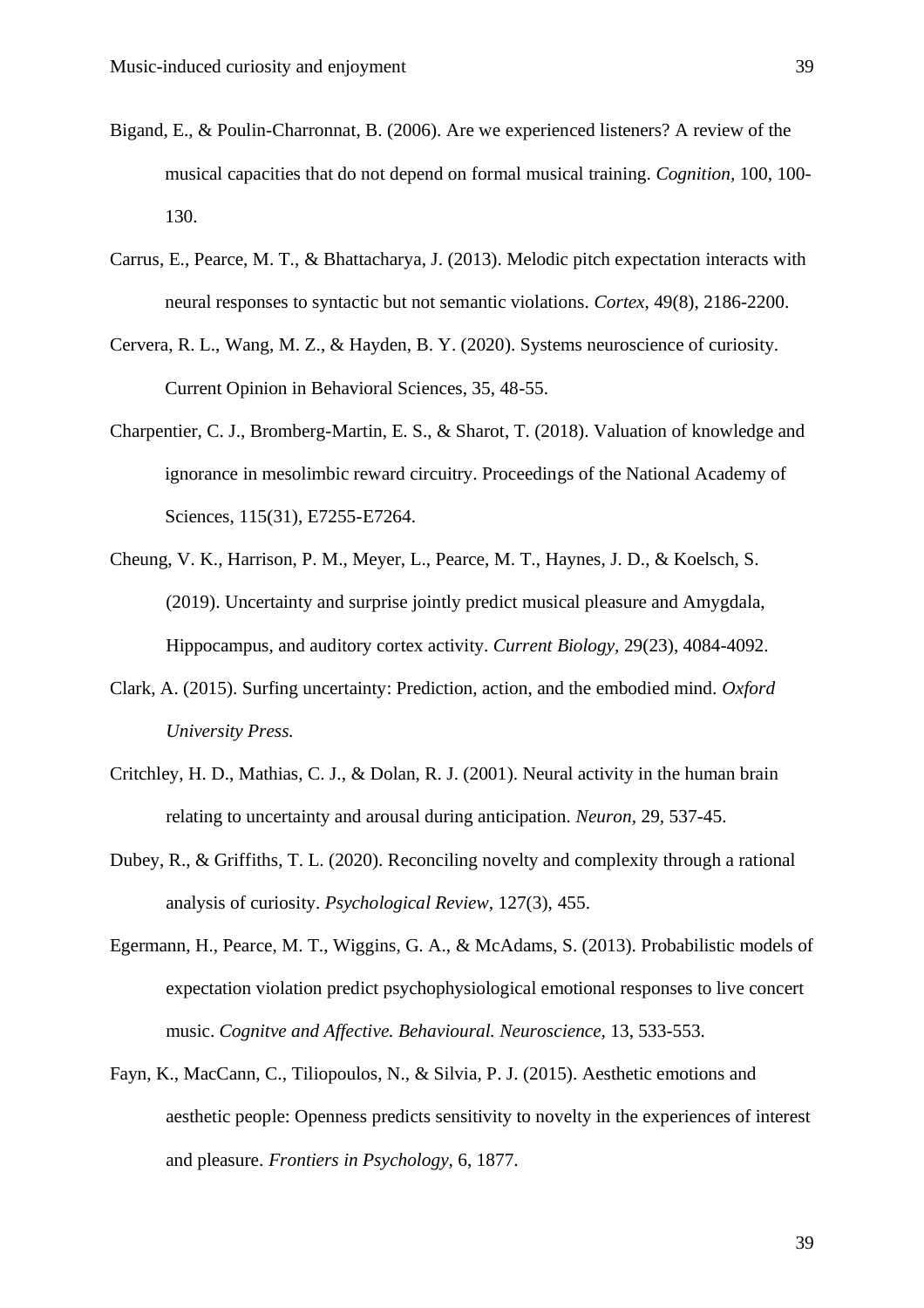- Fayn, K., Silvia, P. J., Dejonckheere, E., Verdonck, S., & Kuppens, P. (2019). Confused or curious? Openness/intellect predicts more positive interest-confusion relations. *Journal of Personality and Social Psychology,* 117(5), 1016–1033.
- Friston, K., Mattout, J., & Kilner, J. (2011). Action understanding and active inference. Biological cybernetics, 104(1), 137-160.
- Fallows, David (2011). Theory. The Oxford Companion to Music. Oxford Music Online. ISBN 978-0199579037.
- Fujioka, T., Ross, B., Kakigi, R., Pantev, C., & Trainor, L. J. (2006). One year of musical training affects development of auditory cortical-evoked fields in young children. *Brain*. 129(10), 2593-2608.
- Fujioka, T., Trainor, L. J., Ross, B., Kakigi, R., & Pantev, C. (2004). Musical training enhances automatic encoding of melodic contour and interval structure. *Journal of Cognitive. Neuroscience,* 16(6), 1010-1021.
- Gabrielsson, A. (2001). Emotion perceived and emotion felt: Same or different?. Musicae scientiae, 5, 123-147.
- Gold, B. P, Pearce, M. T., Mas-Herrero, E., Dagher, A., & Zatorre, R. J. (2019). Predictability and Uncertainty in the Pleasure of Music: A Reward for Learning? *Journal of Neuroscience,* 39, 9397–409.
- Gottlieb, J., Oudeyer, P. Y., Lopes, M., & Baranes, A. (2013). Information-seeking, curiosity, and attention: computational and neural mechanisms. *Trends in Cognitive Sciences,* 17(11), 585-593.
- Grossnickle, E. M. (2016). Disentangling curiosity: Dimensionality, definitions, and distinctions from interest in educational contexts. *Educational Psychology Review,* 28(1), 23-60.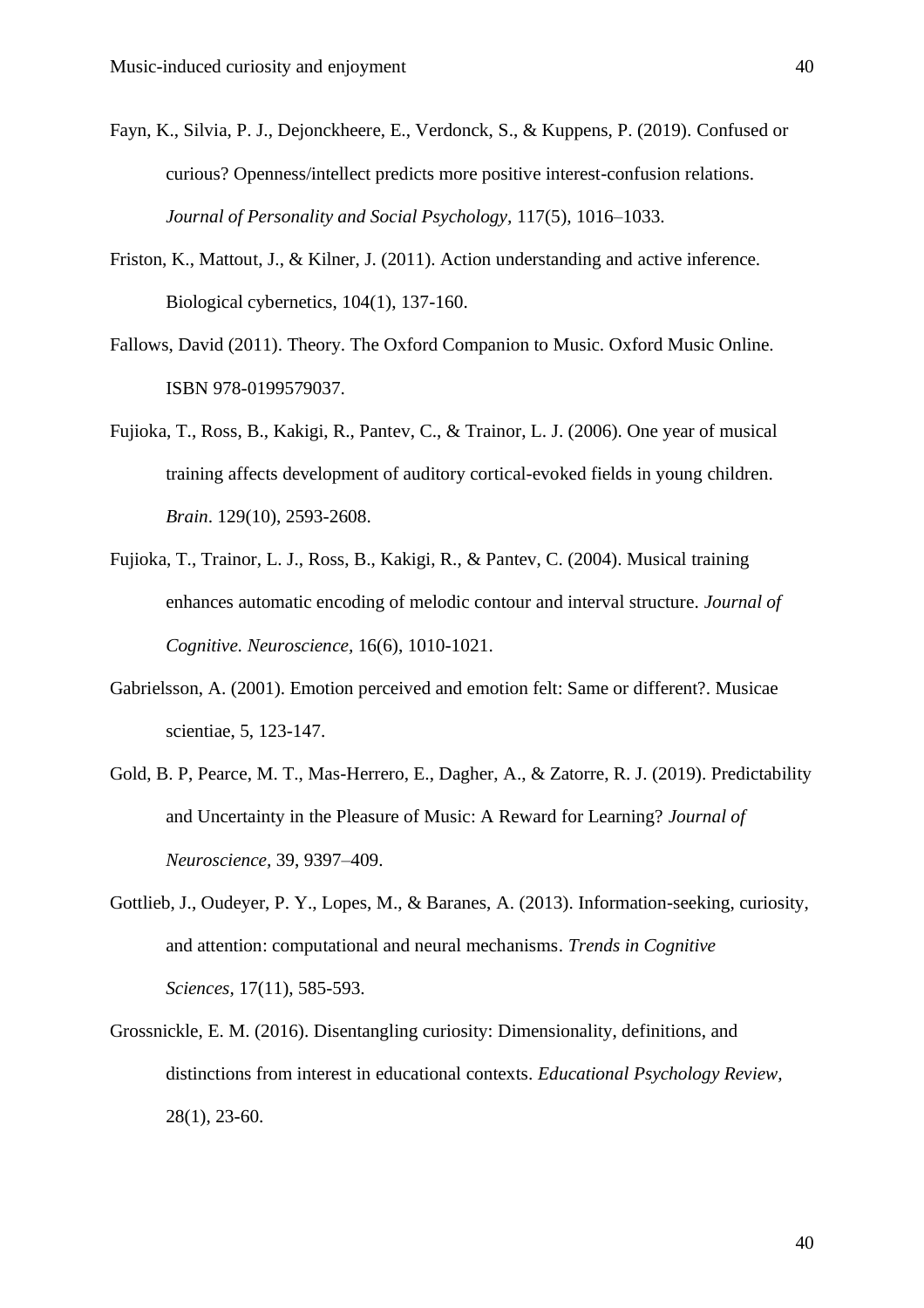- Gruber, M. J., Gelman, B. D., & Ranganath, C. (2014). States of curiosity modulate hippocampus-dependent learning via the dopaminergic circuit. *Neuron,* 84(2), 486- 496.
- Hansen, N. C., & Pearce, M. T. (2014). Predictive uncertainty in auditory sequence processing. *Frontiers in Psychology,* 5, 1052.
- Hansen, N. C., Vuust, P., & Pearce M. (2016) 'If You Have to Ask, You'll Never Know': Effects of Specialised Stylistic Expertise on Predictive Processing of Music. *PloS ONE,* 11: e0163584.
- Hanslick, E. (1986). On the musically beautiful: A contribution towards the revision of the aesthetics of music. Hackett Publishing.

Huron, D. (2008). *Sweet anticipation: Music and the psychology of expectation*. MIT press.

- Jepma, M., Verdonschot, R. G., Van Steenbergen, H., Rombouts, S. A., & Nieuwenhuis, S. (2012). Neural mechanisms underlying the induction and relief of perceptual curiosity. *Frontiers in Behavioural. Neuroscience,* 13 (6)5.
- Kang, M. J., Hsu, M., Krajbich, I. M., Loewenstein, G., McClure, S. M., Wang, J. T. Y., & Camerer, C. F. (2009). The wick in the candle of learning: Epistemic curiosity activates reward circuitry and enhances memory. *Psychological Science,* 20(8), 963- 973.
- Kashdan, T. B., & Silvia, P. J. (2009). Curiosity and interest: The benefits of thriving on novelty and challenge. *Oxford handbook of positive psychology,* 2, 367-374.
- Kashdan, T. B., Stiksma, M. C., Disabato, D. J., McKnight, P. E., Bekier, J., Kaji, J., & Lazarus, R. (2018). The five-dimensional curiosity scale: Capturing the bandwidth of curiosity and identifying four unique subgroups of curious people. *Journal of Research in Personality*, 73, 130-149.
- Kidd, C., & Hayden, B. Y. (2015). The psychology and neuroscience of curiosity. *Neuron.* 88(3), 449-460.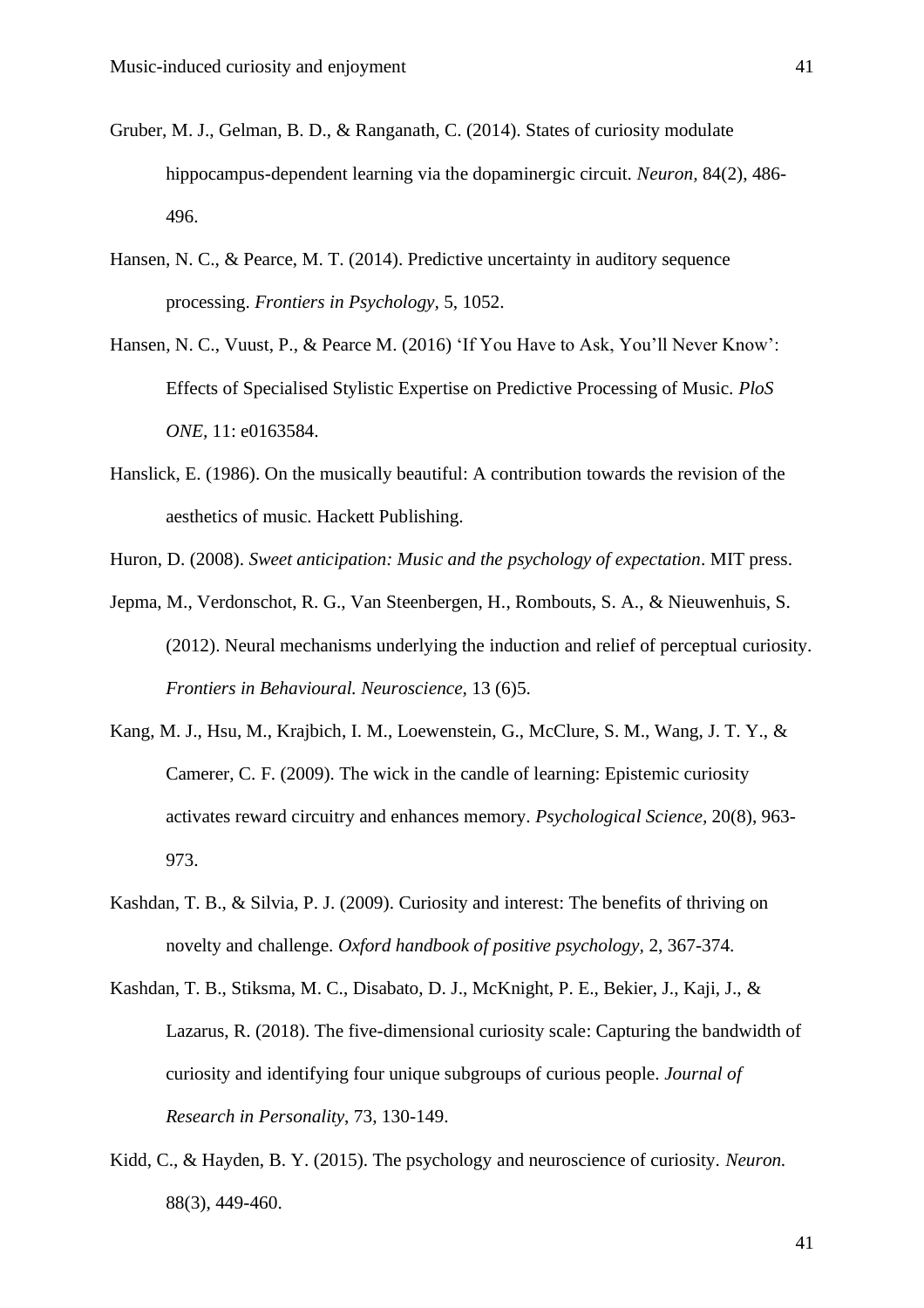- Kim, S. G., Kim, J. S., & Chung, C. K. (2011). The effect of conditional probability of chord progression on brain response: an MEG study. *PloS ONE,* 6, 9.
- Kobayashi, K., & Hsu, M. (2019). Common neural code for reward and information value. Proceedings of the National Academy of Sciences, 116(26), 13061-13066.

Koelsch, S. (2012). Brain and Music. Wiley-Blackwell. Sussex-UK

- Koelsch, S., Schmidt, B. H., & Kansok, J. (2002). Effects of musical expertise on the early right anterior negativity: an event-related brain potential study. *Psychophysiology,* 39(5), 657-663.
- Koelsch, S., Vuust, P., & Friston, K. (2019). Predictive processes and the peculiar case of music. *Trends in Cognitive Sciences,* 23(1), 63-77.
- Kraus, N. (2020). The Joyful Reduction of Uncertainty: Music Perception as a Window to Predictive Neuronal Processing. *Journal of Neuroscience,* 40(14), 2790-2792.
- Krumhansl, C. L., & Kessler, E. J. (1982). Tracing the dynamic changes in perceived tonal organization in a spatial representation of musical keys. *Psychonomic Review*, 89, 334-368.
- Litman, J. (2005). Curiosity and the pleasures of learning: Wanting and liking new information. *Cognition and Emotion.* 19(6), 793-814.
- Litman, J. A., Collins, R. P., & Spielberger, C. D. (2005). The nature and measurement of sensory curiosity. *Personality and Individual Differences,* 39(6), 1123-1133.
- Litman, J. A., & Spielberger, C. D. (2003). Measuring epistemic curiosity and its diversive and specific components. *Journal of Personality Assessement,* 80(1), 75-86.
- Loewenstein, G. (1994). The psychology of curiosity: A review and reinterpretation. *Psychological Bulletin.* 116(1), 75.
- Lumaca, M., Trusbak Haumann, N., Brattico, E., Grube, M., & Vuust, P. (2019). Weighting of neural prediction error by rhythmic complexity: A predictive coding account using mismatch negativity. *European Journal of Neuroscience,* 49(12), 1597-1609.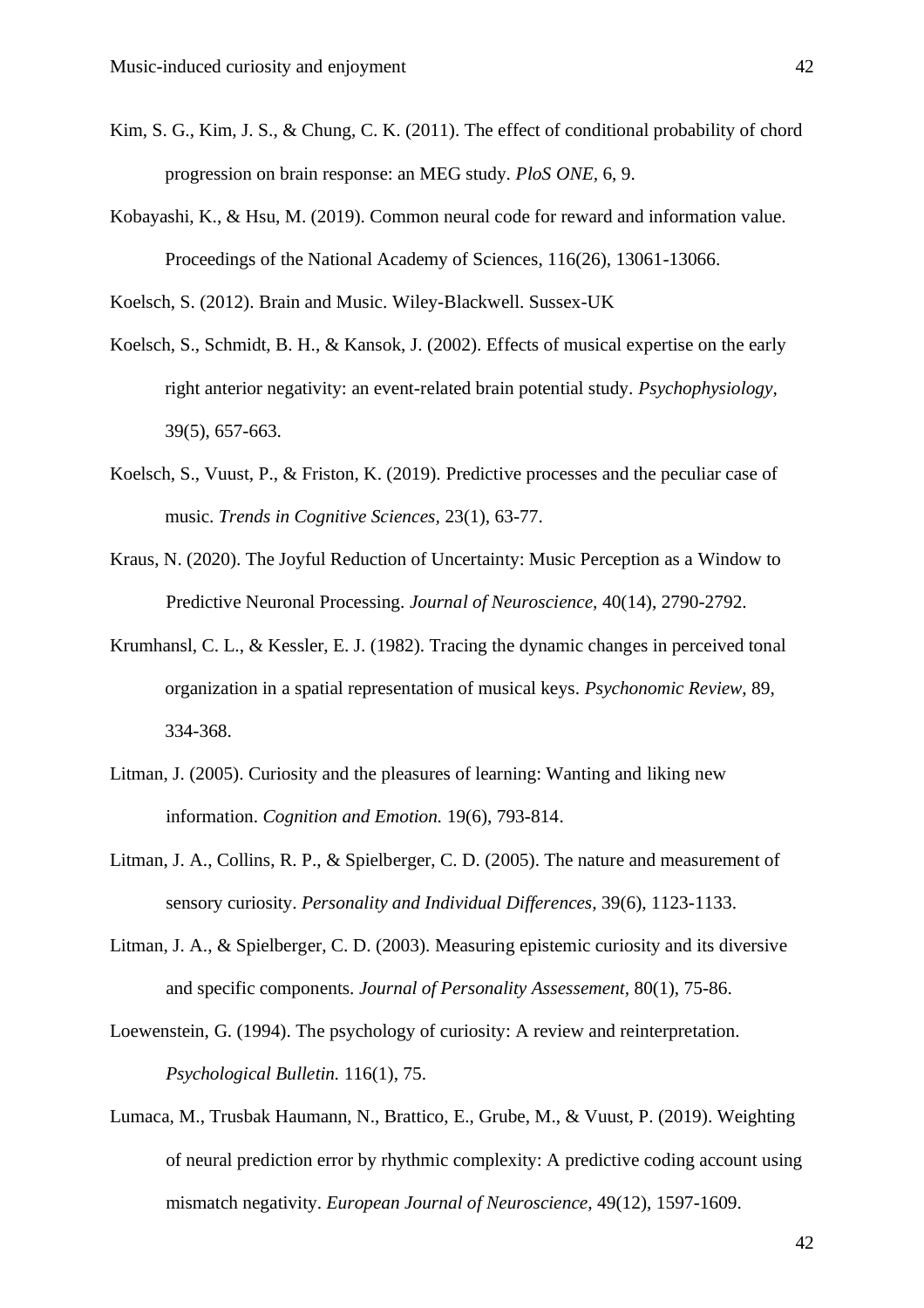- Marvin, C. B., & Shohamy, D. (2016). Curiosity and reward: Valence predicts choice and information prediction errors enhance learning. *Journal of Experimental Psychology. General*. 145(3), 266.
- Meyer, L. B. (1956). Emotion and meaning in music. Chicago: Chicago University Press.
- Meyer, L. B. (1957). Meaning in music and information theory. *The Journal of Aesthetics and Art Criticism,* 15(4), 412-424.
- Moles, A. A. (1966). Information theory and esthetic perception.
- Murayama, K., FitzGibbon, L., & Sakaki, M. (2019). Process account of curiosity and interest: A reward-learning perspective. *Educational Psychology Review,* 31(4), 875- 895.
- Müller, M., Höfel, L., Brattico, E., & Jacobsen, T. (2010). Aesthetic judgments of music in experts and laypersons—An ERP study. International Journal of Psychophysiology, 76(1), 40-51.
- Müllensiefen, D., Gingras, B., Musil, J., & Stewart, L. (2014). Measuring the facets of musicality: The Goldsmiths Musical Sophistication Index (Gold-MSI). Personality and Individual Differences, 60, S35.
- Narmour, E. (1990). The analysis and cognition of basic melodic structures: The implicationrealization model. University of Chicago Press.
- Nicholson, S., Knight, G. H., Dykes, & Bower, J. (Eds.). (1950). Ancient and modern revised. Suffolk, UK: William Clowes and Sons.
- Omigie, D. (2015). Music and literature: are there shared empathy and predictive mechanisms underlying their affective impact? *Frontiers in Psychology,* 6, 1250.
- Omigie, D. (2015). Dopamine and epistemic curiosity in music listening. *Cognitive Neuroscience,* 6(4), 222-224.
- Omigie, D., Pearce, M., Lehongre, K., Hasboun, D., Navarro, V., Adam, C., & Samson, S. (2019). Intracranial Recordings and Computational Modeling of Music Reveal the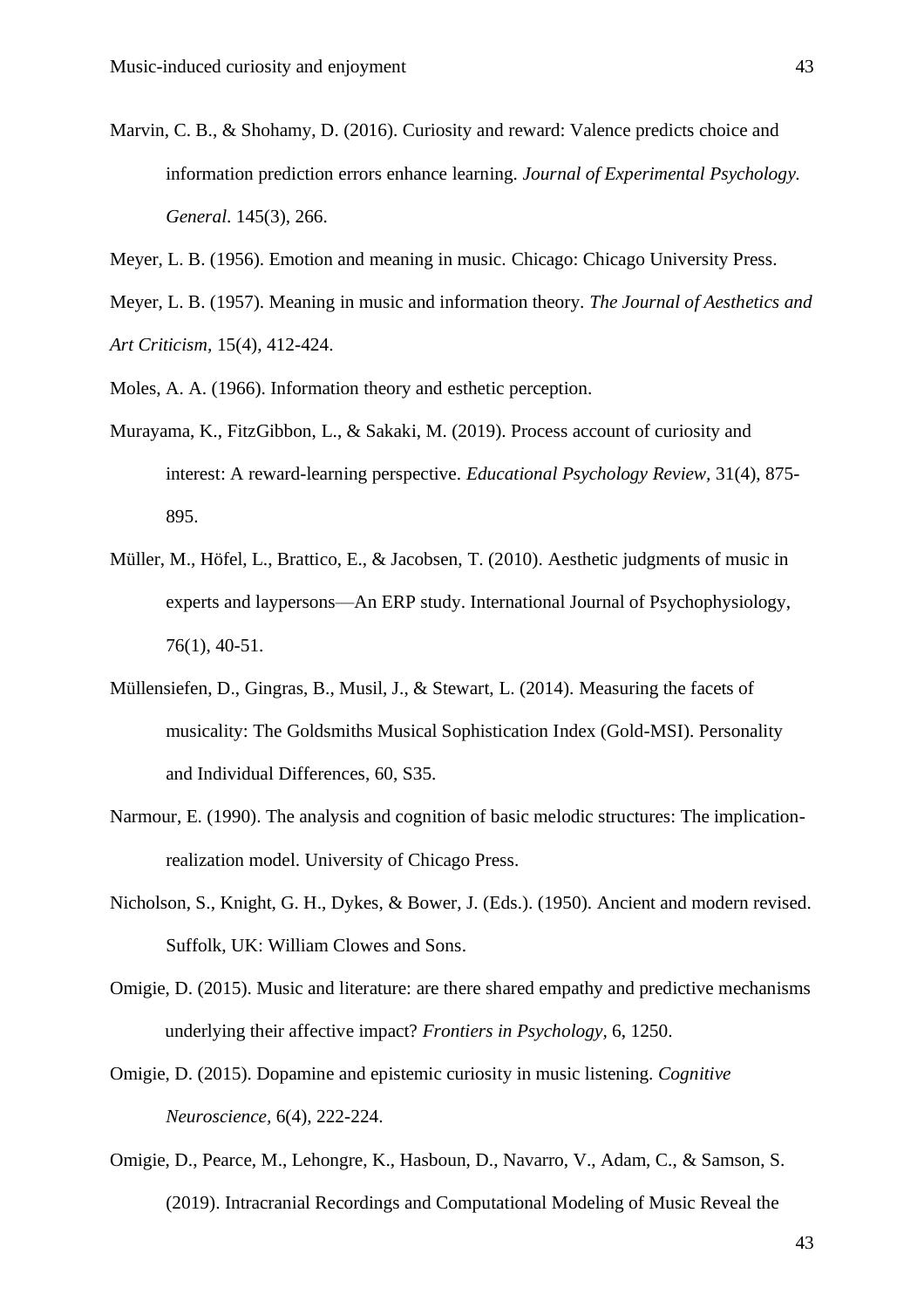Time Course of Prediction Error Signaling in Frontal and Temporal Cortices. *Journal of Cognitive Neuroscience,* 31(6), 855-873.

- Omigie, D., Lehongre, K., Navarro, V., Adam, C., & Samson, S. (2019). Neuro-oscillatory tracking of low-and high-level musico-acoustic features during naturalistic music listening: insights from an intracranial encephalography study. *Psychomusicology: Music, Mind and Brain.*
- Omigie, D., Pearce, M. T., & Stewart, L. (2012). Tracking of pitch probabilities in congenital amusia. *Neuropsychologia*. 50 (7), 1483-1493.
- Omigie, D., Pearce, M. T., Williamson, V. J., & Stewart, L. (2013). Electrophysiological correlates of melodic processing in congenital amusia. *Neuropsychologia*. 51(9), 1749-1762.
- Palmer, C. E., Auksztulewicz, R., Ondobaka, S., & Kilner, J. M. (2019). Sensorimotor beta power reflects the precision-weighting afforded to sensory prediction errors. Neuroimage, 200, 59-71.
- Pearce, M. T. (2005). The construction and evaluation of statistical models of melodic structure in music perception and composition. City University, London, UK: Doctoral Dissertation, Department of Computing
- Pearce, M. T., Ruiz, M. H., Kapasi, S., Wiggins, G. A., & Bhattacharya, J. (2010). Unsupervised statistical learning underpins computational, behavioural, and neural manifestations of musical expectation. *NeuroImage.* 50, 302–313.
- Pearce, M. T. & Wiggins, G.A. (2012). Auditory expectation: the information dynamics of music perception and cognition. *Topics in Cogntive Science,* 4: 625–52.
- Quiroga-Martinez, D. R., Hansen, N. C., Højlund, A., Pearce. M. T., Brattico, E., Vuust. P. (2019). Reduced prediction error responses in high-as compared to low-uncertainty musical contexts. *Cortex,* 120: 181–200.
- Quiroga-Martinez, D. R., Hansen, N. C., Hoejlund, A., Pearce, M., Brattico, E., & Vuust, P.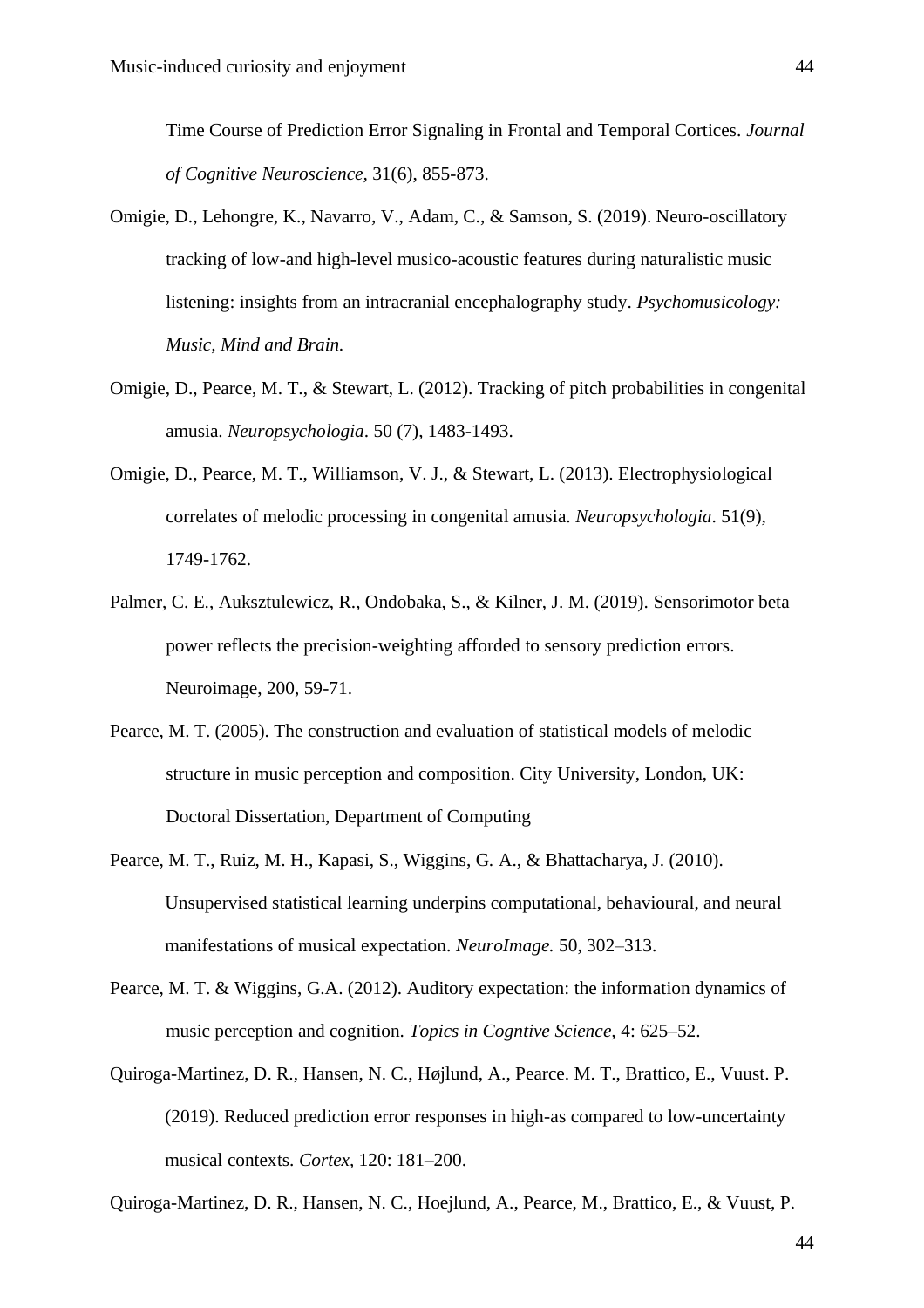(2020). Decomposing neural responses to melodic surprise in musicians and nonmusicians: evidence for a hierarchy of predictions in the auditory system. *Neuroimage,* 116816.

- Quiroga‐Martinez, D. R., Hansen, N. C., Højlund, A., Pearce, M., Brattico, E., & Vuust, P. (2019b). Musical prediction error responses similarly reduced by predictive uncertainty in musicians and non‐musicians. *European Journal of Neuroscience.*
- Rohrmeier, M., Rebuschat, P., & Cross, I. (2011). Incidental and online learning of melodic structure. *Consciousness and Cognition,* 20, 214-222.
- Sakaki, M., Yagi, A., & Murayama, K. (2018). Curiosity in old age: A possible key to achieving adaptive aging. *Neuroscience and Biobehavioural Review.* 88, 106-116.
- Sauvé, S. A., Sayed, A,. Dean, R.T., & Pearce, M. T. (2018). Effects of pitch and timing expectancy on musical emotion. *Psychomusicology: Music, Mind, and Brain*, 28, 17– 39.
- Schellenberg, E. G. (1997). Simplifying the implication-realization model of melodic expectancy. *Music Perception,* 14(3), 295-318.
- Schoeller, F. (2015). Knowledge, curiosity, and aesthetic chills. *Frontiers in Psychology,* 6, 1546.
- Silvia, P. J., Fayn, K., Nusbaum, E. C., & Beaty, R. E. (2015). Openness to experience and awe in response to nature and music: Personality and profound aesthetic experiences. *Psychology of Aesthetics, Creativity and the Arts,* 9, 376.
- Silvia, P. J., & Kashdan, T. B. (2009). Interesting things and curious people: Exploration and engagement as transient states and enduring strengths. *Social and Personality Psychology Compass.* 3(5), 785-797.
- Silvia, P. J. (2012). Curiosity and motivation. The Oxford handbook of human motivation, 157-166.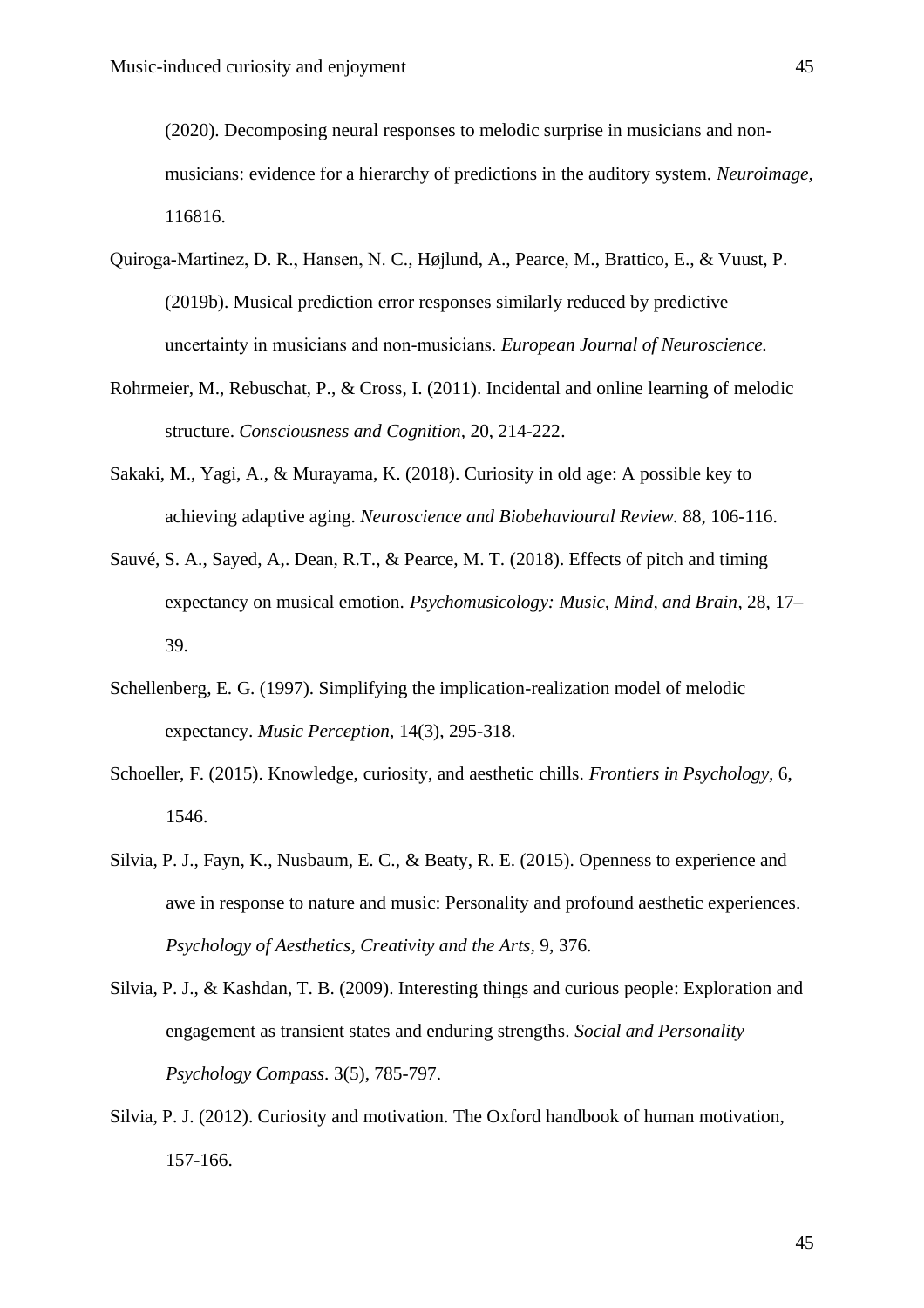- Singer, T., Critchley, H. D., & Preuschoff, K. (2009). A common role of insula in feelings, empathy and uncertainty. *Trends in Cognitive. Science.* 13, 334-340.
- Steinbeis, N., Koelsch, S., & Sloboda, J. A. (2006). The role of harmonic expectancy violations in musical emotions: Evidence from subjective, physiological, and neural responses. *Journal of Cognitive Neuroscience,* 18, 1380-1393.
- Taher, C., Rusch, R., & McAdams, S. (2016). Effects of repetition on attention in two-part counterpoint. *Music Perception: An Interdisciplinary Journal,* 33(3), 306-318.
- Ten, A., Kaushik, P., Oudeyer, P. Y., & Gottlieb, J. (2020). Humans monitor learning progress in curiosity-driven exploration.
- Tervaniemi, M. (2009). Musicians-same or different? *Annals of the New York Academy of Sciences,* 1169 (1), 151-156.
- Tillmann, B., Bharucha, J.J. & Bigand, E. (2000). Implicit learning of tonality: A selforganizing approach. *Psychological Review,* 107, 885-913
- van Lieshout, L. L., Vandenbroucke, A. R., Müller, N. C., Cools, R., & de Lange, F. P. (2018). Induction and relief of curiosity elicit parietal and frontal activity. *Journal of Neuroscience,* 38(10), 2579-2588.
- van Lieshout, L., Traast, I., de Lange, F., & Cools, R. (2019). Curiosity or savouring? Information seeking is modulated by both uncertainty and valence. (Psyrxiv)
- Von Stumm, S., Hell, B., & Chamorro-Premuzic, T. (2011). The hungry mind: Intellectual curiosity is the third pillar of academic performance. Perspectives in Psychological *Science,* 6 (6), 574-588.
- Vuust, P., Brattico, E., Seppänen, M., Näätänen, R., & Tervaniemi, M. (2012). The sound of music: differentiating musicians using a fast, musical multi-feature mismatch negativity paradigm. *Neuropsychologia,* 50(7), 1432-1443.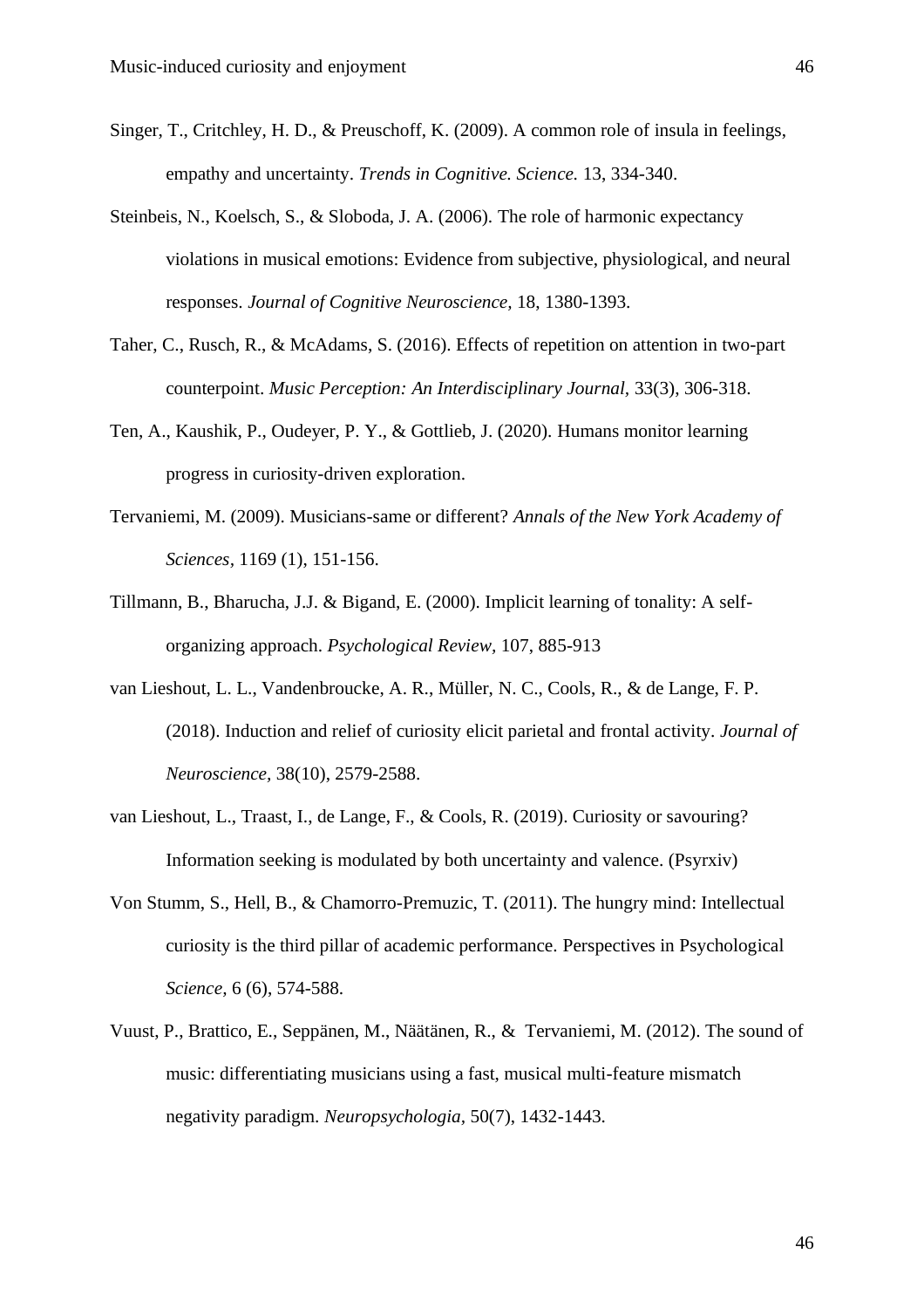Vuust, P., & Witek, M. A. (2014). Rhythmic complexity and predictive coding: a novel approach to modeling rhythm and meter perception in music. *Frontiers in psychology*, 5, 1111.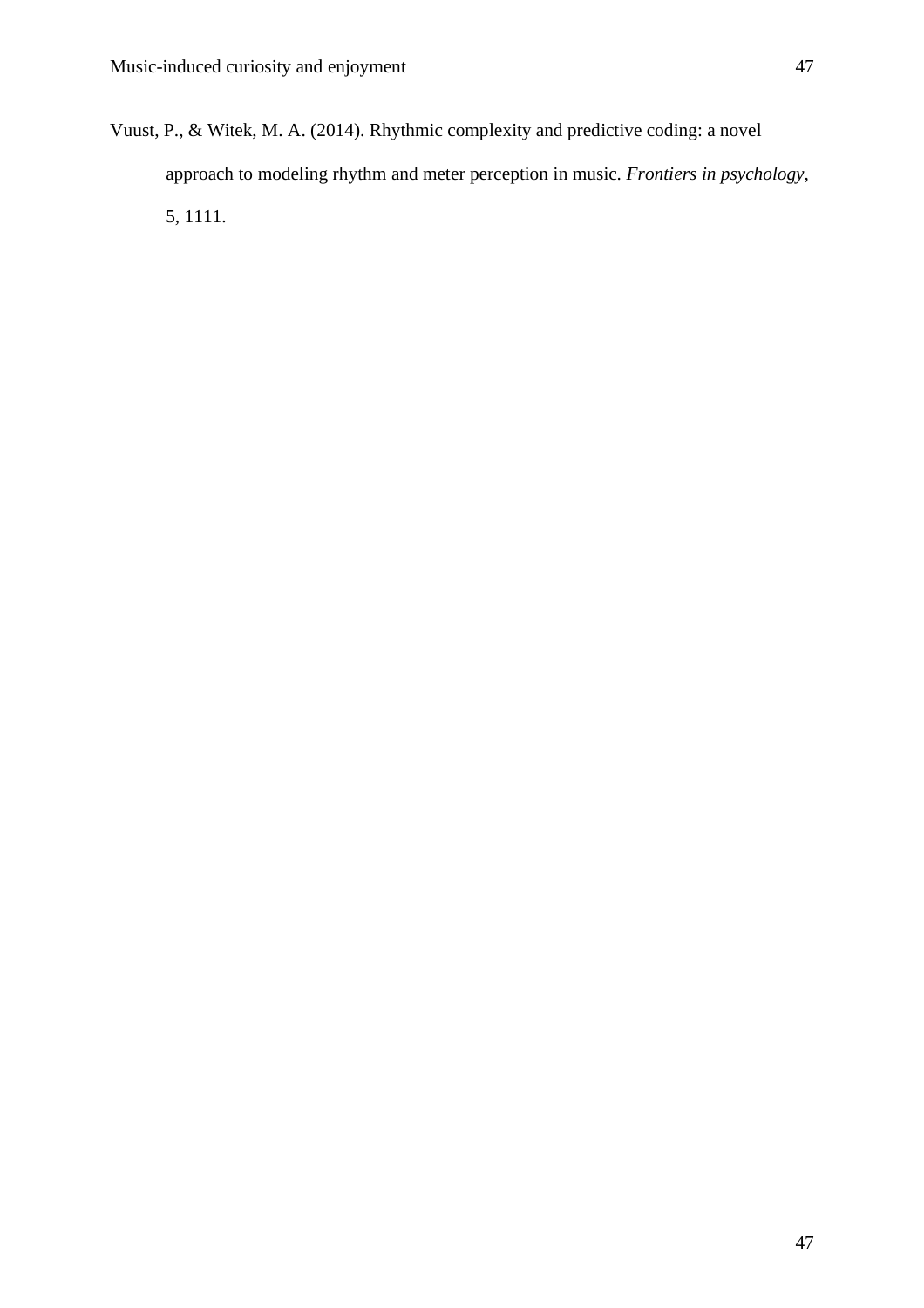#### **Figure Captions**

#### Figure 1

Musical stimuli and experimental protocol. A) A sample melody and its information content profile. The information content of individual notes in melodic stimuli were estimated using a computational model of musical expectation. B) Participants responses were elicited using a clock whose hand counted down in quarter steps to the 12 O clock position. After hearing the note corresponding to this visual cue, participants indicated how curious they were about how the ongoing melody would continue to unfold. At the end of each melody, participants also indicated how pleasant they found the melody, and whether it was familiar to them.

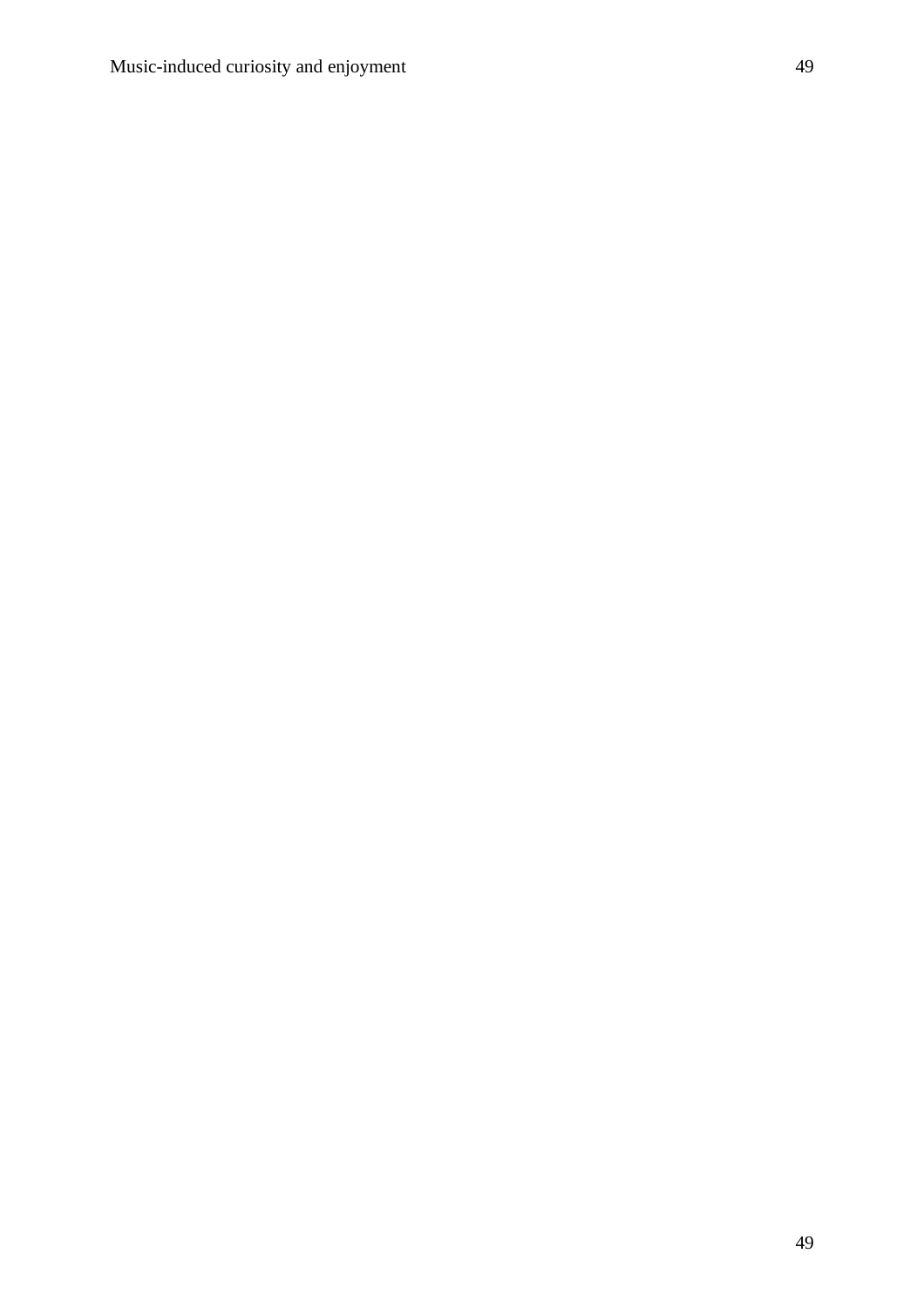## Figure 2

Curiosity ratings as a function of note information content and entropy in the group with musical training. At medium to lower levels of entropy, greater curiosity was induced by high IC notes while the relation between note information content was curiosity was more complex at high entropy levels.

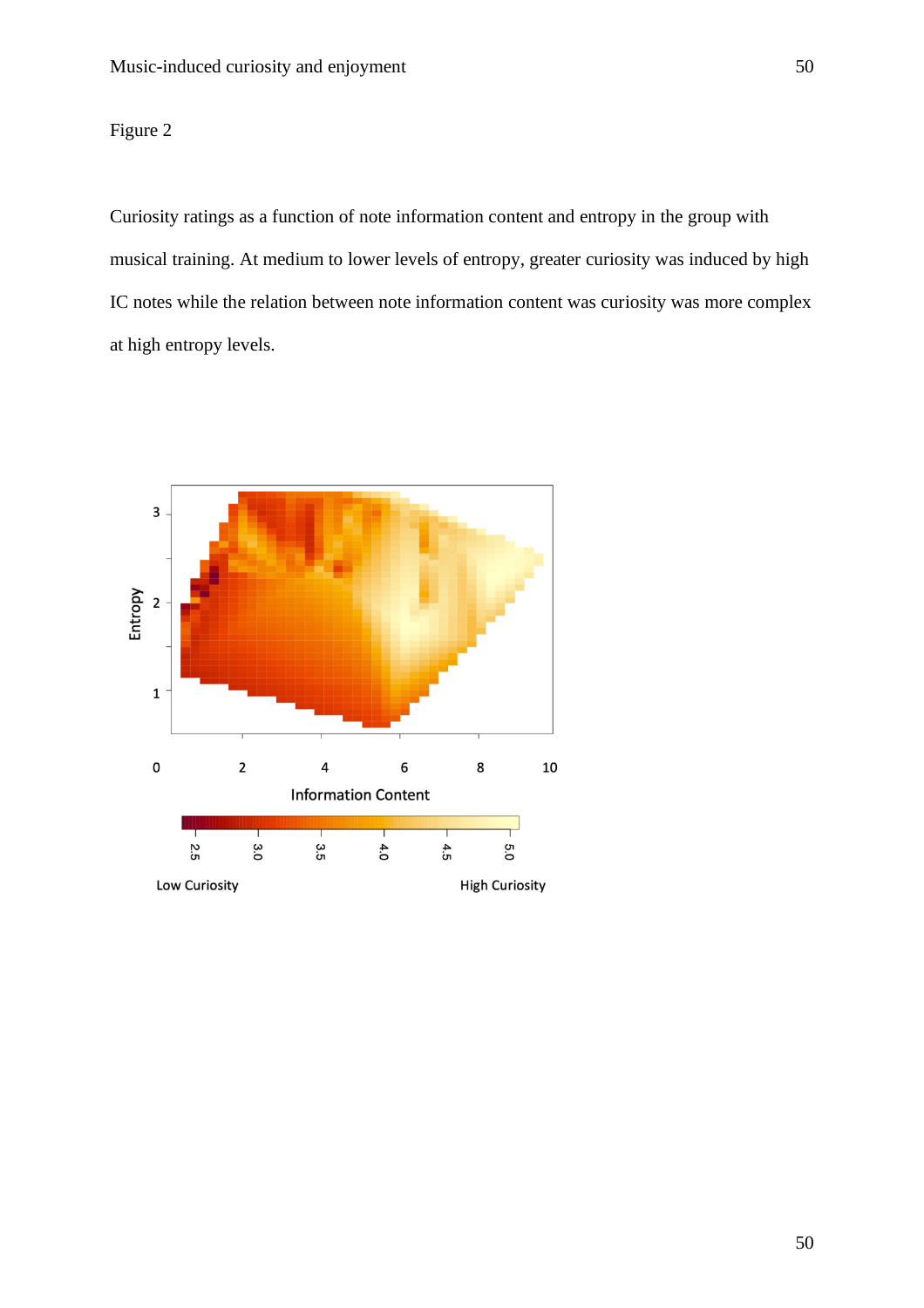## Figure 3

Results of K means cluster analysis splitting participants into two maximally opposed groups based on standardized scores on the 5 curiosity dimensions. Participants primarily differed with respect to their levels of stress tolerance.

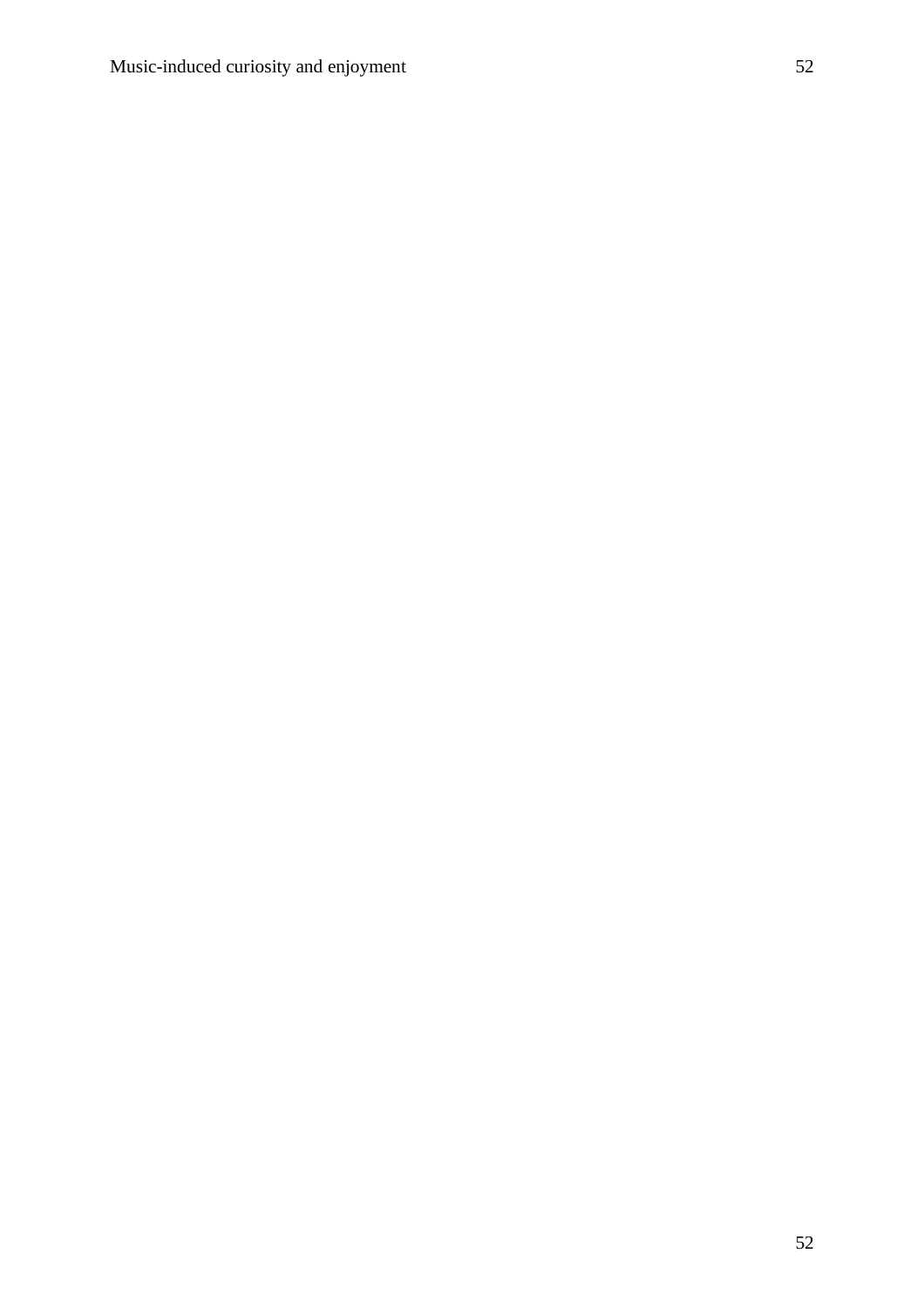Figure 4

Scatter plots and regression lines showing curiosity and enjoyment ratings as a function of note information content. The stress intolerant and stress tolerant clusters did not differ with respect to the strength of the relationship between note information content and reported curiosity levels. However the stress intolerant cluster demonstrated a negative relationship between note information content and enjoyment ratings while there was a tendency towards a positive relationship in the stress tolerant cluster.

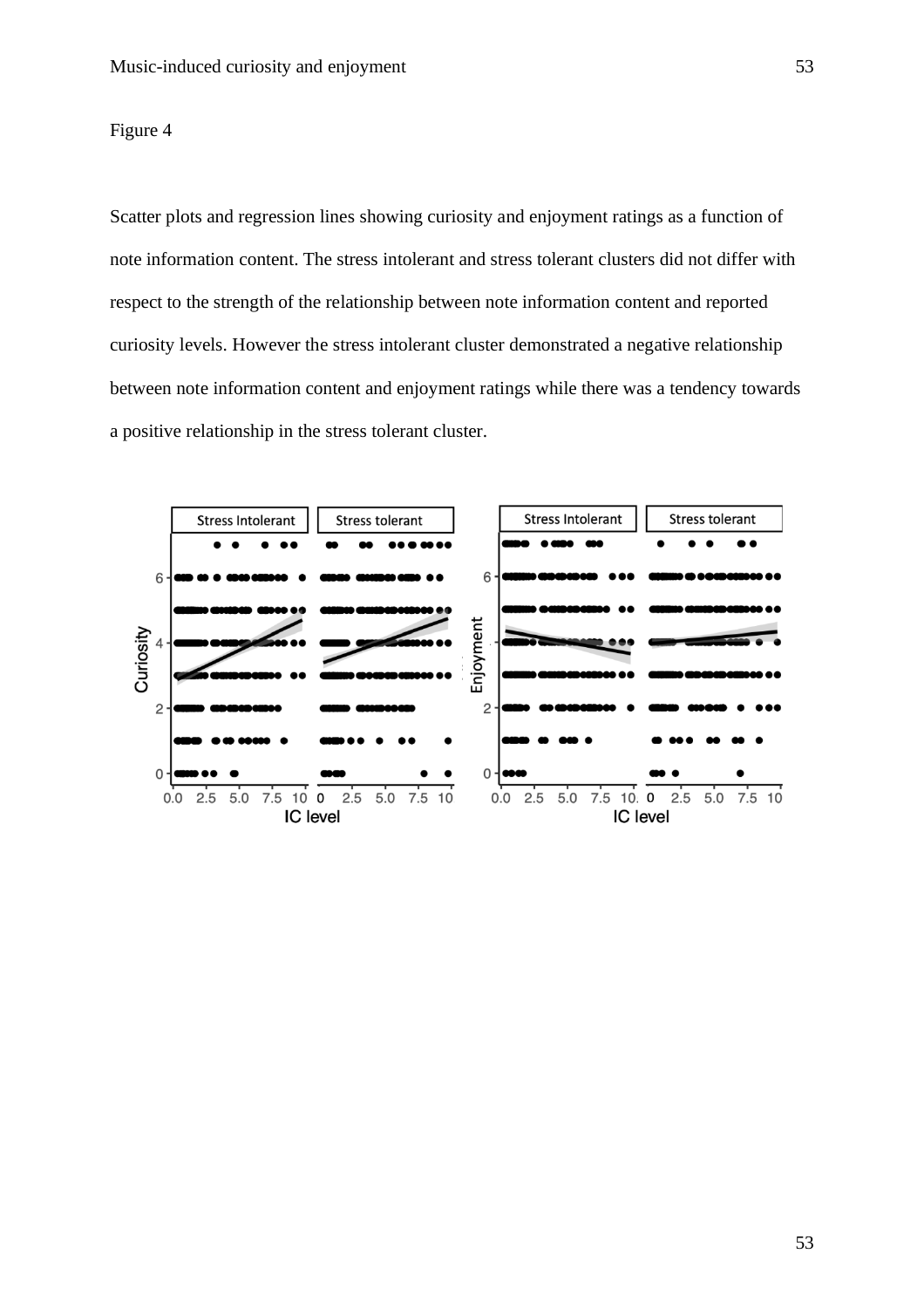|                                          | <b>Parameter estimates</b> |      |         |         |          | Confidence<br>intervals |         |  |
|------------------------------------------|----------------------------|------|---------|---------|----------|-------------------------|---------|--|
| Variable                                 | <b>Estimate</b>            | SЕ   | df      |         | D        | LL                      | UL      |  |
| (Intercept)                              | 2.85                       | 0.31 | 394.09  | 9.07    | $\theta$ | 2.23                    | 3.46    |  |
| Information content                      | 0.09                       | 0.07 | 1917.33 | 1.4     | 0.161    | $-0.04$                 | 0.22    |  |
| Entropy                                  | 0.21                       | 0.12 | 1826.1  | 1.72    | 0.085    | $-0.03$                 | 0.44    |  |
| <b>Music Training</b>                    | 0.77                       | 0.43 | 367.3   | 1.79    | 0.074    | $-0.07$                 | 1.61    |  |
| Information content x Entropy            | $-0.03$                    | 0.03 | 1736.63 | $-1.02$ | 0.306    | $-0.08$                 | 0.03    |  |
| Information content x Training           | $-0.06$                    | 0.09 | 3363.31 | $-0.71$ | 0.479    | $-0.24$                 | 0.11    |  |
| Entropy x Training                       | $-0.52$                    | 0.16 | 3363.31 | $-3.25$ | 0.001    | $-0.84$                 | $-0.21$ |  |
| Information content x Entropy x Training | 0.1                        | 0.04 | 3363.31 | 2.67    | 0.008    | 0.03                    | 0.18    |  |

*Results of linear mixed models examining effect of Note information content, Note entropy and Musical training on Curiosity ratings*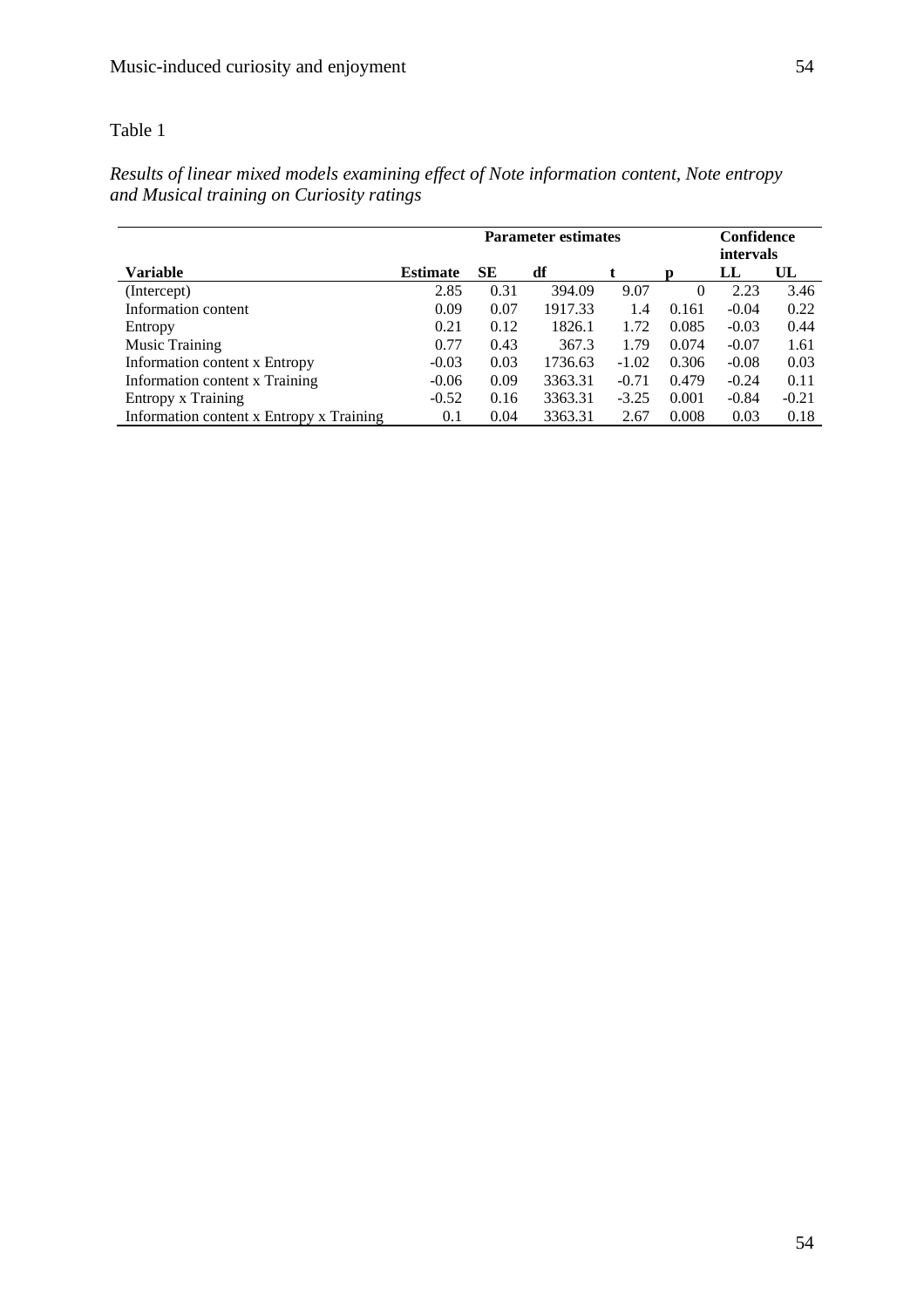|             |                       |                 | <b>Parameter estimates</b> |        |         |          | Confidence<br>intervals |         |
|-------------|-----------------------|-----------------|----------------------------|--------|---------|----------|-------------------------|---------|
| Participant |                       |                 |                            |        |         |          |                         |         |
| group       | Predictor             | <b>Estimate</b> | SЕ                         | df     | t value | D        | LL                      | UL      |
| Theory      | (Intercept)           | 3.48            | 0.31                       | 237.44 | 11.08   | $\Omega$ | 2.87                    | 4.1     |
| Training    | Information content   | 0.05            | 0.07                       | 613.31 | 0.79    | 0.43     | $-0.08$                 | 0.19    |
|             | Entropy               | $-0.25$         | 0.12                       | 593.86 | $-2.01$ | 0.05     | $-0.49$                 | $-0.01$ |
|             | Information content x | 0.06            | 0.03                       | 545.43 | 2.03    | 0.04     | $\Omega$                | 0.12    |
|             | Entropy               |                 |                            |        |         |          |                         |         |
| No Theory   | (Intercept)           | 3.03            | 0.33                       | 185.6  | 9.15    | $\Omega$ | 2.38                    | 3.68    |
| Training    | Information content   | 0.06            | 0.07                       | 998.25 | 0.84    | 0.4      | $-0.08$                 | 0.19    |
|             | Entropy               | 0.11            | 0.13                       | 916.9  | 0.88    | 0.38     | $-0.13$                 | 0.36    |
|             | Information content x | $-0.01$         | 0.03                       | 899.43 | $-0.36$ | 0.72     | $-0.07$                 | 0.05    |
|             | Entropy               |                 |                            |        |         |          |                         |         |

*Results of linear mixed models examining effect of Note information content and Note entropy on Curiosity ratings for the theory trained and non theory- trained participants separately.*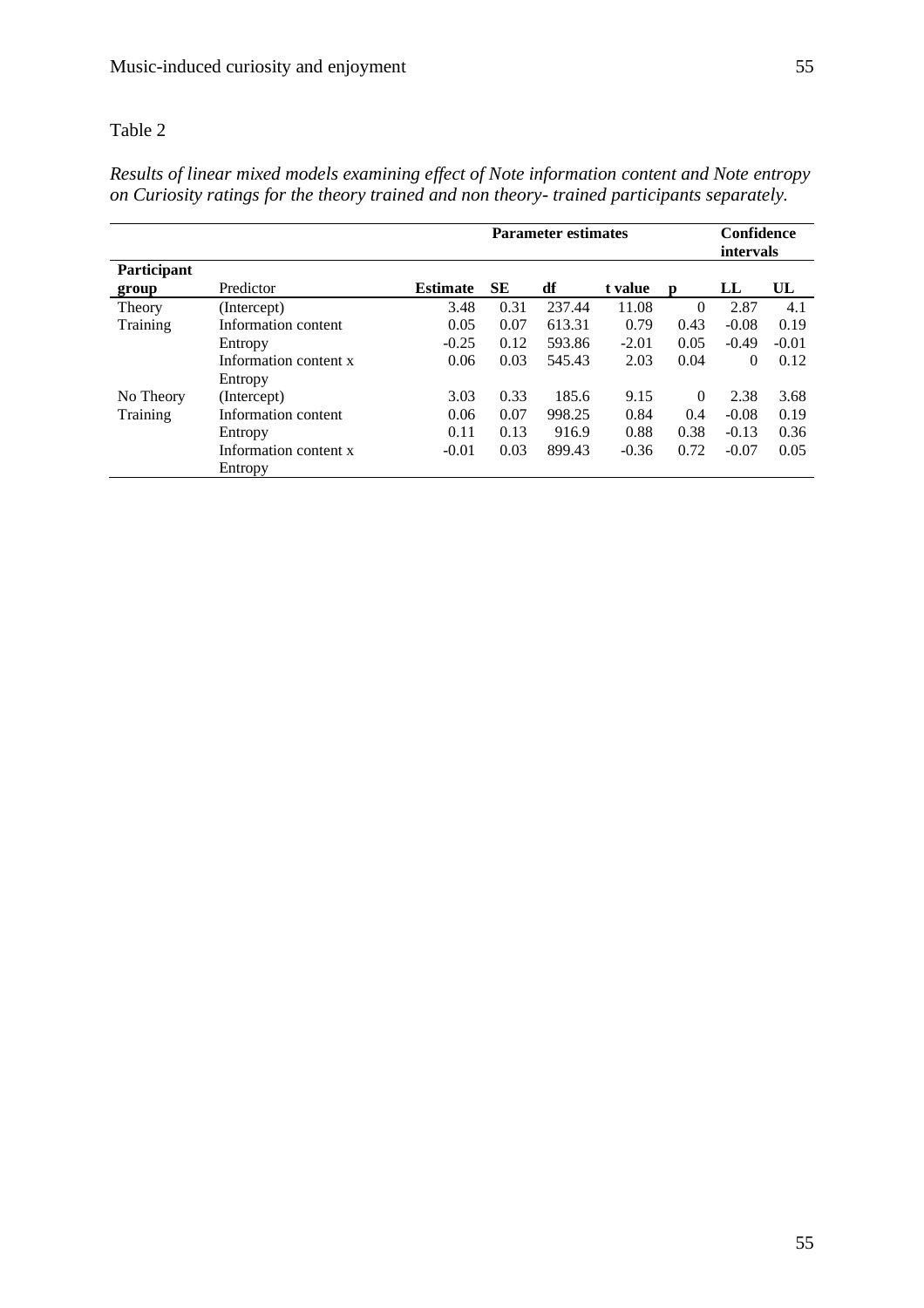| Variable                   | $\boldsymbol{M}$ | SD   | Joyful<br>Exploratio<br>n | Deprivat<br>ion<br>Sensitivi<br>ty      | . Stress<br>Toleran<br>ce         | Social<br>Curiosity       |
|----------------------------|------------------|------|---------------------------|-----------------------------------------|-----------------------------------|---------------------------|
| Joyous Exploration         | 0.49             | 0.36 |                           |                                         |                                   |                           |
| Deprivation<br>Sensitivity | 0.11             | 0.54 | $-.14$<br>$[-.48, .24]$   |                                         |                                   |                           |
| <b>Stress Tolerance</b>    | $-0.48$          | 0.63 | $-.09$                    | $-49**$<br>$[-.44, .29]$ $[-.72, -.15]$ |                                   |                           |
| <b>Social Curiosity</b>    | $-0.10$          | 0.60 | $-.09$                    | $-.26$<br>$[-.44, .28]$ $[-.58, .11]$   | $-.37*$<br>$[-.65, -]$<br>$.01$ ] |                           |
| Thrill Seeking             | $-0.02$          | 0.51 | $-.34$                    | $-.05$<br>$[-.63, .03]$ $[-.41, .33]$   | $-.23$<br>$[-.55,$<br>.15]        | $-.37*$<br>$[-.65, -.00]$ |

*Means, standard deviations, and correlations with confidence intervals of the five z-scored curiosity dimensions used to cluster participants.*

*Note. M* and *SD* are used to represent mean and standard deviation, respectively. Values in square brackets indicate the 95% confidence interval for each correlation. The confidence interval is a plausible range of population correlations that could have caused the sample correlation. \* indicates  $p < .05$ . \*\* indicates  $p < .01$ .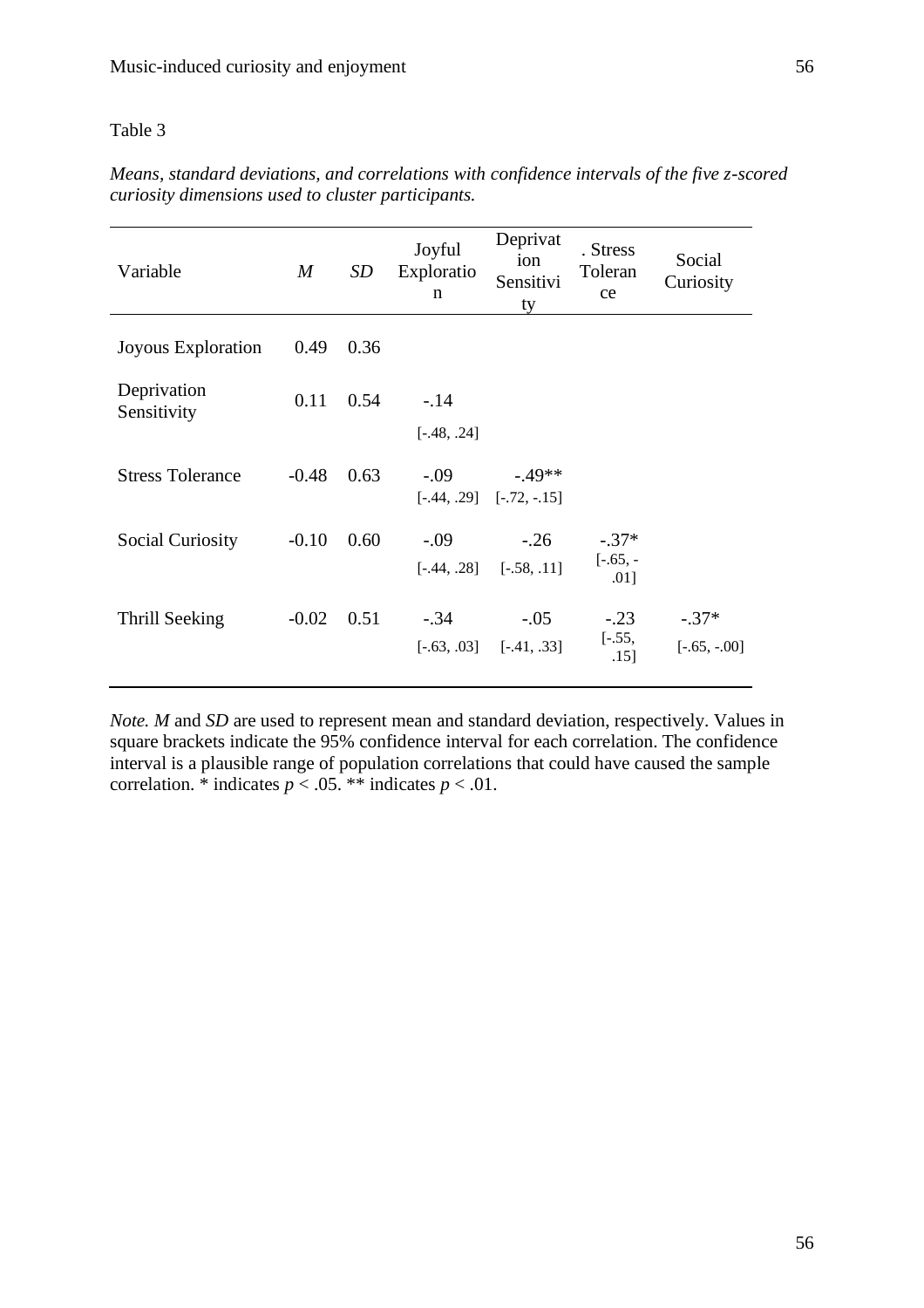|                                | <b>Cluster 1</b> |      | <b>Cluster 2</b> |      |         |       |         |
|--------------------------------|------------------|------|------------------|------|---------|-------|---------|
| <b>Curiosity dimension</b>     | M                | SD   | M                | SD   |         | df    |         |
| Joyful Exploration             | 0.53             | 0.23 | 0.43             | 0.46 | 0.78    | 27    | 0.44    |
| <b>Deprivation Sensitivity</b> | 0.30             | 0.42 | $-0.1$           | 0.59 | 2.14    | 27    | 0.04    |
| Stress Tolerance*              | $-1$             | 0.22 | 0.08             | 0.39 | $-9.11$ | 20.52 | < 0.001 |
| <b>Social Curiosity</b>        | 0.16             | 0.57 | $-0.37$          | 0.52 | 2.57    | 27    | 0.02    |
| Thrill Seeking                 | 0.01             | 0.59 | $-0.05$          | 0.42 | 0.28    | 27    | 0.78    |

*Descriptive statistics and between subject t-tests comparing the two clusters on the five dimensions of curiosity.*

*Note: \*A t-test for groups with unequal variance was used for the Stress Tolerance dimension after a Levene Test of Homogeneity of Variance indicated unequal variance across groups for this dimension.*